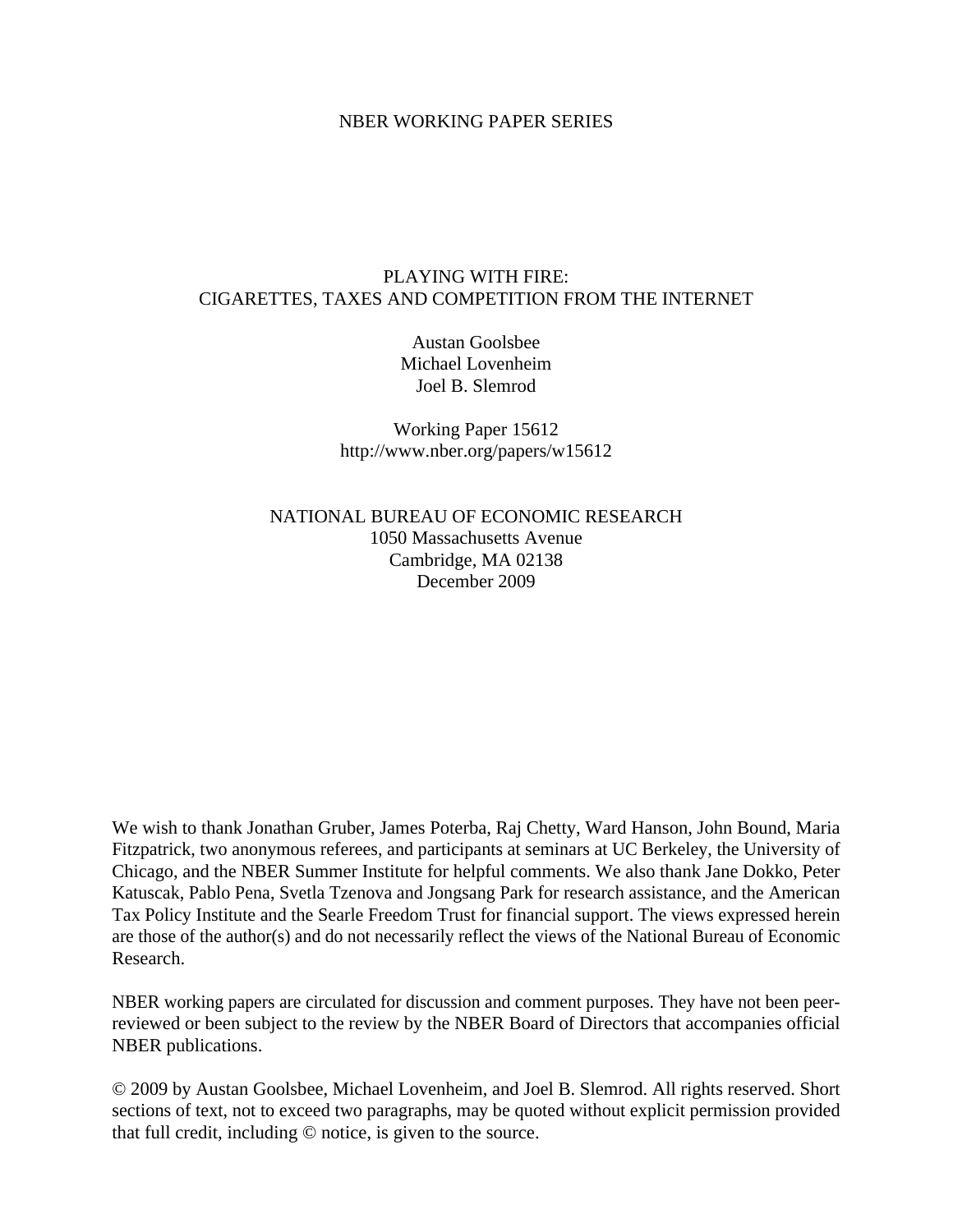Playing With Fire: Cigarettes, Taxes and Competition From the Internet Austan Goolsbee, Michael Lovenheim, and Joel B. Slemrod NBER Working Paper No. 15612 December 2009 JEL No. H2

# **ABSTRACT**

This paper documents the rise of the Internet as a source of state-tax-free cigarettes and its impact on taxed sales elasticities. Using data on cigarette tax rates, taxable cigarette sales and individual smoking rates by state from 1980 to 2005 merged with data on Internet penetration, the paper documents that there has been a substantial increase in the sensitivity of taxable cigarette sales to state tax rates that is correlated with the rise of Internet usage within states. The estimates imply that the increased sensitivity from cigarette smuggling over the Internet has lessened the revenue generating potential of cigarette tax increases significantly, although states are still far from the revenue-maximizing tax rates.

Austan Goolsbee University of Chicago On Leave goolsbee@gsb.uchicago.edu

Michael Lovenheim Cornell University 103 MVR Hall Ithaca, NY 14853 mfl55@cornell.edu

Joel B. Slemrod University of Michigan Business School Room R5396 Ann Arbor, MI 48109-1234 and NBER jslemrod@umich.edu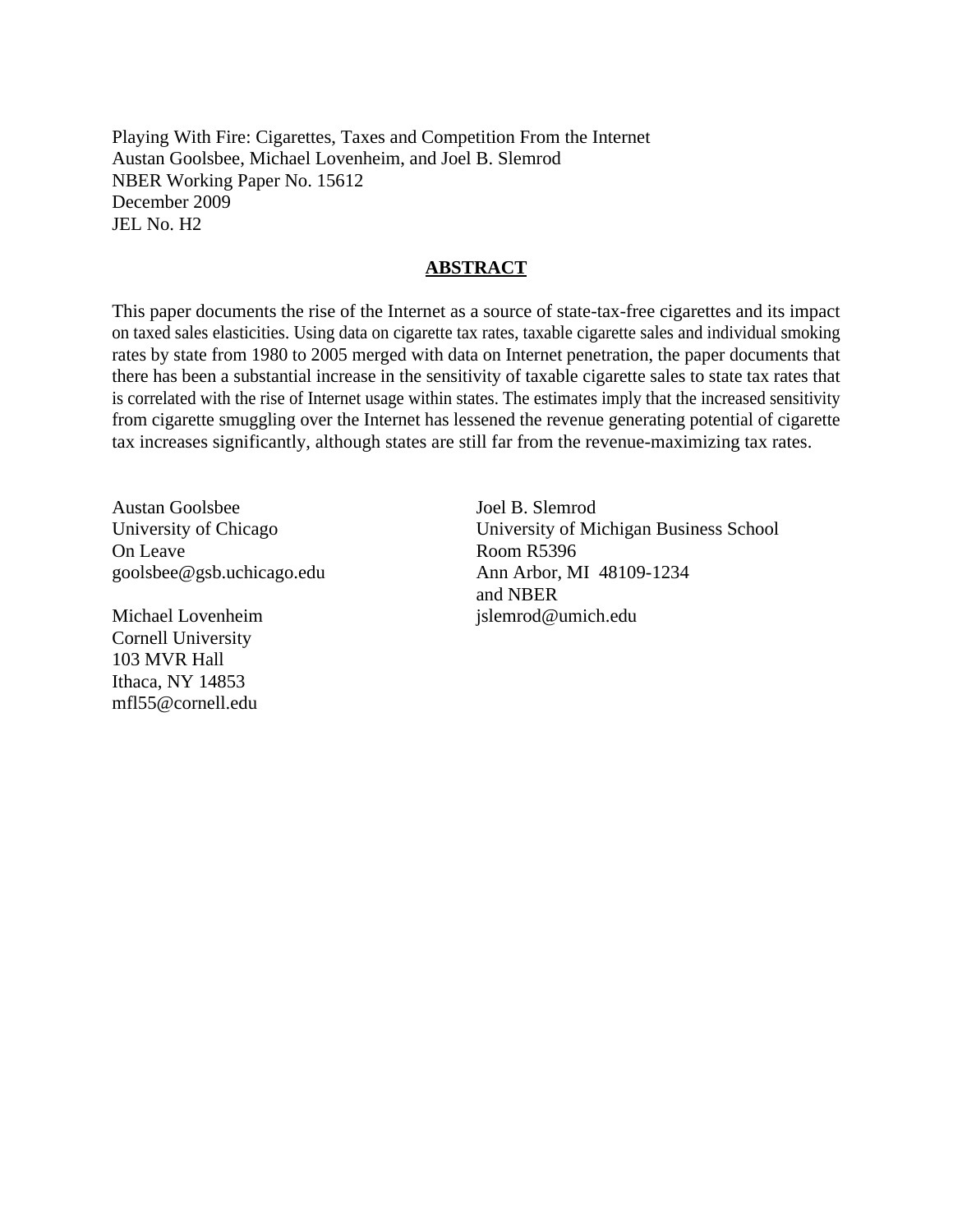Cigarette taxes traditionally have presented policymakers with a benign tradeoff between revenue and public health. On one hand, if demand is inelastic, raising cigarette taxes can generate substantial revenue with low excess burden. On the other hand, if cigarette taxes are ineffective at raising revenue because of behavioral responses, they will reduce consumption, thereby saving lives and preventing disease.

 Cigarette smuggling, however, endangers this happy tradeoff. If increasing cigarette taxes only serves to increase smuggling, these taxes may be ineffective at both raising revenue and reducing consumption. In this context, the rise of the Internet and the availability of taxfree, mail-order cigarettes present a potentially serious threat to the efficacy of local cigarette taxes. When people can buy online, raising tax rates may generate little additional revenue while at the same time doing nothing to improve health. Instead, people simply become more sensitive in where they choose to buy their cigarettes.

 Cigarette tax evasion over the Internet has become an issue of first-order importance in the last several years as many states have significantly raised their cigarette taxes to help close their budget deficits. Since January, 2002, 36 states and the District of Columbia have increased their cigarette tax rates, expecting to raise revenues due to the relatively inelastic demand of cigarettes.<sup>1</sup> This paper examines whether the rise of the Internet has made taxable cigarette purchases more responsive to state tax rates, thereby reducing the revenuegenerating potential of these taxes without the associated smoking reductions.

 While there is a small literature on the effect of taxes on Internet use, this is the first paper to analyze explicitly the impact on the tax responsiveness of consumers of the expanded tax evasion ability that online shopping provides. In earlier work on e-commerce, Austan

 $\frac{1}{1}$  $<sup>1</sup>$  There is an extensive literature on the demand for cigarettes including Gary Becker, Michael</sup> Grossman, and Kevin Murphy (1994) and Jonathan Gruber and Bötond Koszegi (2001). William Evans et al. (1999) and Frank J. Chaloupka and Kenneth Warner (2000) survey the literature.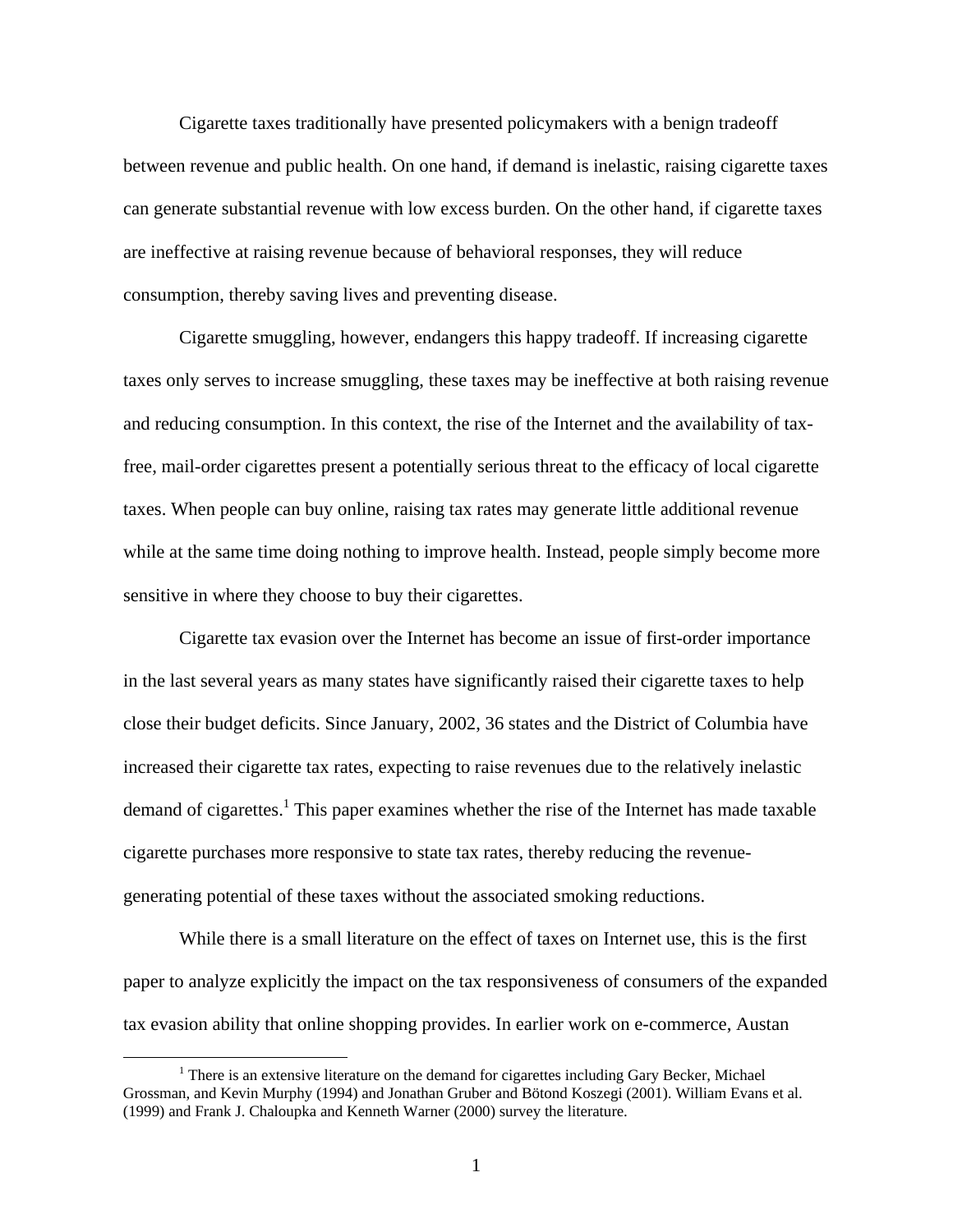Goolsbee (2000) shows consumers living in high-tax locations are more likely to shop online. This paper poses a different though related question to Goolsbee (2000), namely, are tax elasticities higher in states with higher Internet penetration? While our study focuses on cigarette sales, the results shed light on the more general question of how the growth in ecommerce affects the revenue-generating potential of state-level excise taxes. Due to the difficulties inherent in measuring tax evasion, this question has received little attention in the empirical literature.

 Cigarettes are a natural place to look for the impact of the Internet on consumer response to taxation because state excise tax rates on cigarettes are particularly high relative to other consumption taxes and because avoidance and evasion, both informal and organized, is rampant.<sup>2</sup> For example, the number of Internet cigarette merchants located on Native American reservations (where state excise taxes levied on wholesalers often do not apply) and in states with low cigarette taxes have dramatically increased. Although Internet sales are subject to cigarette excise taxes that should be remitted by the consumers to the states where the cigarettes are consumed, little tax is actually collected from these online sales (General Accounting Office (GAO), 2002; 2003). Indeed, the state of New York has attempted to ban Internet cigarette merchants completely and has argued that it loses \$500 to \$600 million per year of revenue from Internet, "800 number," and Indian reservation sales (Ridgewood Economic Associates, Ltd., 2002).

 $\overline{\phantom{a}}$ <sup>2</sup> Becker, Grossman, and Murphy (1994), Morris Coats (1995), Jerry Thursby and Marie Thursby (2000), Ayda A. Yurekli and Ping Zhang (2000), Matthew Farrelly, et al. (2001), and Gruber, Anindya Sen and Mark Stabile (2003) all document ways that smuggling and proximity to low-tax neighbors make cigarette sales more sensitive to tax rate changes. Michael F. Lovenheim (2008) shows the sensitivity of consumption to the home state price varies systematically by how close consumers live to lower-price borders and estimates between 13-25 percent of cigarettes are purchased in lower-price localities.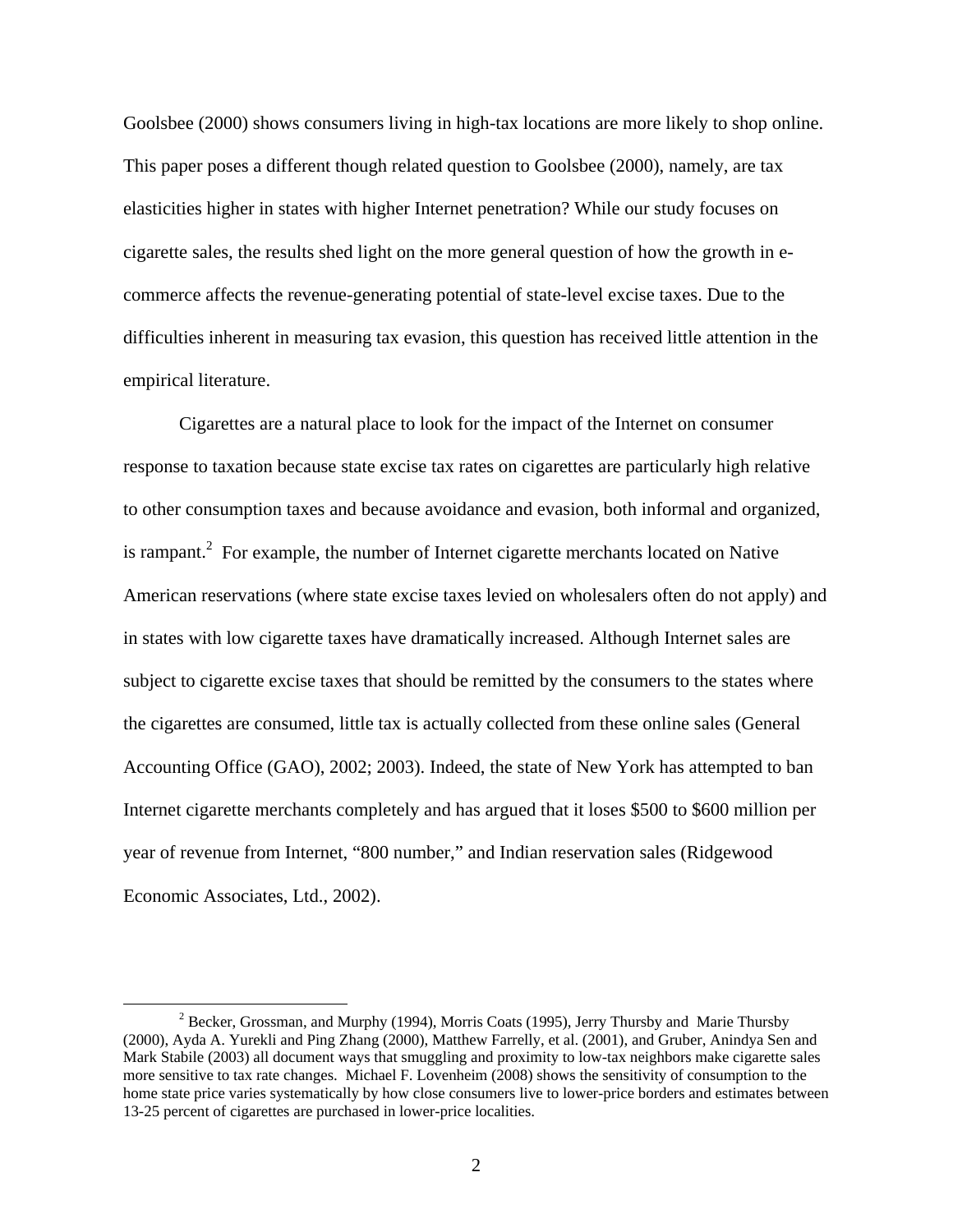In this paper we make use of survey data on Internet use by state and across time as well as state data on taxable cigarette sales to investigate how the growth of the Internet has affected the tax rate elasticity of taxable cigarette sales. The results suggest the rise of online shopping has dramatically increased the sensitivity of in-state taxed purchases to state tax rates. The price elasticity of taxable cigarette sales has risen most in those places where the Internet has grown the fastest and, in magnitude, increased the sensitivity of taxable cigarette sales to state tax rates by 69 percent. We present evidence that the state-specific growth in Internet usage is unrelated to secular changes in sales elasticities absent the presence of online price savings, which implies the increased tax sensitivity is due to Internet smuggling. Our results also imply that the observed increases in the price elasticity of taxable sales since 2000 (Yurekli and Zhang, 2000; Theodore E. Keeler et al., 2001; Mark Stehr, 2005) can be explained in part by the growth in Internet penetration over this time period.

The overall impact of Internet growth on tax revenue is modest thus far, but the impact on the ability of tax increases to generate revenue has been sizable. We estimate the tax increases of 2001 to 2005 might have caused states to collect about 9 percent less revenue than would have been expected without any tax-free Internet sales.

 The paper proceeds as follows. Section I discusses the cigarette retail industry and the role of the new Internet sites. Our data and empirical methodology are described in Section II. Section III shows the basic results on taxable cigarette sales, presents taxable sales elasticities, and discusses the revenue implications of our findings. Section IV presents estimates of the relationship between cigarette taxes, cigarette consumption, and Internet smuggling. Section V shows tests of robustness, and Section VI concludes.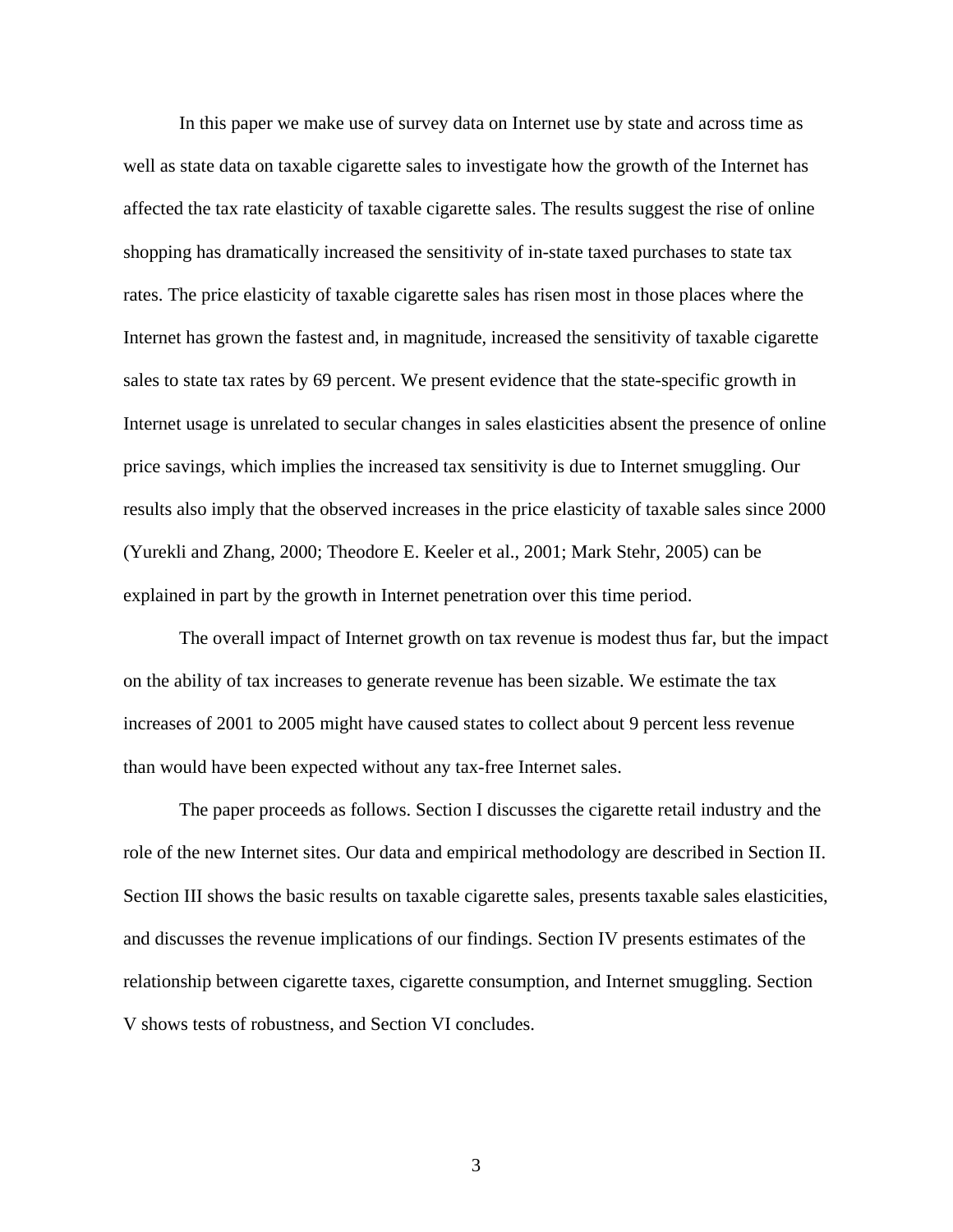### **I. The Cigarette Industry**

With the growth of the Internet, many websites offering cigarettes for sale online have arisen. A GAO report identifies the names and addresses of some 147 such sites in 2002 and said there might be 400 or more such sites in existence (GAO, 2002). With names like www.taxfreecigarettes.com, www.notaxsmokes.com and www.0taxcigs.com, it is clear that vendors are aware of the opportunities the Internet provides for tax evasion. Virtually all of the online merchants are physically located either on American Indian Reservations (and thereby need not remit state excise taxes<sup>3</sup>) or in low-tax, tobacco-producing states like North Carolina, Kentucky, or Virginia.

 While these sites facilitate avoiding state excise taxes (which are usually collected from the wholesaler), they do not eliminate the legal obligation to pay them.<sup>4</sup> By state law, an individual is supposed to pay the excise tax on any cigarettes they consume in their state of residence, even if the cigarettes are purchased elsewhere and brought into the state or received by mail. Like the use tax on mail order purchases, though, few people comply

 As described in the existing GAO reports (2002; 2003), there is little states can do to curb online tax evasion. New York tried banning the delivery of cigarettes ordered online and began enforcing that ban in 2003 by threatening fines for delivery companies and by threatening to close down merchants within the state, many of which are operated on the Seneca Indian lands in upstate New York (*Business Review*, 2003). From May, 1999 to September, 2001 California notified 167 Internet vendors and 23,500 residents of their tax

 <sup>3</sup> <sup>3</sup> There are some states that have either laws or tribal compacts that call for the remittance of state taxes on reservation sales to non-tribal members. While the enforcement mechanisms differ across states that tax Native American Reservation sales, evasion is still thought to be extensive. 4

 $4$  The Jenkins Act, a federal law, requires anyone who sells cigarettes for a profit to a customer across state lines (other than to a licensed distributor) to report the brand and quantity of the sale as well as the name and address of the customer to the buyer's state's tobacco tax authority, but penalties for violation of this act are small and enforcement by the FBI has been limited.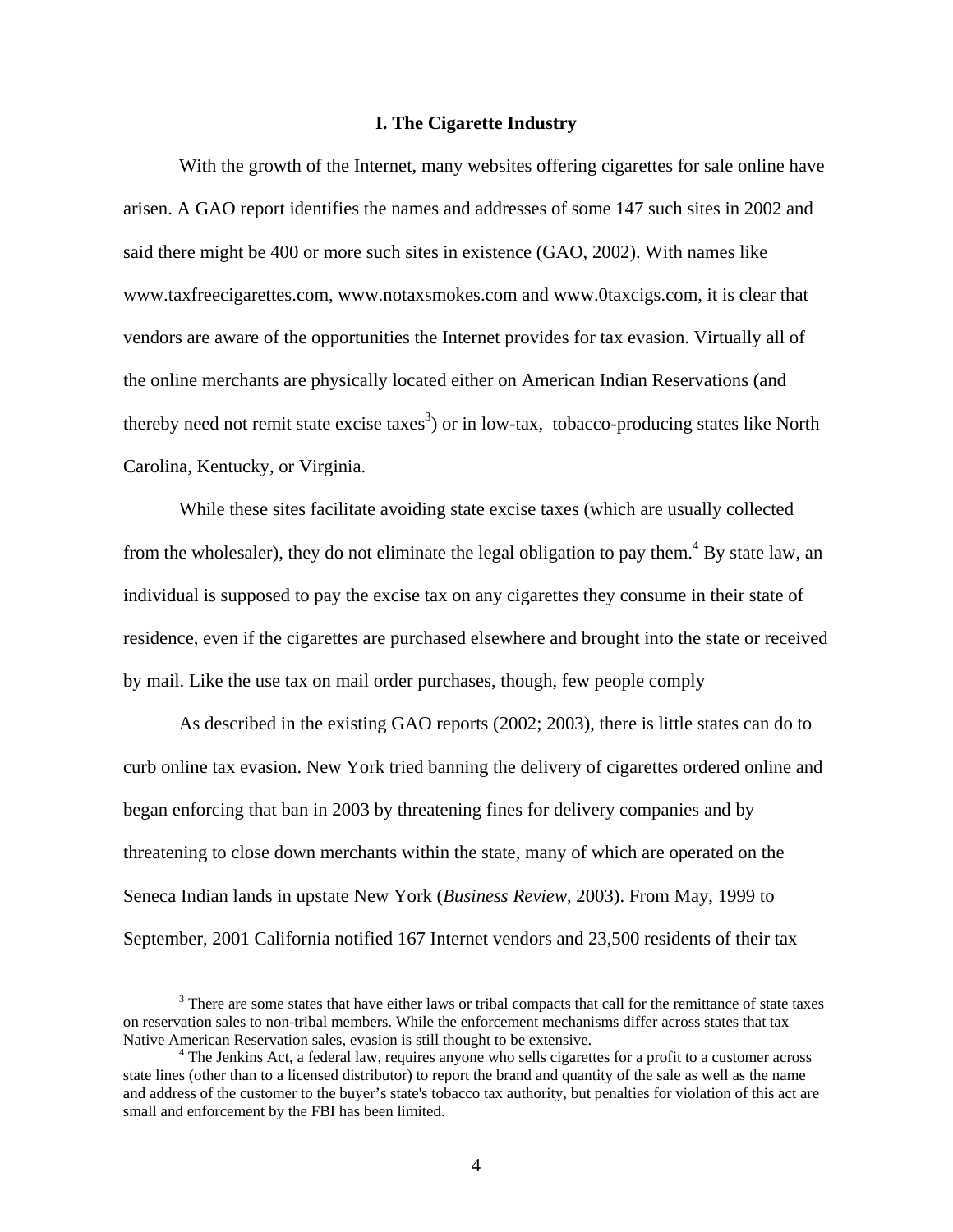obligations, but collected only \$1.4 million in taxes, penalties, and interest (GAO, 2002). In 2005, the Attorney Generals of New York, California, and Oregon negotiated a deal with the major credit card companies to stop processing payments of Internet cigarette sales (Consumeraffairs.com, 2005), making the transactions more difficult. However, other forms of payment have proliferated, such as direct debit.

The federal government is also concerned about the issue. Congress has proposed legislation that would strengthen reporting requirements, raise violations of the Jenkins Act to a felony and reduce the number of cigarettes required to qualify as contraband from 60,000 10,000 (Judith Glasner, 2003). More recently, Congressman John M. McHugh (R-NY) introduced a bill that would outlaw the shipping of tobacco products by the U.S. Postal Service (Truman Lewis, 2007). Other mail carrier services already ban the shipping of tobacco products.

 While online cigarette sales have garnered much interest from politicians and government agencies, there is little information on the most basic of issues, such as the volume of online cigarette sales. Robert Rubin (2001) predicted online sales of cigarettes would exceed \$5 billion by 2005, equal to about 14 percent of total sales and causing \$1.4 billion in lost tax revenue.

The Behavioral Risk Factor Surveillance System (BRFSS) data on cigarette usage that we will use below contains some further information on Internet cigarette sales. In 2003, the BRFSS included a question that asked whether smokers in Oregon had purchased cigarettes online or through the mail. More than 6 percent said yes (BRFSS Oregon, 2004). A second piece of indirect evidence comes from the frequency with which people use search engines to look for sites related to online cigarette sales. Using Overture's *Keyword Selector Tool*, we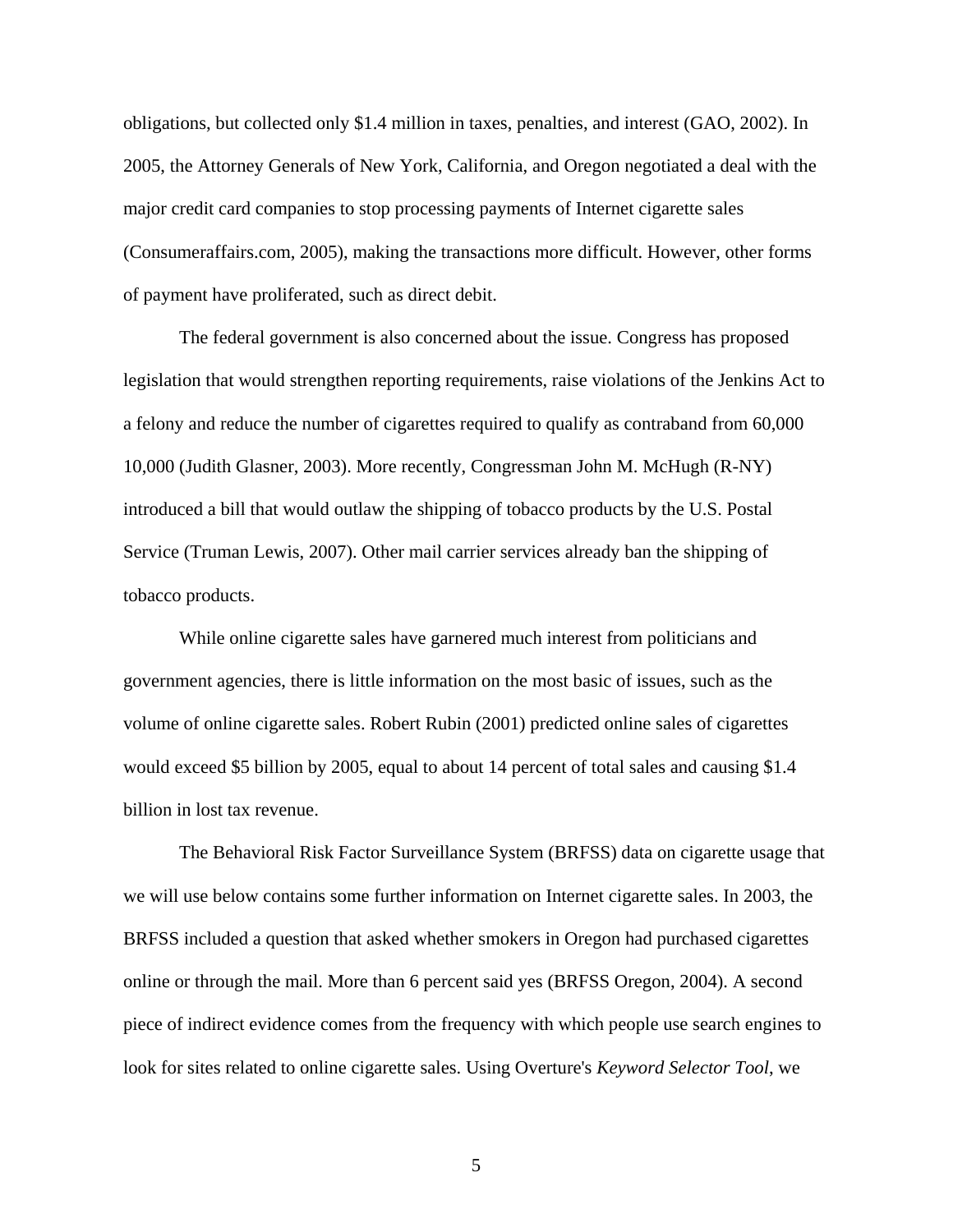computed the number of searches conducted in March 2004 for terms associated with buying cigarettes online.<sup>5</sup> The results indicate that at Overture, there were about 350,000 searches for the month (4.2 million at an annual rate) using the basic search definitions and 734,000 searches using a broader definition of the search terms (8.8 million annually). Scaling these numbers up by Overture's estimated market share implies that there are between 13 and 28 million searches per year for terms related to buying cigarettes online.<sup>6</sup> We do not know how many of these searches turned into purchases nor how many searches a typical customer might do in a year, but these numbers likely understate the true magnitude if only because people who purchase online from a merchant may return directly to that merchant in the future rather than going back through the search engine. To be sure, such estimates are only suggestive. Virtually all expert observers agree, however, that online cigarette sales have been growing very rapidly in the last several years.

 It is easy to understand why demand would be high for online cigarettes if most or all of the tax savings associated with online sales are passed on to consumers, rather than being captured by online merchants through higher pre-tax prices. To check this assertion, in the fall of 2003, we gathered data on in-store retail prices from several merchants in Ann Arbor, Michigan and compared them to the prices available at the top five domestic cigarette sites

 $\frac{1}{5}$ <sup>5</sup> The Keyword Selector Tool is available at

http://inventory.overture.com/d/searchinventory/suggestion. The search terms we looked up were "cigs," "cheap cigarettes," "discount cigarettes," "cheap Marlboro," "discount Marlboro," "tax free cigarettes," "low price cigarettes," "cheapest cigarettes," "cigarettes online," "cigarettes price," "buy cigarettes," those same terms replacing the word "cigarettes" with "cigs" and also including the proposed variants suggested by the *Keyword Selector Tool* that referred to buying cigarettes online (the tool is designed to show other search terms that are similar to the one you enter that consumers also searched). We excluded anything that referred specifically to other countries or had nothing to do with buying online such as "current cigarette tax rate." For a broader definition of online buying we also tried including "cigarettes" alone as well as the brand names alone (like "Marlboro"), although these are not associated only with online buying. 6

<sup>&</sup>lt;sup>6</sup> The search engine market shares come from Web Side Story

<sup>(</sup>http://www.websidestory.com/pressroom/pressreleases.html?id=219&ctl=x08x087h27h2) and assume that the Overture numbers represent all searches not included in the market shares of Google or Yahoo (the Yahoo market share statistics do not include Overture searches). This is obviously an upper bound for the size of Overture, so the calculation puts a lower bound on the total number of searches.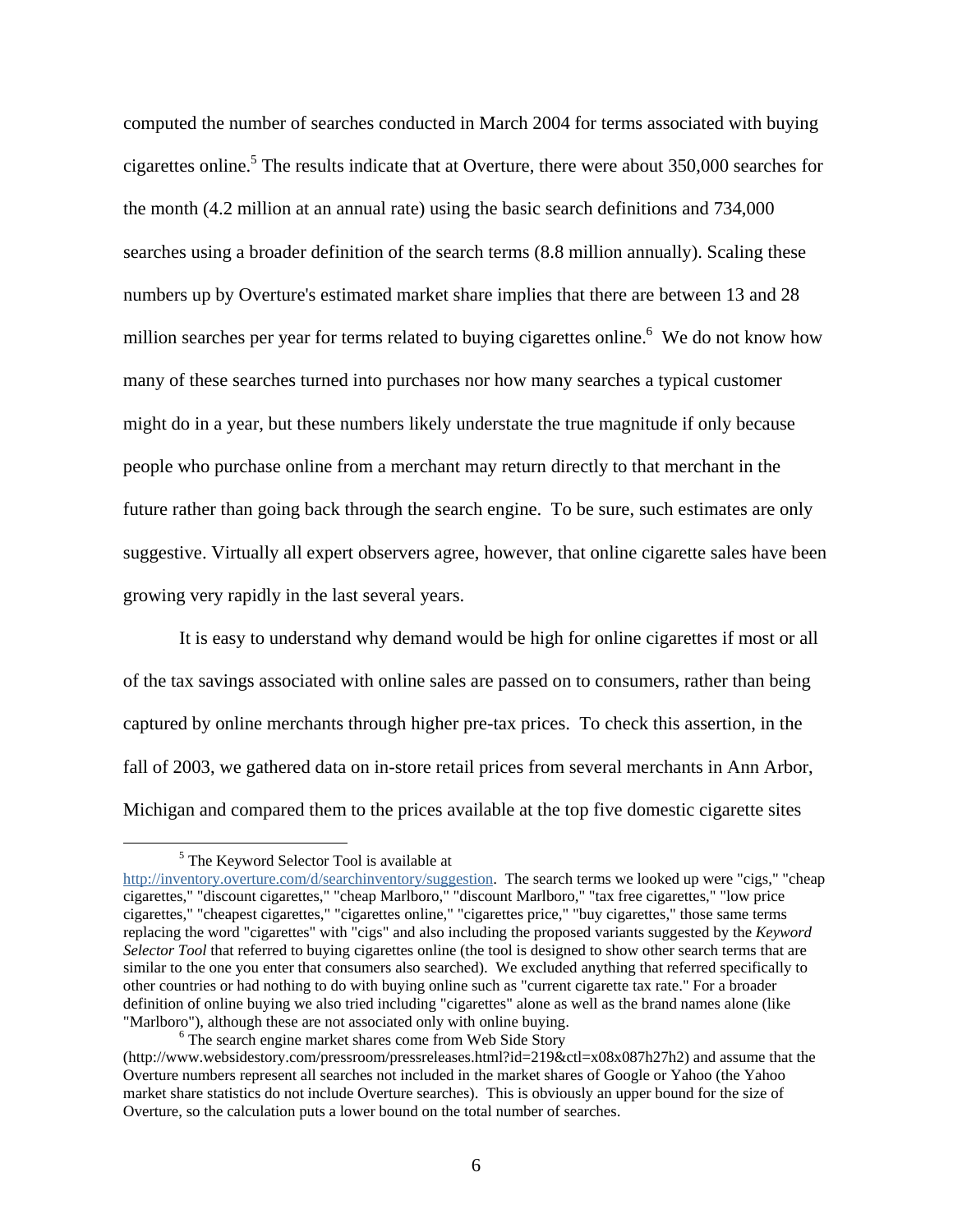listed at Google for the search phrase "tax free cigarettes."<sup>7</sup> We analyzed the top ten cigarette brands, as identified by AdvertisingAge  $(2002)$ .<sup>8</sup> Weighting the ten brands by their national sales volume, we found that prices online were \$27.33 a carton when pre-tax prices in the stores were \$25.83. At that time Michigan taxes (including sales tax) amounted to \$14.80 per carton, so the average online site was apparently passing about 90 percent of the tax savings through to the consumer. So it seems clear that online sites are, indeed, a way for customers to evade local cigarette taxes to save money when buying cigarettes. If raising cigarette taxes induces consumers to seek out tax-free cigarettes, the rise of tax-free online cigarettes may well increase the price sensitivity of taxed sales. The remainder of this paper seeks to identify and quantify this effect empirically.

#### **II. Methodology and Data**

### *A. Data*

 We measure Internet penetration, defined as the share of households with internet access in a state, using large cross-sectional micro survey data that contain information on Internet use by respondents within a state for a given year.

 Our primary data source is the computer supplements to the Current Population Survey (CPS) that asks respondents about Internet usage in 1989, 1993, 1997, 1998, 2000, 2001, and 2003. $9$  Unfortunately, the wording of the CPS survey questions we use changes from year to year. The 2001 and 2003 surveys inquire about Internet use from any location,

 <sup>7</sup>  $7$  The retail merchants were Walgreen, Meijer, K-Mart, Campus Corner, and Kroger. The online sites were taxfreecigarettes.com, travelingsmoke.com, dutyfreetaxfree.com, tobaccobymail.com and 4cheapcigs.com. All of these sites are located on Indian reservation land in New York State. An analysis using merchants in Chicago showed a similar pattern as the one reported in this paper. 8

These brands were Marlboro, Newport, Doral, Camel, Basic, Winston, GPC, Kool, Salem, and Virginia Slims. 9

<sup>&</sup>lt;sup>9</sup> The surveys take place late in the year, so we assign each year of Internet usage data to the fiscal year associated with the following year. To be consistent with the timing of the sales data, we define a fiscal year as running from July 1 of year *t-*1 to June 30 of year *t*.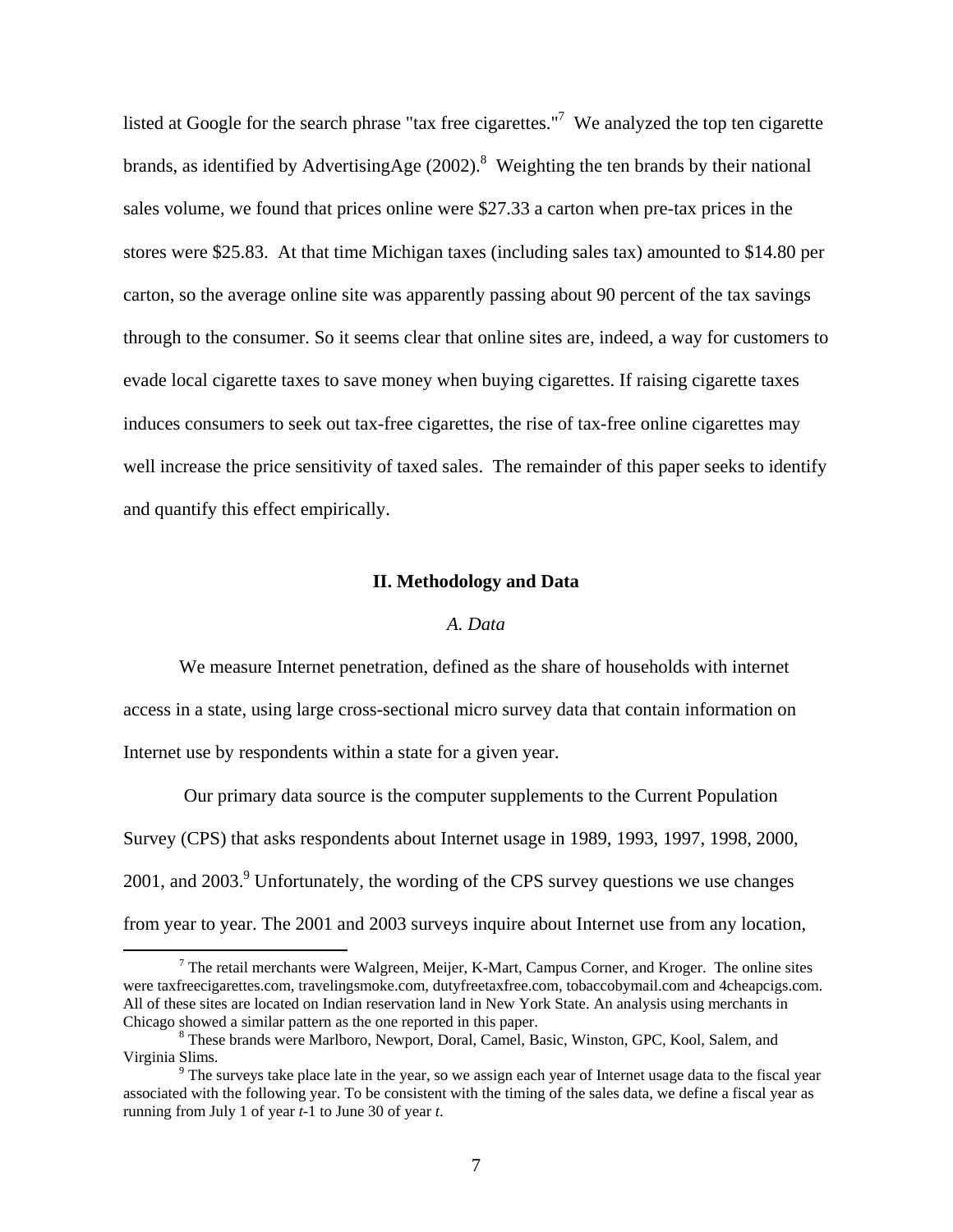whereas in 1998 and 2000 the surveys ask about Internet usage in the home and outside the home separately. In 1997, the CPS survey asks for Internet usage at home, work, and school separately, whereas prior to 1997 the survey questions concern only whether the respondent uses a modem and has email.<sup>10</sup> We define a respondent as connected to the Internet in 1997, 1998, 2000, 2001, and 2003 if she answers "yes" to any of that year's Internet usage questions and in 1989 and 1993 if she responds that she has email or a computer with a modem. We then construct an Internet penetration measure by state and year consisting of the share of respondents in each state and year that were Internet connected.

 Because the CPS Computer Supplements yield only seven years of data, we linearly interpolate the state-level Internet penetration rate between survey years to construct a continuous state-level panel from 1980 to 2005. Prior to fiscal year 1990, we assume Internet penetration is zero.

 As a check on the CPS data, we also will use data from a large consumer survey conducted by Forrester Research, Inc. as part of the Technographics 2002 program. The survey collected demographic information from a nationally-representative sample of about 80,000 people and posed questions about whether they use the Internet at all, whether they have ever bought something online, and their past history of Internet usage.<sup>11</sup> Using the responses to a question about how long each person has been online, we create a measure of the share of each state's population that was online in a given year from 1997 to the present,

 $10$  There is a 1994 CPS survey that asks only whether the respondent has a computer with a modem. We exclude this survey because the Internet penetration rate is much lower and is "off trend" when these data are used. However, we also run specifications in which we impute the 1994 Internet penetration rate by multiplying the share of modem users in 1994 by the share of modem users in 1997 that had Internet access (58 percent). Our results are not sensitive to the inclusion of the 1994 data in this manner.<br><sup>11</sup> More details on the Forrester data can be found in Goolsbee (2000) and Steve Yonish et al. (2001).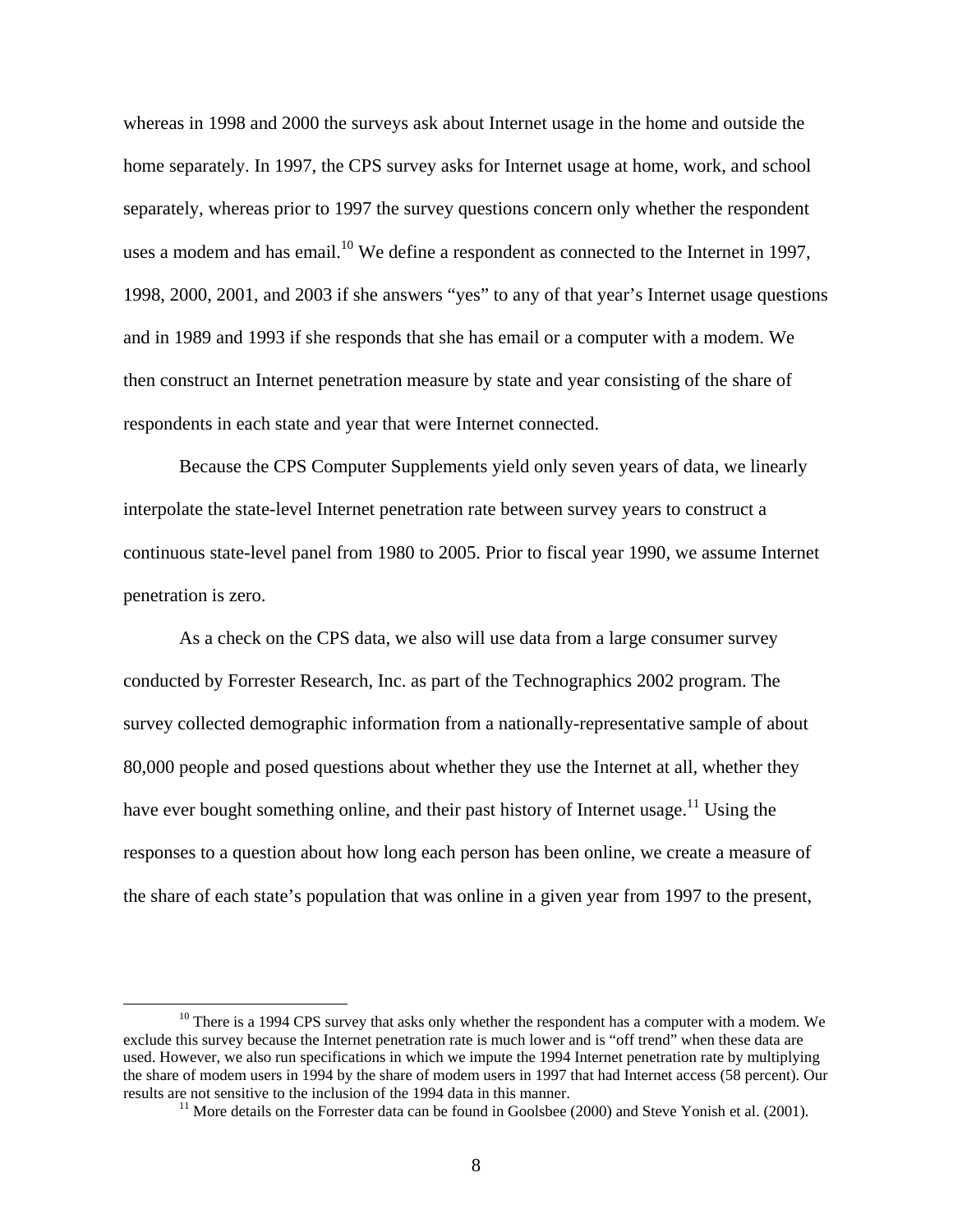following the method of Goolsbee and Jeffrey Brown (2002). For years before 1997, we set the Forrester Internet use measures to zero.

 The data on taxable cigarette sales, excise taxes, and the retail prices of cigarettes are taken from *The Tax Burden on Tobacco*, published by The Tobacco Institute until 1998 and updated by Orzechowski and Walker (2006). The tax rate we use is the weighted average of rates in effect over the fiscal year, adjusted to real 2005 dollars using the CPI. Because the retail price is only reported at a point in time (November 1 of each year), we impute an estimate of the average retail price over the fiscal year. $^{12}$ 

When we examine how the difference between consumption and taxed sales in states responds to tax and price changes, we use data for 1990 to 2000 from the Center for Disease Control's Behavioral Risk Factor Surveillance System (BRFSS). These data provide information on the number of cigarettes smoked per day for people who report being smokers. The BRFSS is a large, nationally and state representative dataset that is meant to provide a comprehensive look at the risky behaviors of individuals in the United States. The data are collected annually from a random sample of adults (age 18 and over).<sup>13</sup>

 Summary statistics for the variables used in our analysis for the years 1980, 1990 and 2000 are presented in Panel A of Table 1. This table shows clearly the sharp increase between 1990 and 2000 in real cigarette excise taxes and illustrates the rapid growth in Internet penetration over the sample period. For example, in the CPS data, only 5 percent of respondents had online access in 1990, and by 2000 the penetration rate had increased to 40 percent. As of 2005, the same measure shows over 63 percent of the sample had access to the

<sup>&</sup>lt;sup>12</sup> To do this imputation, we assume constant linear growth from November to November of each year. Given this assumption and prices from the previous and following years, the formula for the average price in the year is P=10/144 ( $P_{\text{Nov,t-1}}$ ) + 106/144 ( $P_{\text{Nov,t}}$ ) + 28/144 ( $P_{\text{Nov,t+1}}$ ). Our results were similar using the listed November spot price instead of the imputed price.<br><sup>13</sup> More details on the BRFSS can be found in Center for Disease Control (2003).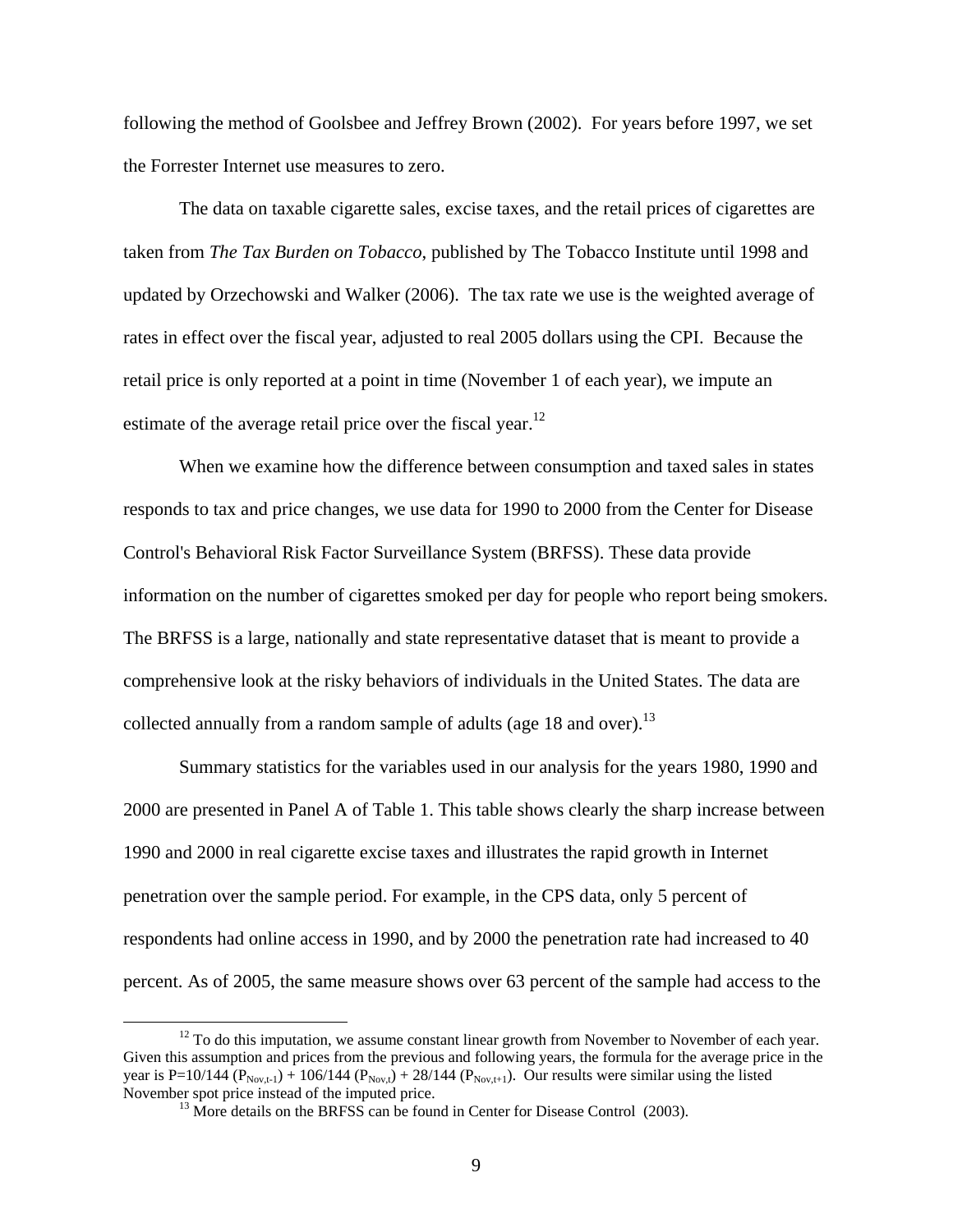Internet. For Internet penetration, most of the variation comes across time, although the variation in Internet usage across states within a year is non-trivial.

# [Approximate location of Table 1]

### *B. Empirical Methodology*

We investigate whether the level and tax responsiveness of a state's taxable cigarette sales (denote *q* below) are related to the extent of Internet use in that state (denoted with a subscript *i* below) in a given year (denoted with a subscript *s*). Because, we presume, online cigarette sales are driven mostly by tax evasion, and because tax changes at the state level are more plausibly exogenous than wholesale price variation, we analyze the effects of wholesale price and tax changes separately in our empirical specification.<sup>14</sup>

To identify the effect of changes in the cigarette tax rate on cigarette sales in the presence of Internet smuggling, we regress the logarithm of per-capita taxable cigarette packs sold in the state  $(ln(q_{is}))$  on the log of the real excise tax of cigarettes in the state  $(ln(t_{is}))$ , the log real wholesale price of cigarettes in the state (*ln(pis)*), a measure of neighboring states' tax-inclusive prices, and real per-capita state income.<sup>15</sup> Then, we add an interaction of our measure of Internet penetration with the state's log tax.<sup>16</sup> The basic specification is

 $14$  While we include the wholesale price in our regressions, we stress that putting a causal interpretation on its estimated coefficient is problematic because the variation in wholesale prices within states over time is likely at least partially due to jointly-determined demand and supply factors. In contrast, the variation in state excise taxes is driven largely by the need for tax revenue (Advisory Commission on Intergovernmental Relations (ACIR), 1985). Our results and conclusions are robust to excluding wholesale prices from the analysis, but we nonetheless include them in all regressions as these results remain of interest, despite the difficulty of interpretation. 15 Another way to model prices in equation (1) would be to control for *ln(p)* and *ln(1+t/p)* separately.

The advantage of such a specification is that  $ln(p)+ln(1+t/p)=ln(p+t)$ . However, in order to separately identify the effect of Internet penetration on taxable sales elasticities, one must instrument  $ln(1+t/p)$  with state-level excise taxes. We explored such specifications in earlier versions of this paper and they give similar results to those obtained from estimating equation (1). We prefer the specification as written in equation (1) because it provides a simple way in which to identify Internet penetration effects on the responsiveness of taxable cigarette

sales to taxes.<br><sup>16</sup> Notably, equation (1) excludes an interaction between  $ln(p)$  and *I*. We exclude this interaction because of concerns that the residual wholesale price variation is endogenous. If *ln*(*p)* is endogenous, interacting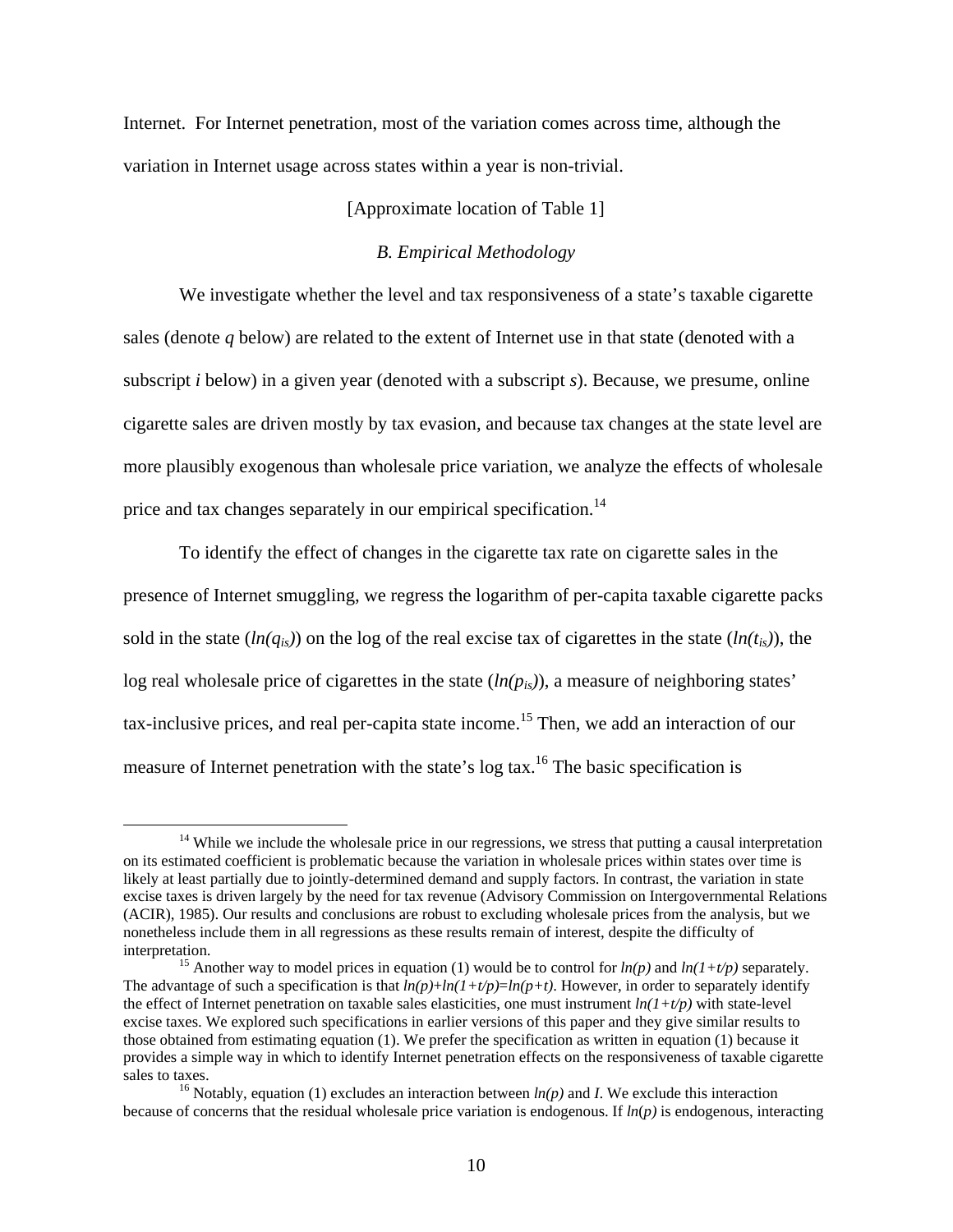(1) 
$$
\ln(q_{is}) = \beta_0 + \beta_1 \ln(t_{is}) + \beta_2 \ln(t_{is}) * I_{is} + \beta_3 \ln(p_{is}) + \beta_4 I_{is} + \beta_5 \ln(p^N + t^N) + \beta_6 Y_{is} + \phi_s + \eta_i + \delta_i * s + \varepsilon_{is},
$$

where  $I_{is}$  is a measure of the Internet penetration rate in the state,  $\ln(p^N+t^N)^{17}$  is the log average real tax-inclusive price of all border states weighted by the population of each border state,18 and *Yis* is log real personal income per capita in the state. In order to make our results reflective of the average across individuals rather than the average across states, all regressions are weighted by state-by-year populations, taken from the U.S. Census Bureau.

We do not expect to be able to explain all of the cross-state and cross-time variation in taxed sales due to non-tax factors, so in equation (1) we also include dummy variables for each state and each year as well as state-specific linear time trends that control for cross-state heterogeneity in secular sales trends over time. Allowing for state-specific time trends as well as state fixed effects is important because both the level and trend of sales likely are correlated with anti-smoking sentiment within a state. These changes can be spuriously attributed to changes in smoking behavior due tax variation, especially if tax changes move with changes in a state's anti-smoking sentiment.

By including as independent variables state and year dummy variables as well as statespecific linear time trends, we are seeking to explain breaks from each state's linear time trend in sales associated with changes in the state tax rate of cigarettes, and in particular whether the tax sensitivity has increased most in states where Internet penetration has grown

it with *I* can bias the coefficient on the log tax and Internet term. While we exclude this term from the main specification shown in the paper, the results are robust to including  $ln(p)*I$ . Our results also are robust to excluding  $ln(p)$  altogether.<br><sup>17</sup> While we include  $ln(p)$  and  $ln(t)$  separately in equation (1), we do not separate neighbors' average

taxes and wholesale prices. Instead, we control for neighbors' average tax-inclusive price because, unlike Internet smuggling, we expect consumers to respond to neighboring states' taxes and wholesale prices similarly, conditional on their home state taxes and prices.<br><sup>18</sup> Due to potential endogeneity of border prices, we instrument real border state average prices with real

border state average taxes in all specifications.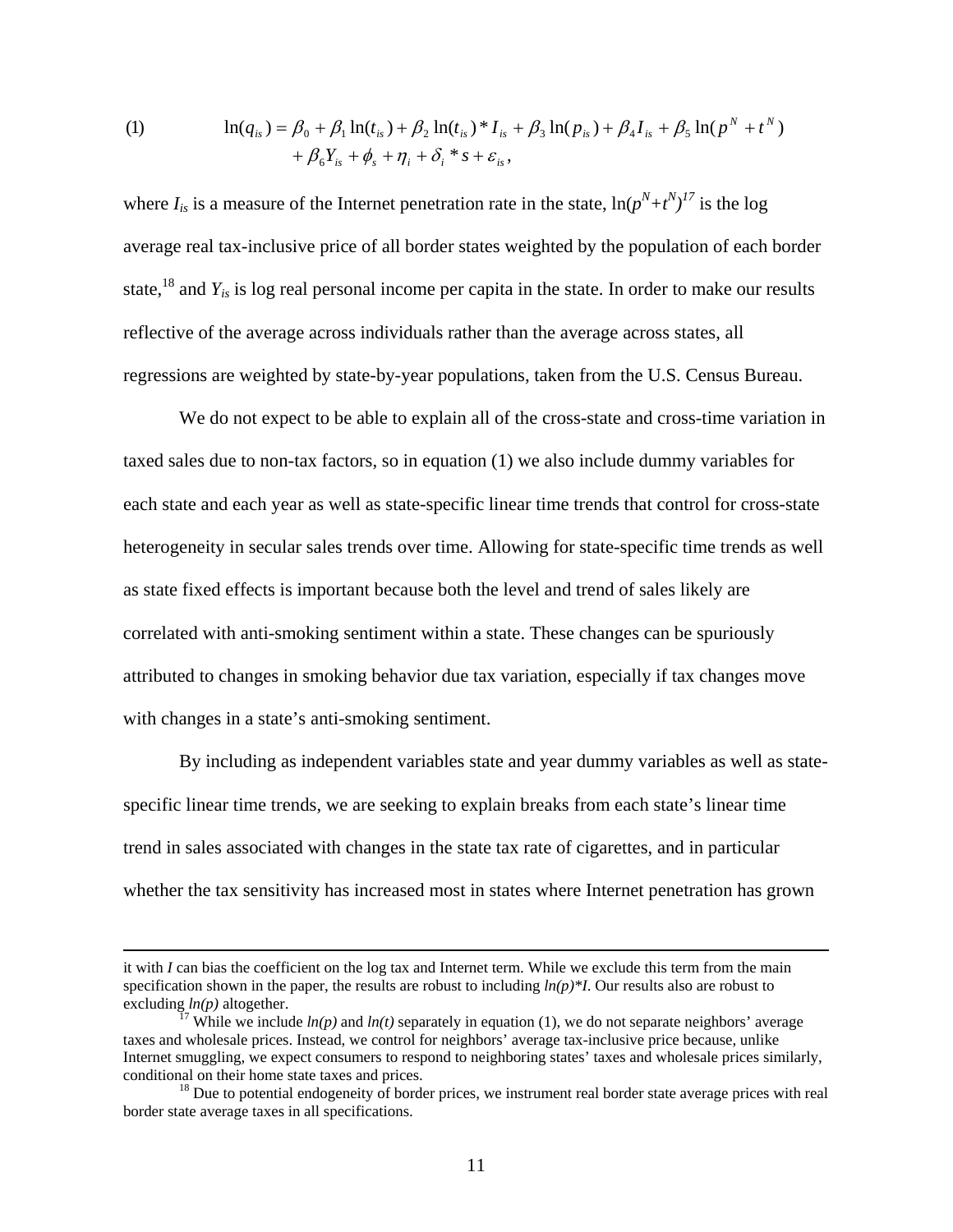the fastest.19 However, because we linearly interpolate Internet penetration rates in each state post-1989, the state-specific linear time trends are mostly identified off of pre-1990 sales trends, as the post-1989 linear time trends and Internet penetration rates are highly collinear. The implicit identifying assumption in this setup is that pre-1990 trends are an accurate counterfactual for the post-1990 secular trends in per-capita state cigarette sales.

A principal goal of our empirical analysis is to determine whether the rise of Internet availability of untaxed cigarettes increases the responsiveness of taxable sales to the tax rate. A negative value of  $\beta_2$  in equation (1) will indicate such a causal link between Internet connectivity and sales elasticities. Interpreting  $\beta_2$  as the causal effect of Internet penetration on tax elasticities is incorrect if Internet penetration is correlated with underlying trends in tax elasticities over time. If Internet penetration rates grow faster in states that were, for other reasons, experiencing larger growth in the tax-responsiveness of sales, we might estimate a negative value of  $\beta_2$  in equation (1), but it would be due to spurious correlation of Internet penetration rates and per-capita cigarette sales at the state level not captured by our control variables (including the state-specific linear time trends) and would have nothing to do with smuggling.

We examine whether changes in state-level Internet penetration rates are correlated with Internet-unrelated trends in state-level tax responsiveness by estimating a version of equation (1) separately for the pre-Internet period (1980-1989) and the Internet period (1990- 2005), excluding all Internet terms but including state-specific tax rate and wholesale price terms as well as linear state-specific tax rate and wholesale price elasticity trends. If the post-

 $19$  We ignore the possibility that the extent of Internet use is itself affected by the level of cigarette taxes in a state and therefore the potential tax savings from using the Internet to avoid or evade taxes. Goolsbee (2000) showed that our presumption is true for the case of retail sales taxes, and cigarette taxes are even less likely to motivate people to go online since the amount of money at stake is typically smaller.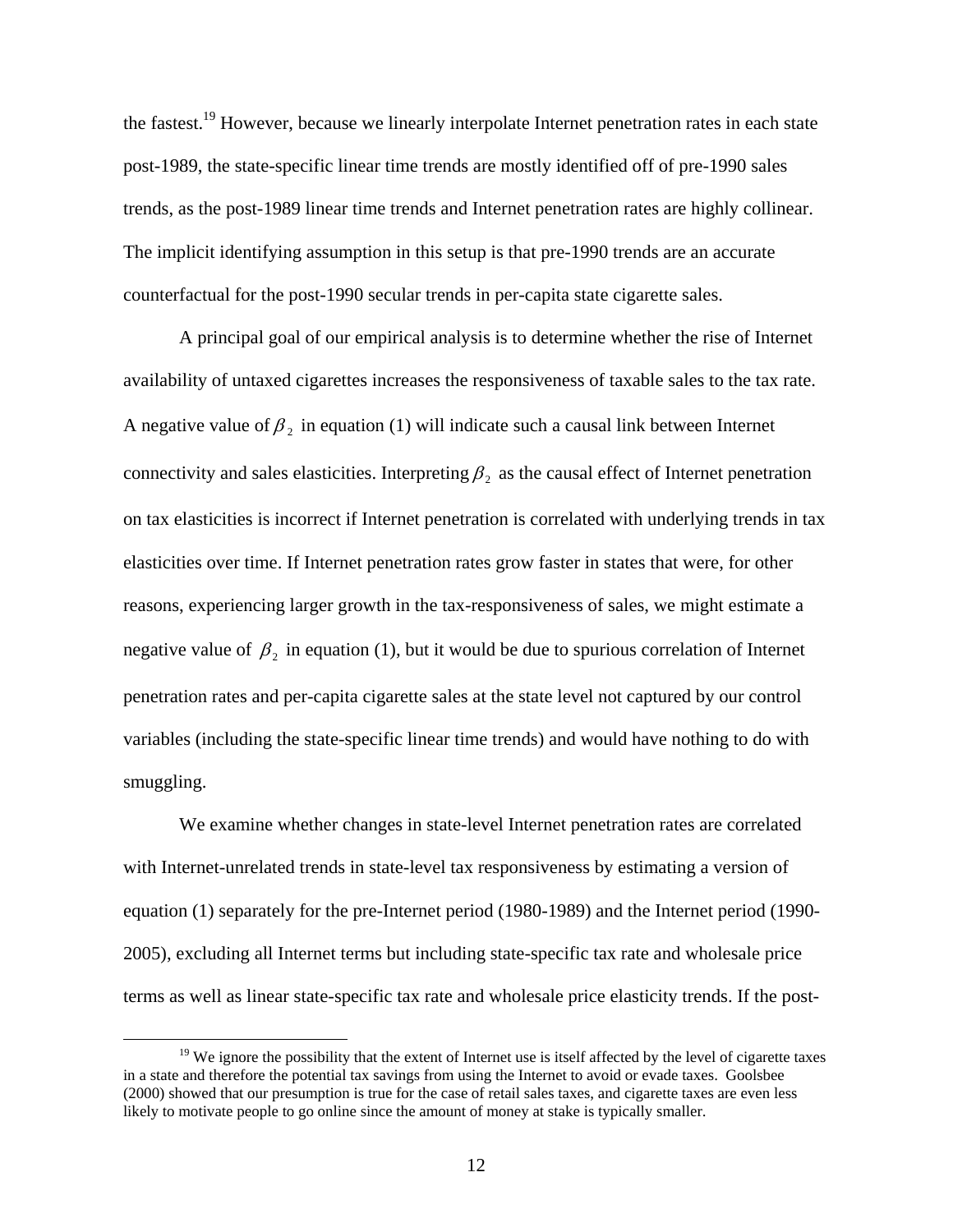1990 Internet penetration rates are related to pre-Internet-era (and therefore Internetunrelated) tax elasticity trends, we should observe this relationship in Figure 1, which graphs the estimated state-specific tax rate elasticity trends in the two periods as a function of the 2005 Internet penetration rate. Panel A of Figure 1 shows the point estimates from the pre-Internet period and Panel B shows point estimates from the period that includes Internet growth. The size of each point in the Figure reflects the average population over the sample period in the state. Each panel also shows a best-fitting linear relationship. Panel A illustrates that there is no significant negative relationship between the state-specific taxed sales elasticity trend from the period 1980-1989 and 2005 Internet penetration rates; $^{20}$  indeed, the relationship is positive and significantly different from zero at the 10 percent level. In contrast, there is a negative and sizeable relationship (significant at the 9 percent level) between Internet penetration rates and state-specific taxable sales elasticity trends estimated for the post-1989 period. Thus, trends in state-specific taxable sales elasticities are negatively correlated with Internet penetration rates *only* for the period in which there was Internet growth. In the pre-Internet period, the state-level variation in the trend of taxable sales elasticities is not correlated with state-level variation in future Internet penetration rates.

#### [Approximate location of Figure 1]

We explore further the relationship between Internet penetration rates and tax elasticities by estimating a similar model that replaces the state-specific tax interactions with year-specific tax interactions. In Figure 2, we present the estimated year-specific tax elasticities plotted against population-weighted average Internet penetration rates for the U.S. as a whole. All tax elasticities are calculated relative to the elasticity in 1980. Figure 2 shows

 $20$  Recall that, because there is no Internet use prior to 1990, the 2005 Internet penetration rate reflects the rate of Internet penetration growth between 1990 and 2005.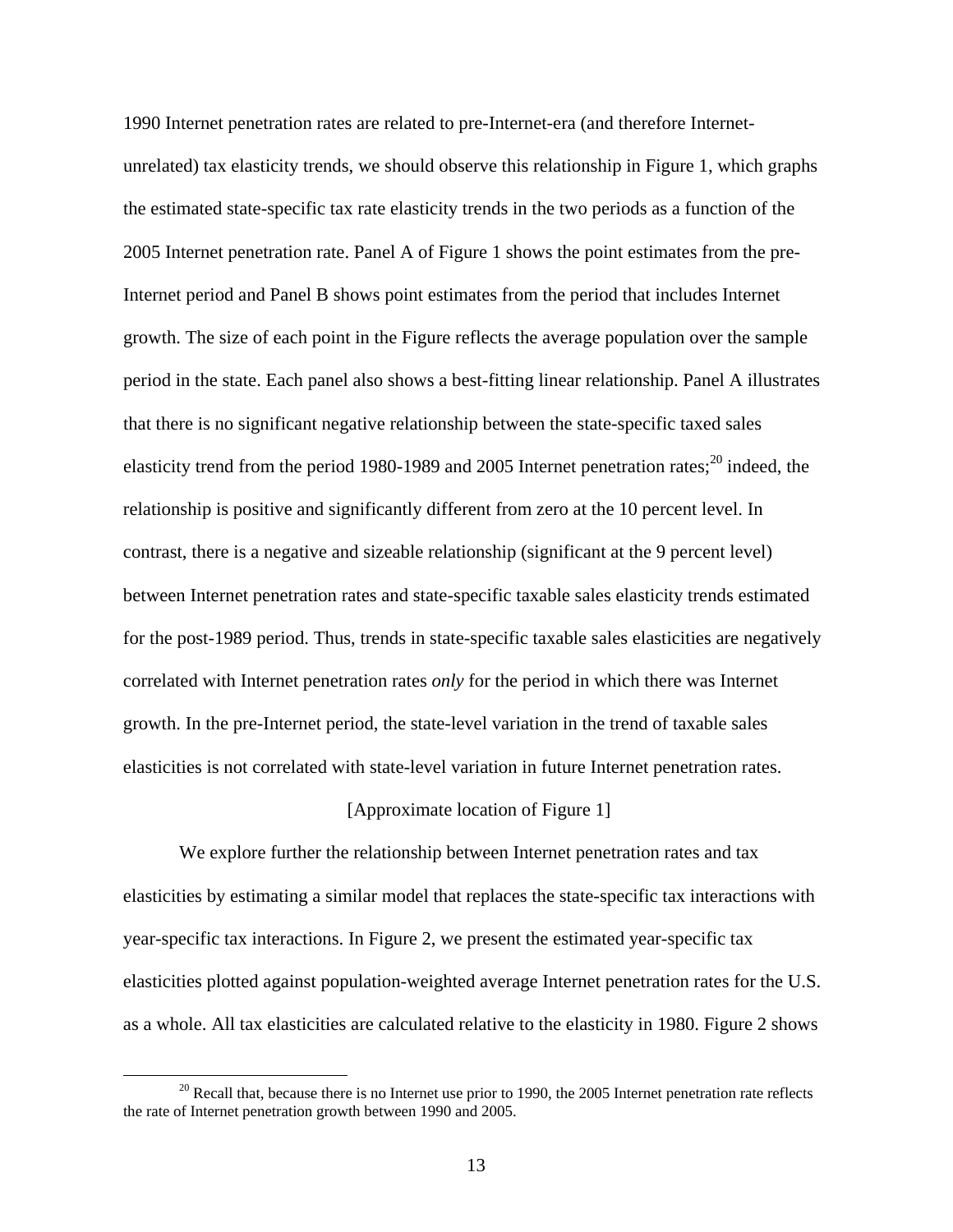that the time pattern of reductions in taxable sales elasticities corresponded closely with the timing of Internet growth. In fact, it was only after the Internet growth began in the mid-1990s and 2000s that taxable sales elasticities started to decline, i.e., became larger in absolute value. $21$ 

# [Approximate location of Figure 2]

Taken together, Figures 1 and 2 present supporting evidence that state-level variation in the growth in Internet penetration is uncorrelated with variation in the tax responsiveness of state cigarette demand other than through the effect of the Internet on facilitating tax evasion. There is no evidence in these figures that state-specific trends or shocks correlated with cigarette demand drove the differential growth in Internet penetration in the 1990s and 2000s.<sup>22</sup> Throughout the analysis, we interpret  $\beta_2$  as the causal effect of Internet smuggling on taxable sales elasticities. In Section V, we show this interpretation and our results are robust to a number of alternative specifications, including controlling directly for statespecific trends in taxable sales elasticities.

A second concern with identifying the effect of Internet smuggling on taxable sales elasticities using equation (1) is that if the equation is mis-specified, a correlation between tax rates and Internet penetration can cause the estimate of  $\beta_2$  to be negative, even in the absence

<sup>&</sup>lt;sup>21</sup> We also estimated a version of equation (1) that excluded the Internet interaction terms but included dummy variables for each 5-year block from 1980 to 2005 interacted with the log cigarette excise tax. Consistent with Figure 2, these estimates show it is in the time period of the highest Internet growth that taxable sales elasticities increased (in absolute value) the most relative to the early 1980s. Results are available upon request. 22 We also have run "false experiments" examining whether per-capita beer sales became more excise-

tax-elastic in states that experienced higher growth in Internet penetration. These false experiments test whether differential Internet penetration rates are correlated with sin-tax responsiveness in general, or whether they are only correlated with cigarette-tax-responsiveness by increasing the availability of tax-free cigarettes. Using alcohol sales data from the National Institute of Alcohol Abuse and Alcoholism from 1980-2003 as described in Raj Chetty, Adam Looney and Kory Kroft (Forthcoming) and beer taxes per gallon taken from the World Tax Database at the University of Michigan, we estimate a coefficient on the log beer tax – Internet penetration rate interaction equal to 0.061 (the "wrong" sign), with a standard error of 0.458. Our estimates do not support the hypothesis of a general trend in sin-tax responsiveness correlated with Internet penetration rates; details are available from the authors upon request.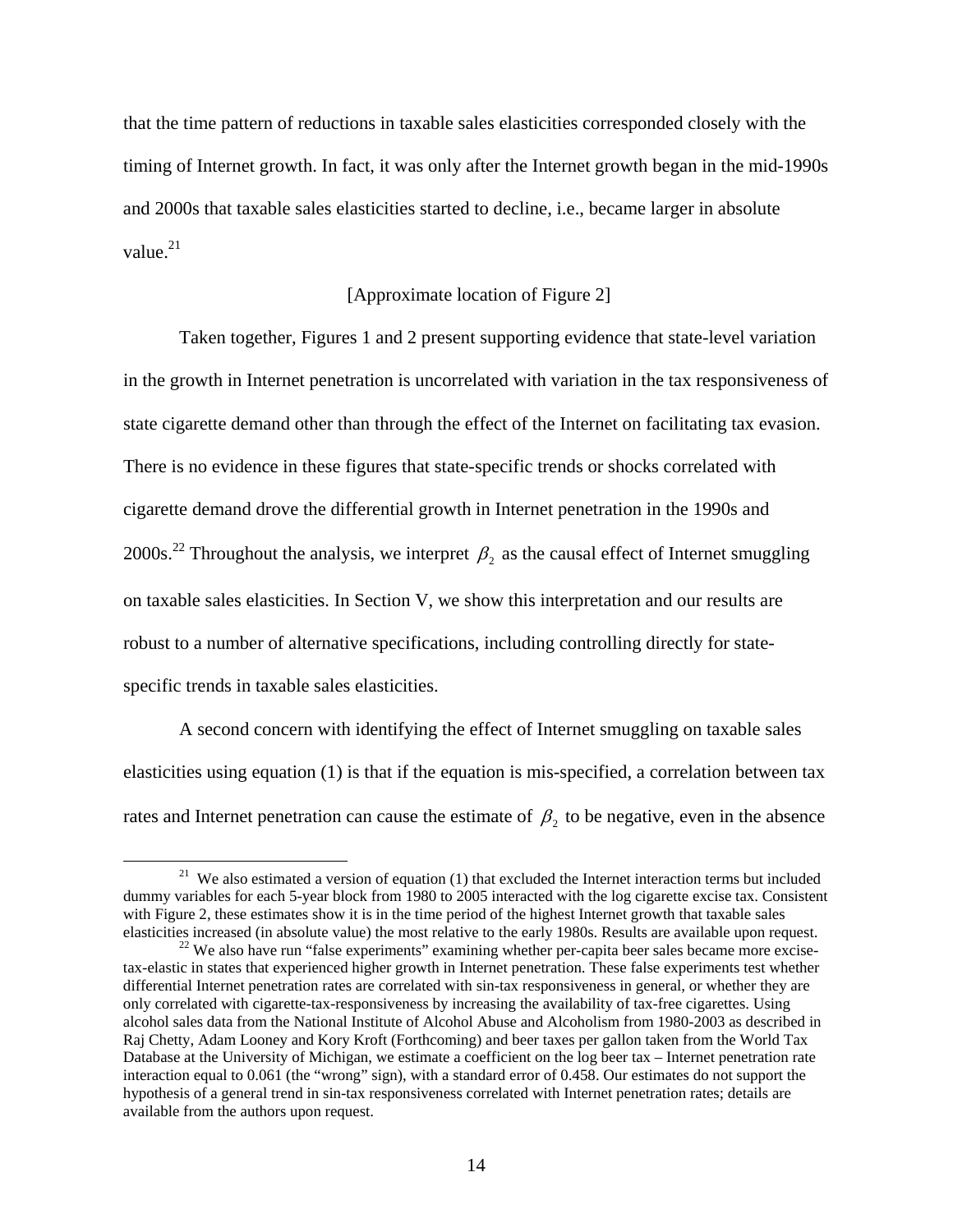of Internet smuggling. For example, if states respond to increased Internet penetration by increasing their cigarette excise taxes, a given increase in Internet penetration can cause a reduction in sales, but not because smuggling has increased. Rather, the sales reduction occurs because taxes have increased. Note that, because we control directly for tax rates and Internet penetration, this correlation only will bias our estimate of  $\beta_2$  if equation (1) is mis-specified.

This concern is mitigated by the fact that any correlation between *ln(t)* and *I* is likely to be negative, because states may combat Internet smuggling by not raising taxes. To the extent such a correlation biases our results, it is likely to attenuate our estimate of  $\beta_2$ . We find no evidence in the data, however, that tax changes and Internet penetration rates are correlated. Table 1 presents some descriptive statistics regarding the size and frequency of tax changes over our sample period. As Panel A of Table 1 illustrates, there are a total of 192 nominal state excise tax changes over the sample period: 69 occurred between 1980 and 1989, 71 occurred between 1990 and 1999 and 52 occurred between 2000 and 2005. Furthermore, the growth in log excise taxes in each decade increased, with an average increase between 2001 and 2005 over 3 times the average increase from 1980 to 1989. These tabulations reflect the increasing size and frequency of excise tax changes over the period 1980 to 2005, as cigarette taxes gained in popularity.

Panels B and C of Table 1 give sample means and tax and Internet penetration changes separately for the top and bottom 10 Internet penetration states as of  $2005<sup>23</sup>$  A comparison of these two panels reveals that average log per capita cigarette sales were slightly lower in the high Internet growth states in 1980 and fell by about the same amount as in the lower Internet

<sup>&</sup>lt;sup>23</sup> The top 10 Internet penetration localities in 2005 were Connecticut, Minnesota, Nebraska, New Hampshire, Utah, Washington, Arizona, Colorado, Washington DC, and Wyoming. The bottom 10 states were Alabama, Arkansas, Louisiana, Mississippi, New Mexico, West Virginia, Kentucky, New York, South Carolina, and Texas.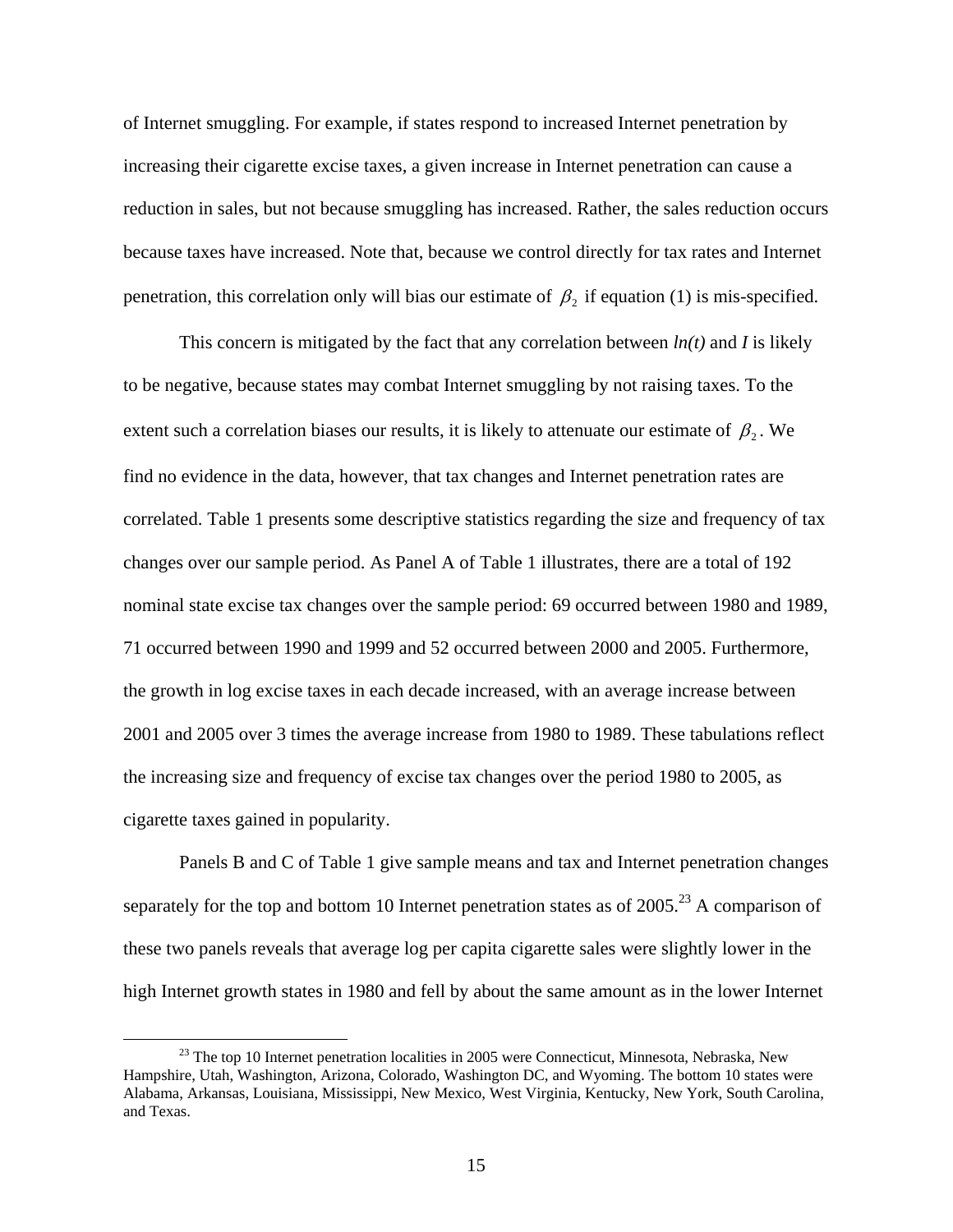penetration states. In states with high Internet penetration, cigarette taxes were higher in 1980 and grew noticeably more rapidly than in low Internet penetration states. However, neither the differential timing of tax changes nor the tax change magnitudes are correlated with Internet growth. To illustrate this last point, we split the data into three time periods: 1991-1995, 1996-2000, and 2001-2005. In each period and for each state, we calculated the number of excise tax changes, the change in log excise taxes, and the change in Internet penetration rates. Within each period, we ran Poisson regressions and OLS regressions of the number of tax changes and the change in log excise tax levels, respectively, on the change in Internet penetration. There is no statistically significant evidence that either the number of tax changes or the size of tax changes is correlated with Internet growth within each period. These regressions suggest the short-run state-level variation in excise taxes we use to identify  $\beta_2$  is uncorrelated with Internet penetration rates; even if equation (1) is mis-specified, it will correctly estimate the impact of Internet smuggling on cigarette sales elasticities.

The cigarette sales elasticities of interest come directly from equation (1). Throughout this analysis, we are interested in the tax rate elasticity of taxable sales, which is the percent change in taxable sales when the excise tax rate changes by one percent, holding Internet penetration constant. From equation (1), the tax elasticity is

(2) 
$$
\varepsilon^t = \frac{\partial \ln(q)}{\partial t} = \beta_1 + \beta_2 * I
$$

A negative value of  $\beta_2$  indicates that increasing Internet access increases the magnitude of the (negative) response of sales to tax changes – an effect consistent with Internet smuggling. Note that the elasticity with respect to the tax rate is easily converted into a price elasticity (due to a tax rate change) by multiplying  $\varepsilon^t$  by *t*  $\frac{p+t}{m}$ , which in 2000 was 7.43.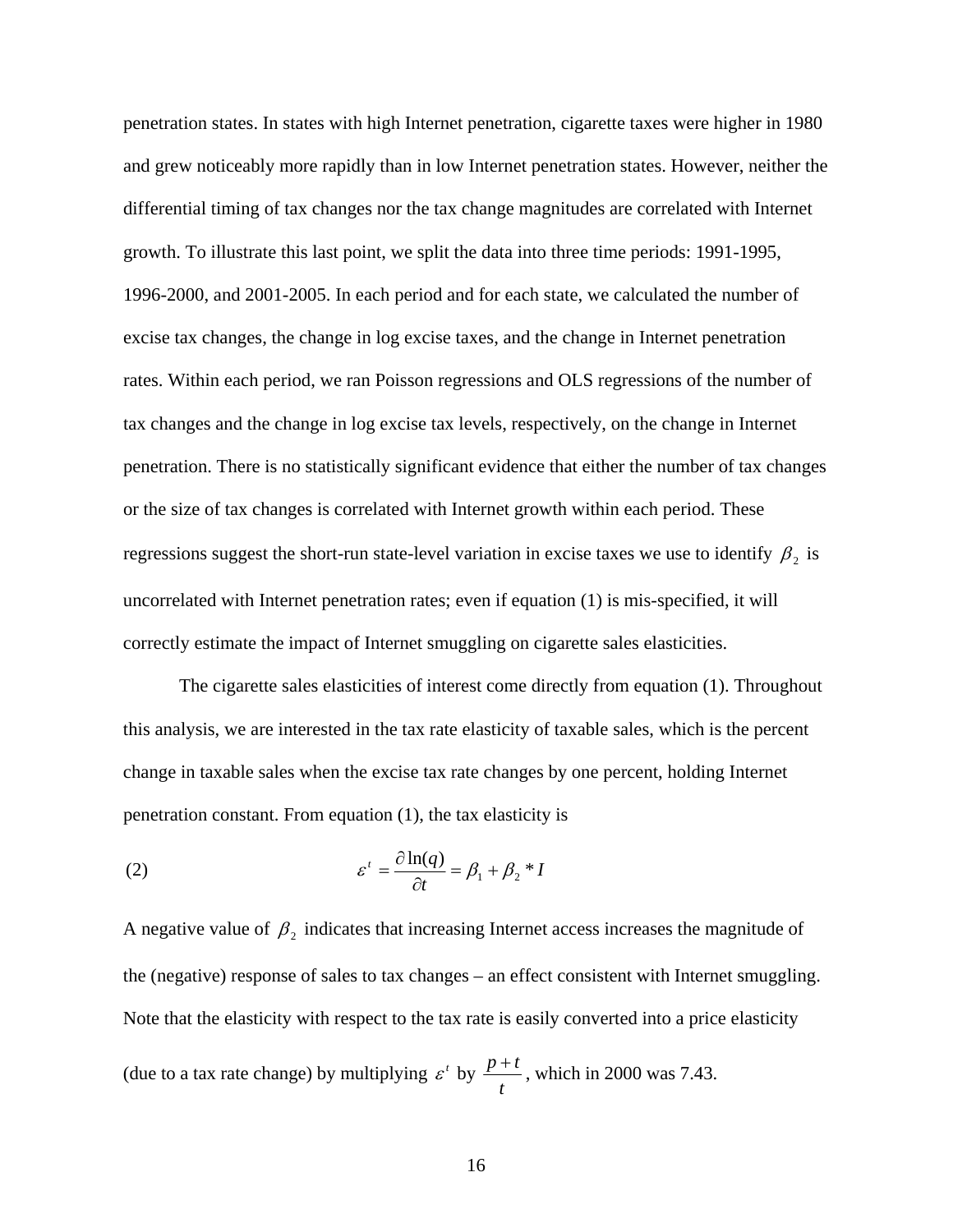The taxed sales elasticity absent the Internet is  $\beta_1$ . This elasticity gives the percent change in taxable sales assuming no Internet smuggling occurs and shows the potential for cigarette prices to alter smoking behavior in the absence of smuggling.

# **III. Results**

## *A. Coefficient Estimates*

 The coefficient estimates from equation (1) are presented in Table 2. Column (i) presents baseline estimates that exclude Internet penetration. This is a specification analogous to those in the existing literature, and the magnitude of the estimated tax rate elasticity is similar to price elasticities from tax changes presented in recent studies analyzing a similar time period (Stehr, 2005). While the estimated coefficient on log wholesale prices is positive, it is not statistically significant at even the 10 percent level.

In column (ii), we add our CPS measure of Internet penetration to the regression in order to estimate how the effect of tax changes on taxable sales depends on the extent of Internet use. Our results indicate that Internet penetration makes taxed sales more tax-rate elastic; the estimated coefficient on the tax rate-Internet interaction is -0.192 and is statistically significant at the 5 percent level. This estimate suggests the tax rate elasticity of taxable sales is highly responsive to Internet penetration: in the extreme, increasing Internet availability from 0 to 50 percent nearly doubles the taxable sales elasticity.

## [Approximate location of Table 2]

As expected, the elasticity with respect to real per-capita income is positive and significant, but less than one. The point estimate of the elasticity of taxable sales with respect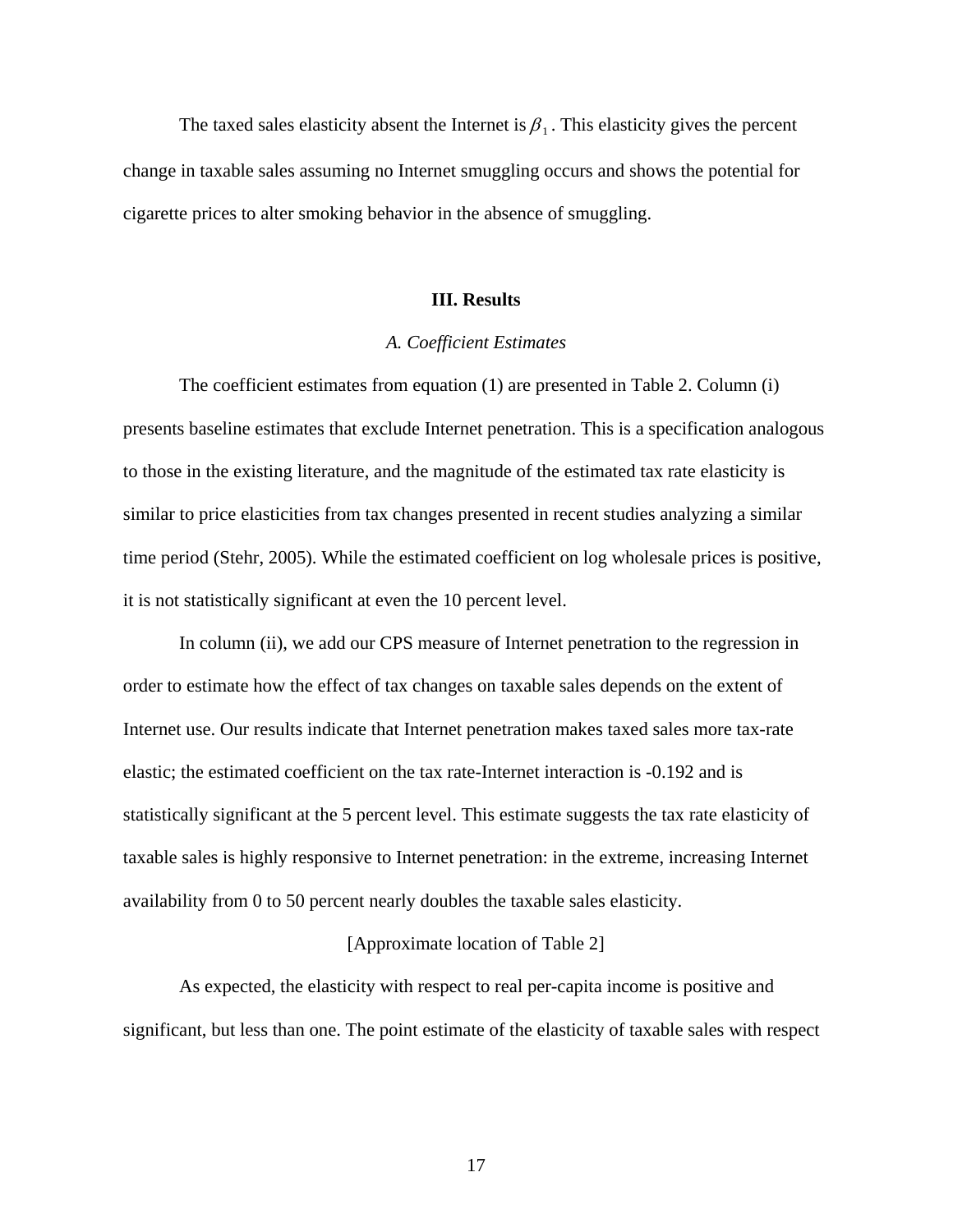to the mean tax-inclusive price of neighboring states is essentially zero, and it is not statistically significant.<sup>24</sup>

The estimated coefficient on the Internet term is 1.008 which, combined with the - 0.192 estimated coefficient on the  $ln(t)*I$  interaction term, implies that more Internet access both makes the demand curve for taxed sales more elastic and pushes it out for all but the highest observed tax rates. One explanation for this finding is that Internet access increases both taxed and non-taxed sales by implicitly lowering cigarette prices. However, this explanation is unlikely given the magnitude of the estimated effect. A more mechanical explanation is suggested by the sharp drop-off in estimated year effects beginning in 1999, just the time when our measure of Internet access begins growing most rapidly. Without a large positive coefficient on *I*, our specification cannot explain why Internet access increases the taxed sales elasticity without also decreasing taxed sales beginning in 1999. To investigate this possible explanation, column (iii) shows the results of estimating the same specification as in column (ii), but without the fixed year effects. The central qualitative result is unchanged: Internet access increases the elasticity of taxed sales with respect to the tax rate, although the magnitude of the interaction term is only about three-quarters the estimated effect in column (ii). Notably, the estimated coefficient on the Internet term is about half its magnitude in column (ii), so that the column (iii) results imply that increased Internet access both increases the elasticity of taxed sales to tax rates and reduces taxed sales, as long as the

<sup>&</sup>lt;sup>24</sup> Because of the importance of controlling for cross-border effects due to the possible substitution between cross-border shopping and online shopping, we also estimated regression specifications that included an indicator for whether any border state has a lower tax, whether any border state has a higher tax, the minimum and maximum border taxes, and interactions between the indicator variables and the minimum and maximum tax rate. The coefficient on the *ln(t)\*Internet* term in the regression that includes all of these cross-border measures is -0.209 (0.075), which is comparable to the estimate in Table 2, column (ii). We also performed regressions using these border tax measures separately, and found similar results. While our baseline specification uses the average border price/tax measure, our results are robust to controlling for a variety of non-linear relationships between border-state tax rates and sales.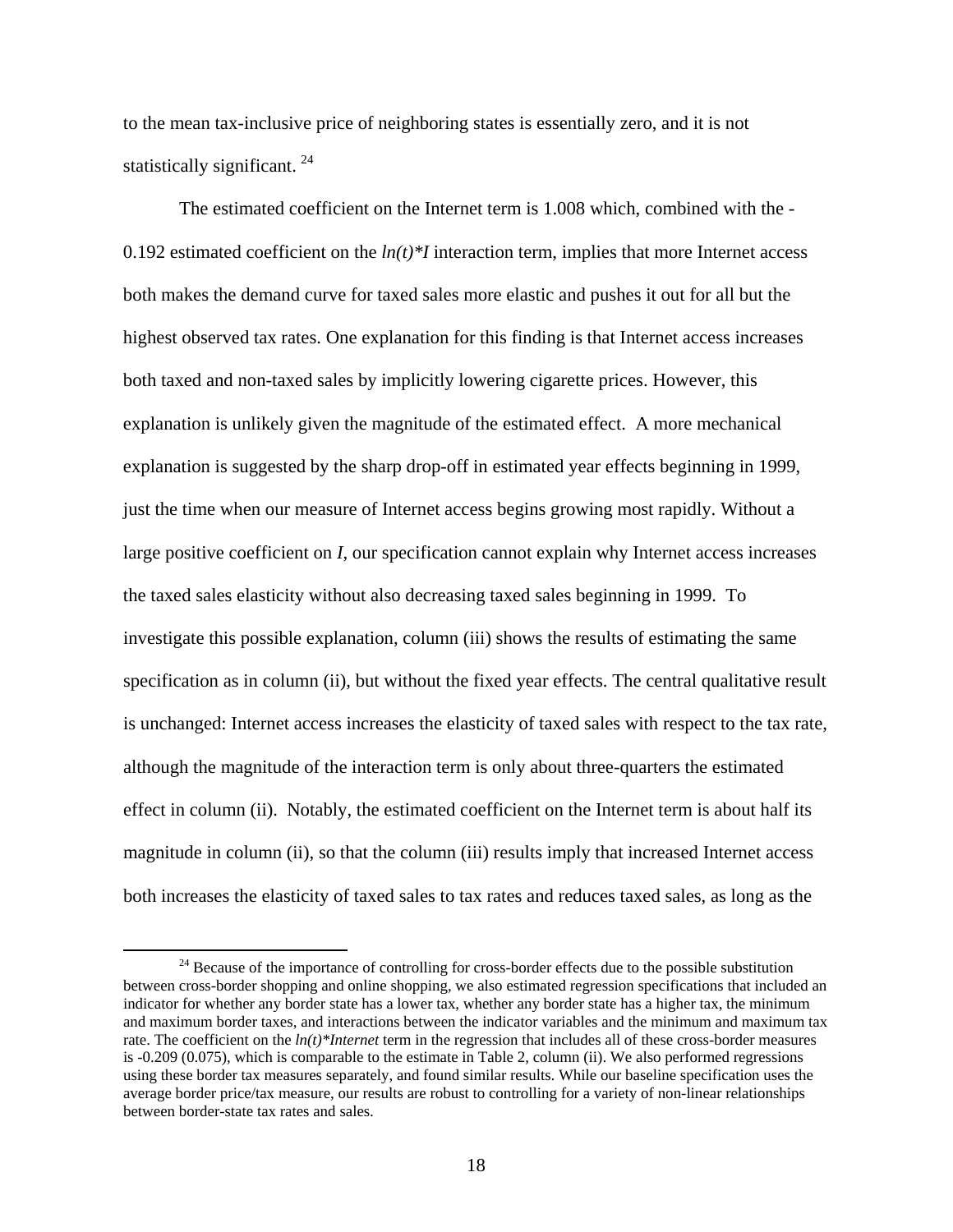tax rate exceeds 35.1 cents ( $e^{(.484/.136)}$ ). Although this arguably is a more plausible story, we are wary of dropping the fixed year effects because of their ability to account for otherwise unexplained, non-linear changes in the demand for taxed sales. For that reason, in what follows we retain the fixed year effects. As shown in column (iii), however, an alternative reasonable specification implies the same qualitative, but a somewhat smaller quantitative, effect of Internet access on the elasticity of taxed sales.

The remaining four columns of Table 2 show results from estimation of equation (1) using differing Internet access measures and years. In column (iv) we use the Internet penetration rate from Forrester, $^{25}$  and while some of the other coefficients vary, the coefficient on the Internet-tax term interaction is negative, significant and of roughly similar magnitude to the baseline estimate.

Columns (v) and (vi) deal with the issue of imputed values. Column (v) restricts the sample to only those years where Internet usage is positive (i.e., with no imputed zeros) by looking only at the years after  $1989<sup>26</sup>$  Column (vii) uses only years in which the CPS actually has observations (i.e., there is no imputed Internet usage between survey years). In both specifications, the estimated main effects are larger in absolute value than in the cases

<sup>&</sup>lt;sup>25</sup> Note that the Forrester data we have extend to 2002 rather than 2005. Furthermore, because of the limitations of the survey question, all Internet penetration is set to zero prior to 1997. That the results change little when these restrictions are imposed implies that most of the identification of the estimated Internet-price effects is coming from years in which Internet penetration was growing at the fastest rate.<br><sup>26</sup> Because the Internet penetration rates grow close to linearly within each state, the state-specific linear

year trends post-1989 and the Internet penetration rates are highly collinear. Thus, we exclude the state-specific linear trends in the estimates reported in columns (vi) and (vii). In results not reported, we have run specifications in which we created dummy variables for each 5-year block from 1980-2005 and included period block by state fixed effects (but not state-specific linear time trends). Results in all columns of Table 2 are affected negligibly, which suggests excluding the state-specific time trends in the post-1989 specifications is not biasing our results. Estimates from these regressions are available from the authors upon request.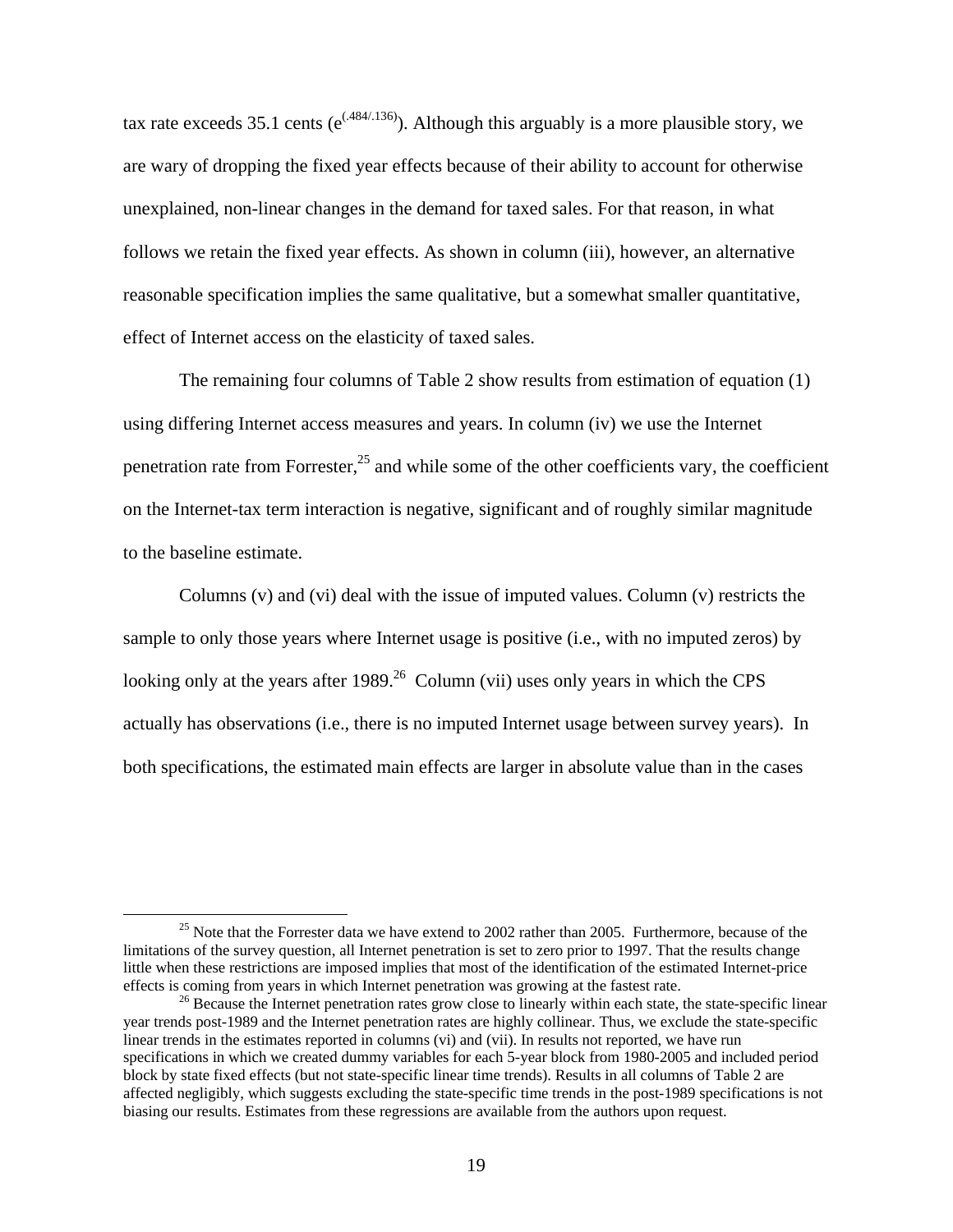using imputed values in the full panel data set, suggesting that our results are not driven by our imputation of the Internet penetration rate.<sup>27</sup>

#### *B. Elasticity Estimates*

 While the coefficients in Table 2 give insight into the effect of the Internet on taxable sales and tax responsiveness, the parameter of most interest to policy makers is the tax rate elasticity of taxed sales. Table 3 shows the average elasticity estimates for fiscal year 2000 implied by the results in Table 2. The first row shows the tax elasticity in the presence of Internet smuggling (equation (2)), and the second row shows the tax elasticity assuming Internet use is zero. This latter elasticity is the tax elasticity of sales in the absence of smuggling and is the elasticity much of the previous literature seeks to estimate.<sup>28</sup> The bottom two rows of Table 3 show the difference in the elasticities and the P-value of the test that sales are more tax-responsive in the presence of the Internet. We calculate P-values using 10,000 bootstrap replications of the data, clustered at the state-level. The P-value represents the proportion of replications in which the elasticity with the Internet is smaller in absolute value than the elasticity without the Internet. A P-value less than 0.05 signifies one cannot reject that the Internet-inclusive elasticity is larger in absolute value then the elasticity assuming no Internet connectivity at the 5 percent level. Because the tax rate elasticity is a function of the Internet penetration rate (see equation (2)), our bootstrap test accounts for both the sampling variability of the Internet penetration rate as well as the precision of the estimate of  $\beta$ .

 $27$  Similar to results in column (v), we exclude the state-specific linear time trends because they are highly collinear with Internet penetration. Results in column (vi) are robust to including 5-year period-by-state fixed effects, however.

 $^{28}$  See Lovenheim (2008) for a discussion of the different definitions of consumption and sales elasticities and their relevance for tax policy analysis.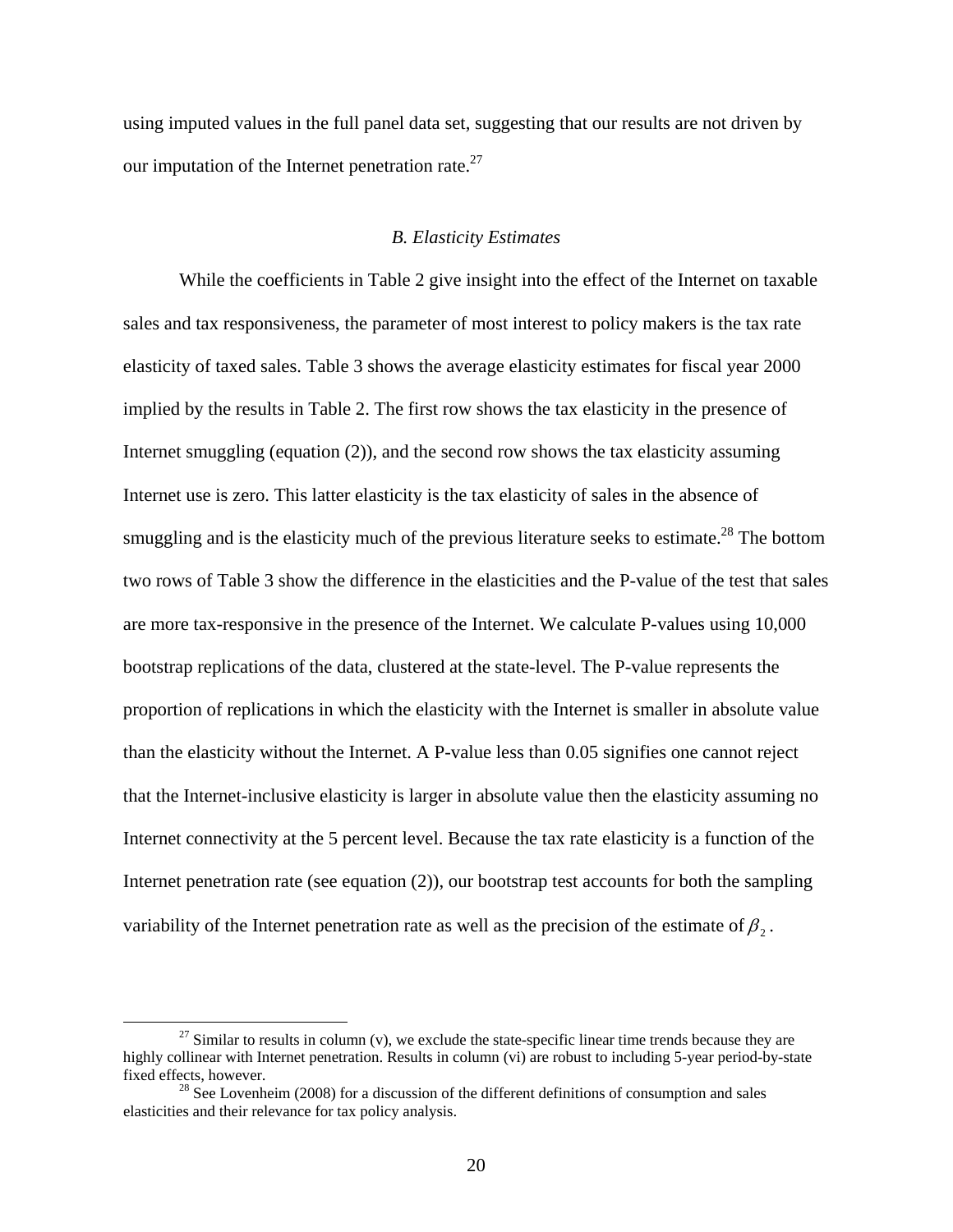Across columns (ii)-(vi) in Table 3, the results suggest that sales can be quite elastic with respect to state cigarette taxes in the presence of Internet smuggling: the tax rate elasticities range from -0.186 to -0.267. If no Internet smuggling occurred, sales are less elastic with respect to tax changes; the estimate in column (ii) is indicative at -0.112. To obtain the price elasticity associated with tax changes, one must multiply the tax elasticity by 7.43 (i.e., *t*  $\frac{p+t}{r}$ ), which yields -0.832. This responsiveness is at the upper end (in absolute value) of elasticities reported in the literature,<sup>29</sup> but is consistent with more recent estimates from the period before the steep increase in Internet penetration in the U.S. (Yurekli and Zhang, 2000; Keeler et al., 2001). Table 3 illustrates that, by 2000, the availability of the Internet had increased the state excise tax rate elasticity by 69 percent, and this increase is statistically significant in all columns.

### [Approximate location of Table 3]

That increases in Internet penetration increase the sensitivity of taxed sales to statelevel cigarette taxes suggests that specifications that ignore Internet usage over this period will produce price elasticity estimates with respect to tax rate changes that are between the elasticity estimates with and without Internet smuggling shown in Table 3. Column (i) in Table 3 presents elasticity estimates from our baseline model that ignores Internet usage. The results are consistent with this prediction; the tax rate elasticity in the baseline model is -0.171 (with a corresponding price elasticity of -1.271), which is much larger than the corresponding tax rate elasticity in column (ii) that includes Internet smuggling but smaller than the tax rate elasticity in column (ii) without Internet smuggling. These results suggest that models that ignore Internet smuggling identify neither the tax rate elasticity that includes Internet

<sup>&</sup>lt;sup>29</sup> In their review of the literature, Chaloupka and Warner (2000) report price elasticities typically fall within a small neighborhood of -0.4.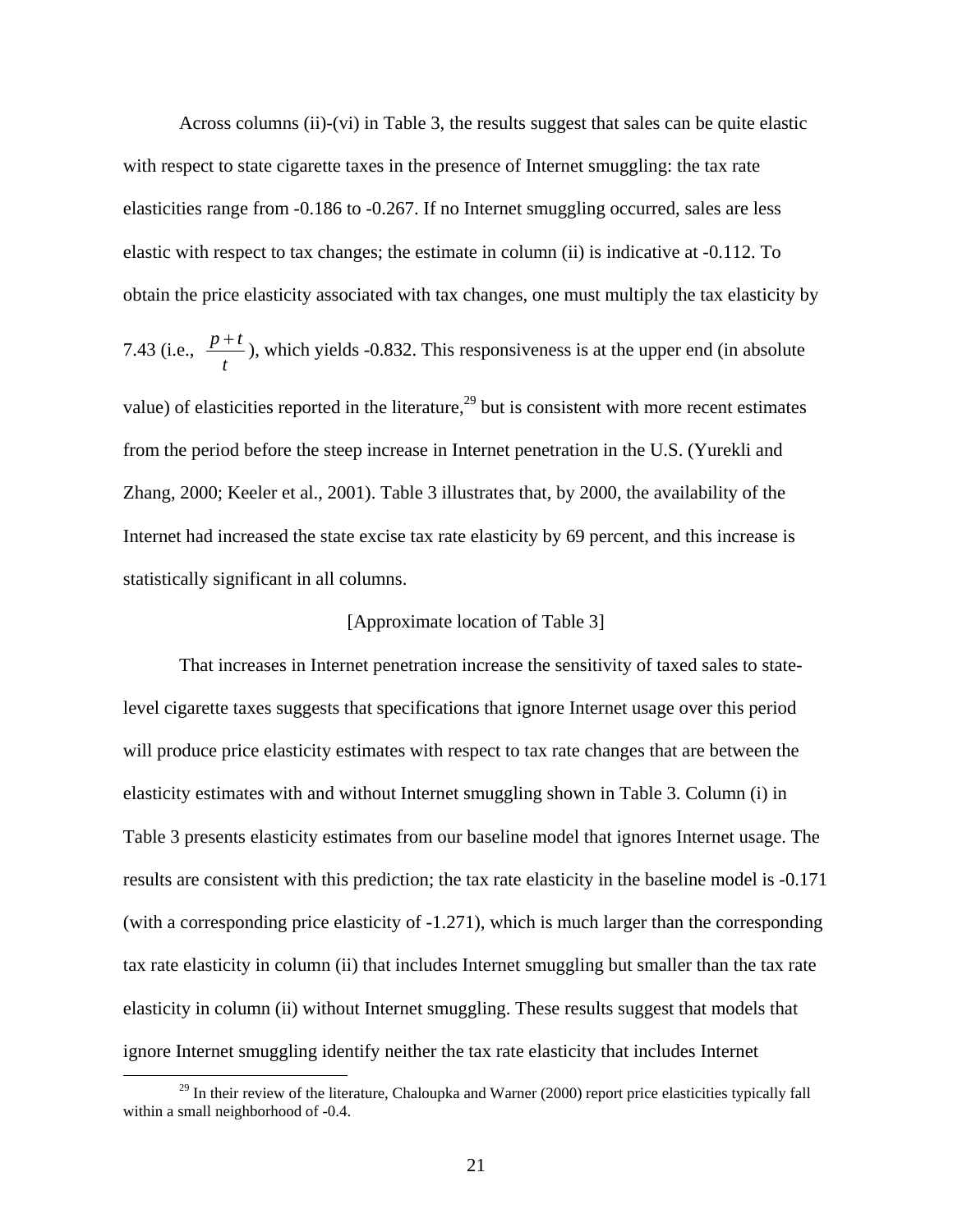smuggling (which is the relevant policy parameter from the state's perspective) nor the tax rate elasticity if Internet smuggling were eradicated.

The estimated baseline taxable sales elasticity shown in column (i) is much higher in absolute value than those from the previous literature as well. This difference in part reflects a rise in taxable sales elasticities that are due to the secular rise in Internet smuggling . For example, Yurekli and Zhang (2000) find a taxable sales elasticity with respect to price of - 0.72 over the period 1970-1995, and Stehr (2005) finds a taxable sales elasticity of -1.11 over the period 1985-2001. This change also is reflected in Figure 2, which shows that the taxable sales elasticity with respect to state tax rates has increased markedly since the 1980s. Although the estimated taxable sales elasticity is rising over time, the elasticities absent smuggling in Table 3 are quite similar to estimates from the 1980's and early 1990's (before the large rise in Internet use), which suggests this increase can be explained largely by the rise of Internet smuggling.

## *C. Implied Revenue Effects*

 Our estimates from Tables 2 and 3 imply that Internet smuggling has changed the relationship between state tax rates and taxed sales and that the Internet has reduced the revenue gains that otherwise would have been collected from recent cigarette tax increases. From the baseline estimates in column (ii) in Tables 2 and 3, we can estimate the impact of Internet sales on the revenue gained due to tax increases between 2001 and 2005, which was a period of substantial cigarette tax increases in the United States. Over this period, populationweighted average real per-pack cigarette taxes increased from 74.9 cents to 105.7 cents nationally, a 41 percent increase. Using the price elasticity due to a tax change calculated from the tax rate elasticities in Table 3, column (ii), this increase implies that average tax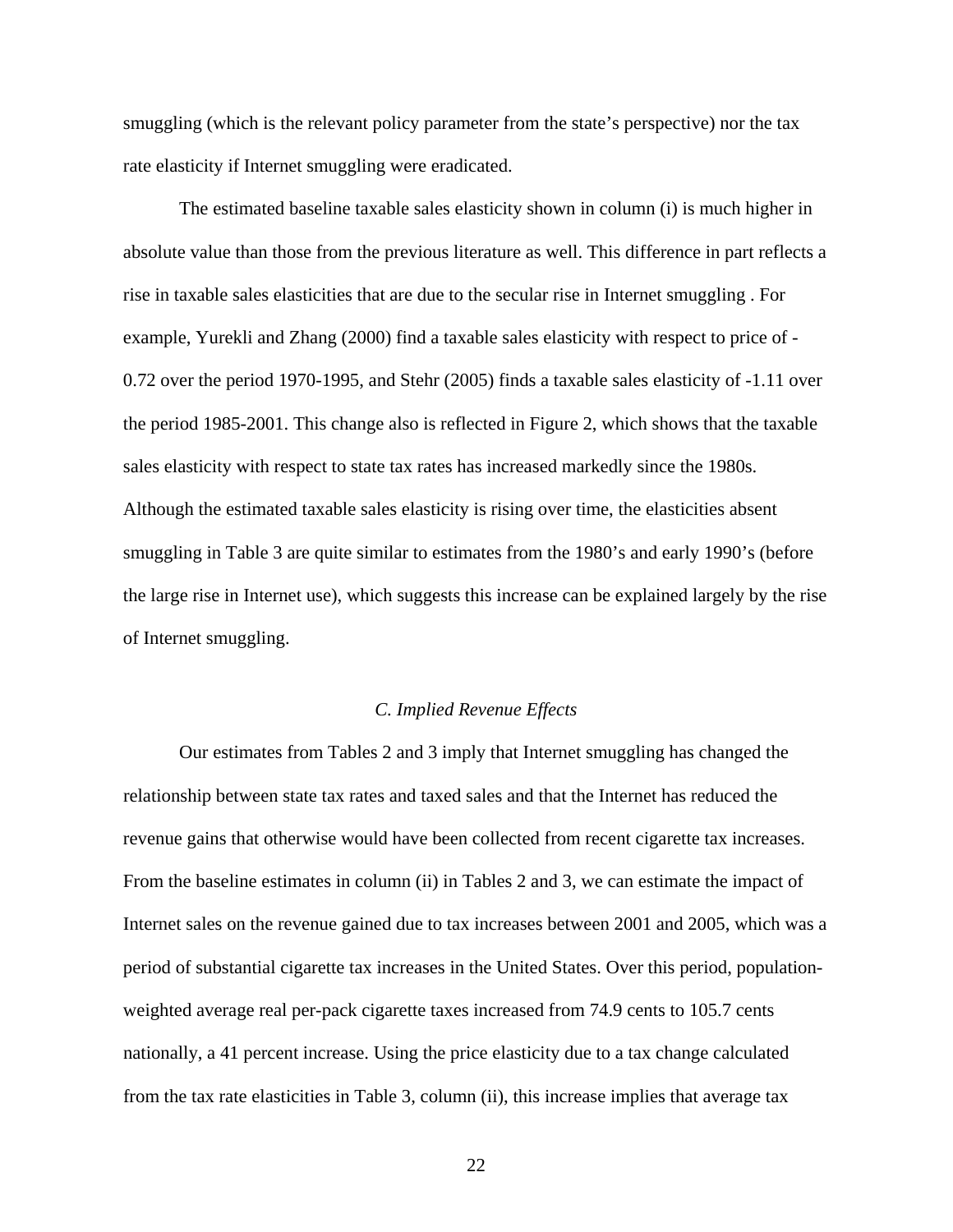revenues increased by 9.0 percent less than would have been expected without any tax-free Internet sales.<sup>30</sup>

The estimates of revenue effects vary across states and time. Using our estimates from New Jersey, where, over this period, real taxes rose from 110.4 to 278.1 cents per pack and Internet penetration rose from 49.9 to 64.8 percent between 2001 and 2005, we estimate that absent Internet purchases revenues would have increased by over 135 percent but actually increased by 116 percent, representing a drop in expected revenues of over 14 percent. In contrast, in a state such as Louisiana, where Internet usage was only 29.7 percent in 2000, our estimates suggest tax-free Internet sales reduced the revenue effect of tax increases by only 6.9 percent. In short, our findings suggest that due to Internet smuggling, states have experienced a significant reduction in their ability to raise money through tobacco taxes.

# **IV. Cigarette Consumption and Internet Smuggling**

 To investigate the relationship among cigarette consumption, Internet smuggling, and cigarette taxes, we turn to the BRFSS data on individual cigarette consumption. Using these consumption data, we construct state-level measures of annual packs-per-person smoked.<sup>31</sup> If the increased taxed sales elasticities associated with increased Internet penetration are due to

$$
\frac{\varepsilon^t - \varepsilon_{\text{nol}}^t}{(1 + \varepsilon_t)} = \frac{-.192 + .112}{0.888} = -0.090.
$$

<sup>&</sup>lt;sup>30</sup> To calculate the estimated effect of Internet smuggling on revenues, we calculate the percent change in the revenue elasticities due to Internet penetration. The revenue elasticities are given by  $(1+\varepsilon^t)$ . The taxable sales elasticity with respect to the tax rate that includes Internet penetration is found in the first row of column (ii), Table 3. The taxable sales elasticity with respect to the tax rate that assumes no Internet purchases is found in the second row of column (ii), Table 3. The percent decrease in the increased revenue from a tax rate increase because of increased Internet use is given by the percentage change in revenue elasticities:

<sup>&</sup>lt;sup>31</sup> The CPS Tobacco Supplements, based on surveys conducted in 1993, 1996, 1999 and 2002, also contain cigarette consumption information. Although the CPS contains data to 2002 and the BRFSS spans 1990 to 2000, the latter data set is continuous throughout these years and the former only contains 4 years of data. We therefore use the BRFSS consumption data in this analysis, but results using the CPS data are qualitatively similar to what we report here, although they are less precise due to a smaller sample size.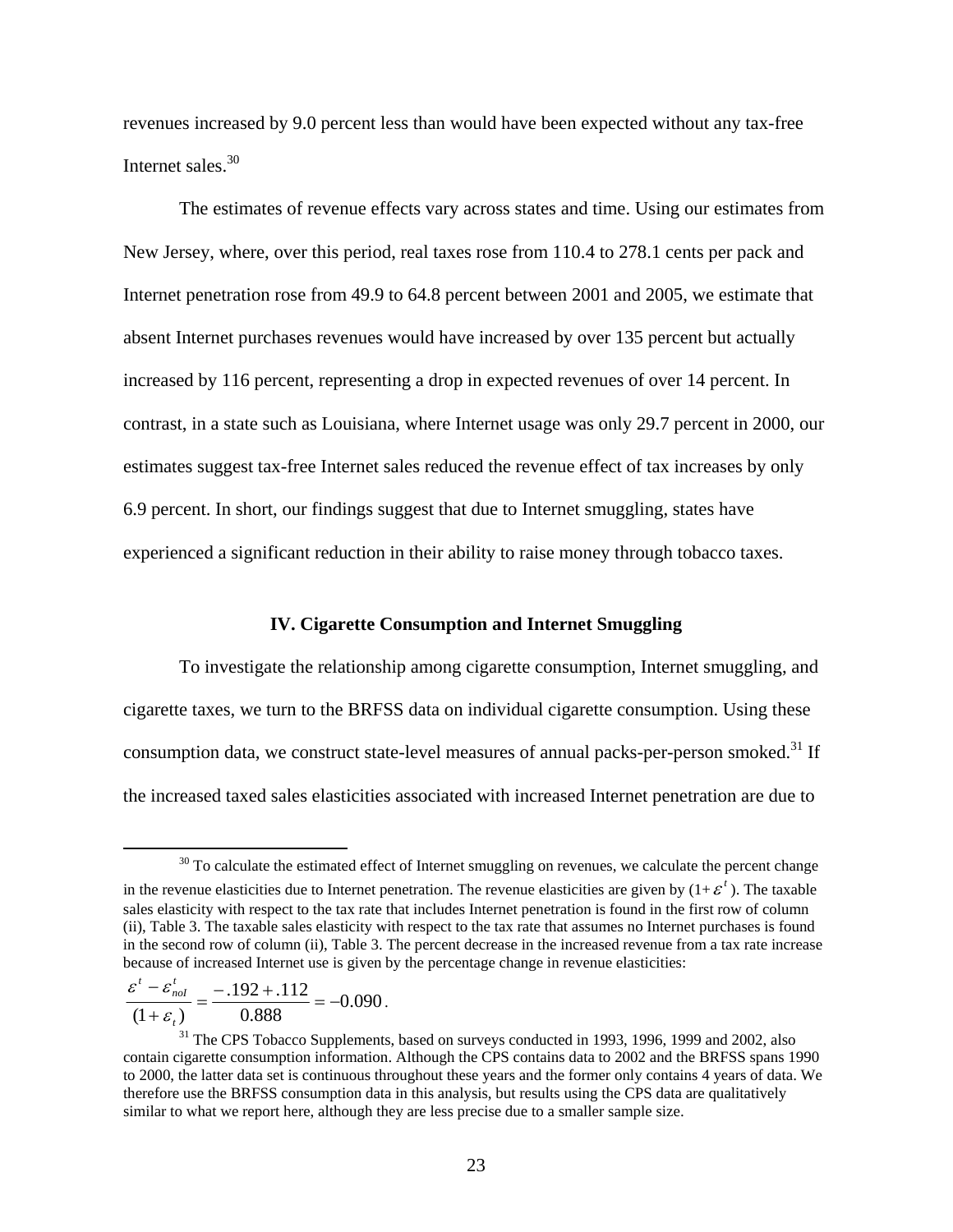smuggling, we expect there to be no negative relationship between Internet penetration rates and the *consumption* responsiveness to tax increases.

 To test whether the increased tax-responsiveness of sales is associated with a similar increase in responsiveness of consumption, we first estimate equation (1) using the log percapita cigarette consumption measure from the BRFSS as the dependent variable. The results, reported in Table 4, show no statistically significant evidence of differential consumption elasticities by Internet penetration rates. These estimates are consistent with the explanation for the recent changes in the taxed sales elasticity being due to smuggling behavior rather than a consumption response.

### [Approximate location of Table 4]

Absent smuggling (or any other reason for untaxed cigarette consumption), the BRFSS annualized per-capita smoking level and per-capita taxable sales should be equal in each state-year observation. We therefore can construct a measure of smuggled cigarettes by taking the difference between log state-level cigarette consumption and log state-level taxed sales.<sup>32</sup> In columns (iv)-(vi) of Table 4, we present results from regressions analogous to equation (1) that use this dependent variable. The expectation is that the difference between log consumption and log taxed sales should respond positively to increases in home state prices and that increased Internet access should increase the magnitude of this response, because taxable sales respond more to tax rate changes than does consumption when Internet access is higher.

 The results in Table 4 are consistent with these expectations. Looking at column (iv), the coefficients on the tax variables are both positive, although only the coefficient on the tax

<sup>&</sup>lt;sup>32</sup> Stehr (2005) uses an identical measure to estimate the level of casual smuggling and bootlegging. He does not provide estimates of cigarette smuggling over the Internet.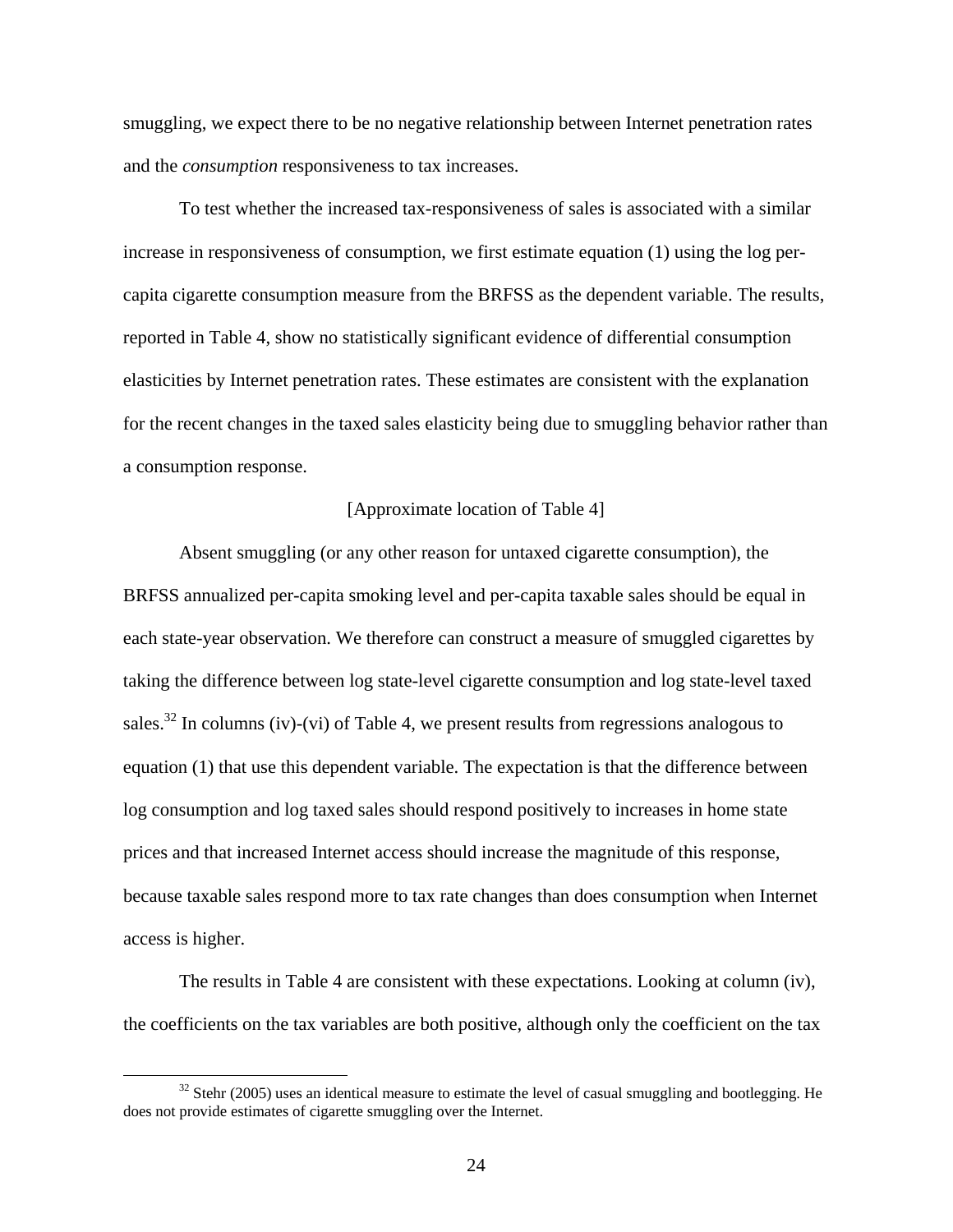rate is significant at the 5 percent level. These estimates are suggestive that the difference between cigarette consumption and cigarette sales responds positively to the tax rate. Moreover, this difference responds more positively to tax changes the higher is the Internet penetration rate, although the tax-Internet interaction coefficient is only significant at the 5 percent level in column (v).

### **V. Robustness Checks**

Our results suggest that as Internet use grew in states, the sensitivity of taxable sales to price changes in those states grew as well. In Table 5, we consider whether this evidence is consistent with alternative explanations rather than being tied to a rise in cigarette smuggling due to the Internet.

# [Approximate location of Table 5]

 In column (i) of Table 5, we exclude the four states with the lowest cigarette taxes (VA, KY, NC, SC); because they are the source of a significant fraction of cigarettes sold through the Internet, taxable sales in these states might conceivably respond differently to changes in Internet usage. However, in part because they are only a small portion of the sample, the point estimates do not change appreciably when they are excluded.

In columns (ii) and (iii) we consider the role of Native American Reservations as an alternative source of smuggling. As detailed in Evans et al. (2002), a loosening of the rules regarding gambling on reservation land in 1989 caused a dramatic increase in the number of Indian casinos in the United States. To the extent that post-1989 more people frequented such casinos and while there were able to purchase cigarettes tax free, this would have made taxed sales more sensitive to tax rates due to tax avoidance, but the increased sensitivity will be only spuriously correlated with the growth of Internet-related tax avoidance over the same time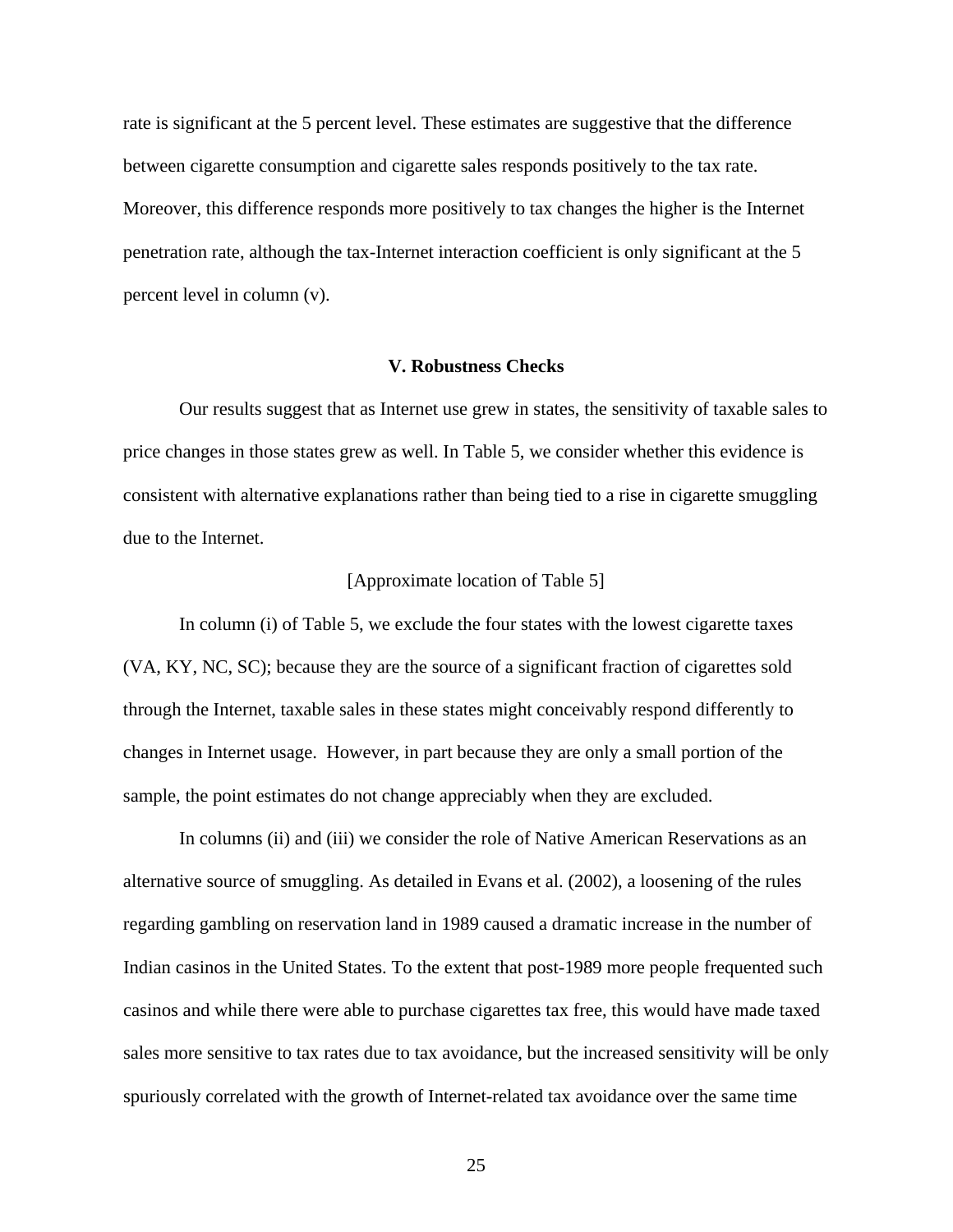period. To investigate the importance of this development, we split our sample based on the number of Indian casinos in each state in 2004 using data from the National Indian Gaming Association and estimate equation (1) using only states where there were 5 or fewer casinos (column (ii)) and only states with more than 5 casinos (i.e., the upper quartile of the casino distribution) in column (iii). The results suggest tax elasticities have increased due to the Internet for both sets of states.

The final two columns of Table 5 explore the importance of casual smuggling through cross-border shopping. Lovenheim (2008, Table 8) presents estimates of the proportion of cigarettes in each state purchased in lower-price localities. We classify a state as "high smuggling" if over 15 percent of consumed cigarettes are smuggled and otherwise as a "low smuggling" state. Columns (iv) and (v) in Table 5 report regression results from equation (1) estimated separately for these two groups of states. The coefficients on the log tax-Internet interaction terms are similar both to each other and to estimates from Table 2, suggesting that the extent of casual smuggling is not confounding our estimates.

In Table 6, we next consider the role of changing state demographics that are not accounted for by our extensive set of controls. First, in column (i) we allow the baseline elasticities to differ across states by interacting the state fixed effects with the price terms. In column (ii), we examine whether the Internet effect can be differentiated from a linear trend in the elasticity that applies to all states by adding an explanatory variable that interacts the log of each price with a linear year trend. The results from columns (i) and (ii) are consistent with the baseline estimates from column (ii) of Table 2, although the estimated effect of Internet penetration on tax rate elasticities is somewhat larger than the baseline estimates in column (i) and somewhat smaller than in column (ii). In column (iii), we combine the two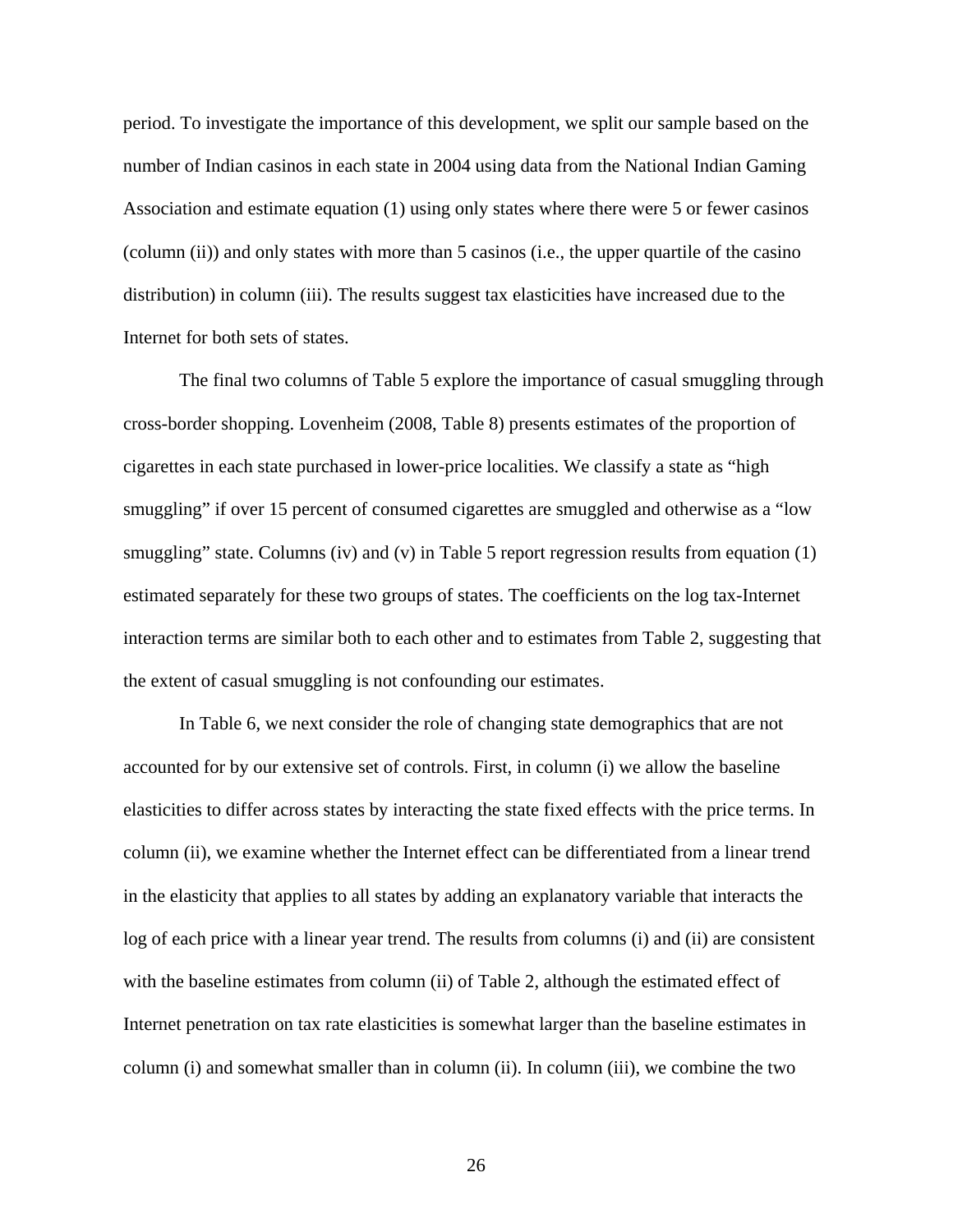previous specifications by including state-specific elasticities and linear year trends in prices. This specification examines whether higher Internet use makes states more price-sensitive than they would otherwise have been and accounts for any state-level heterogeneity in price sensitivity as well as secular national price trends. The results from column (iii) are similar in sign, magnitude and significance to those from Table 2.

## [Approximate location of Table 6]

 In column (iv), we include an aggregate measure of Internet connectivity in the U.S. as well as an elasticity trend. This specification forces the variation in Internet connectivity to be relative to the yearly average and nets out any year-specific Internet growth effects. The coefficient on the U.S. Internet penetration rate is positive, although not significant, and the coefficient on *ln(t)\*Internet* is similar to those reported in Table 2.

Finally, in column (v), we allow for state-specific elasticities and state-specific elasticity trends, which are estimated by a triple interaction between state indicators, *ln(t)*, and a linear year trend. Here, the coefficient on the tax rate-Internet variable is negative, significant, and of a similar magnitude to the baseline specification. Because this specification restricts the effect of the Internet to be relative to state-specific trends in tax elasticities, that the negative relationship between tax responsiveness and Internet penetration persists is suggestive that our empirical estimates are not simply picking up differential unobserved trends in tax elasticities correlated with Internet penetration rates.

# **VI. Conclusion**

 Using information on the purchases of cigarettes and the use of the Internet across states and time since 1980, this paper has presented evidence suggesting that the rise of the Internet and the associated increase in the ability of individuals to purchase tax-free cigarettes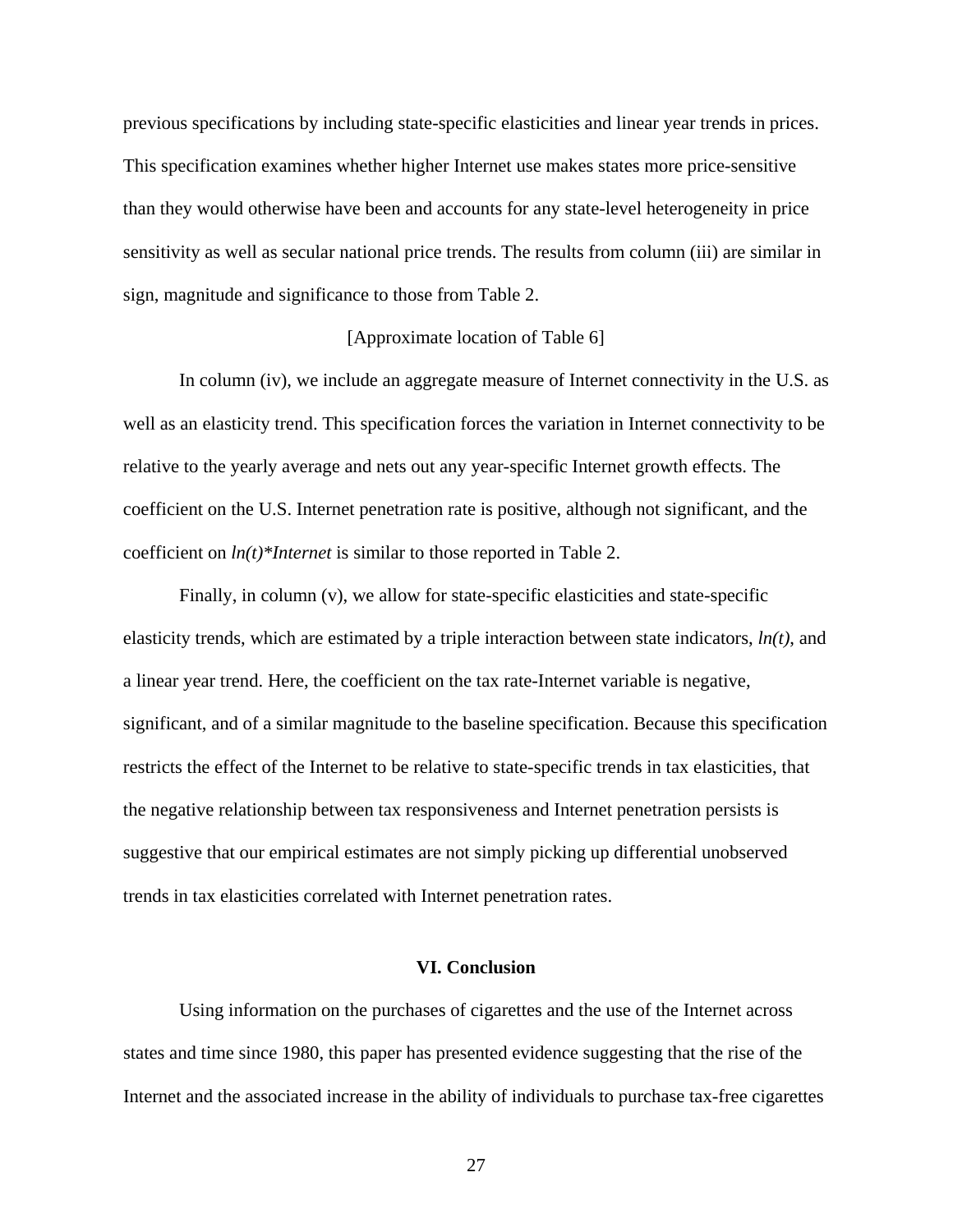has significantly increased the tax sensitivity of consumers. Our estimates imply the growth in Internet penetration in the U.S. led to a substantial increase in the taxable sales elasticity between 1990 and 2005. The evidence suggests this increased sensitivity is due to tax-free Internet sales and not due to any greater sensitivity of cigarette consumption. Our estimates imply that the ability of states to raise revenue by increasing the cigarette tax has been significantly compromised by the availability of tax-free cigarette purchases over the Internet. States are, however, far from the point where further tax increases would raise *no* revenue. Our results suggest this would not occur even when Internet penetration reaches 100 percent.

Higher excise tax rate elasticities suggest that the deadweight loss per dollar of revenue collected has risen in the Internet era, and therefore these taxes are less attractive than otherwise. Two other policy considerations are, however, relevant. The first is that these elasticities are not immutable to tax system policy parameters and, as suggested by Joel Slemrod and Wojciech Kopczuk (2002), depend not only on the elasticity of substitution between cigarettes and other goods but also on the technology of tax evasion and tax enforcement as well as the interplay between the two. Thus, a consideration of the optimal state tax treatment of cigarettes should address not only the tax rate but also the enforcement of tax evasion and avoidance, be it through the Internet, casual smuggling, or organized bootlegging. In other words, the state need not passively accept the tax rate elasticity but can influence it via the measures it takes to combat evasion; whether such measures should be taken can be analyzed using the same kind of optimal tax analysis usually applied to tax rates and, sometimes, to tax bases. Indeed, Slemrod and Kopczuk (2002) suggest there is an *optimal* elasticity set by the non-rate tax system policy parameters.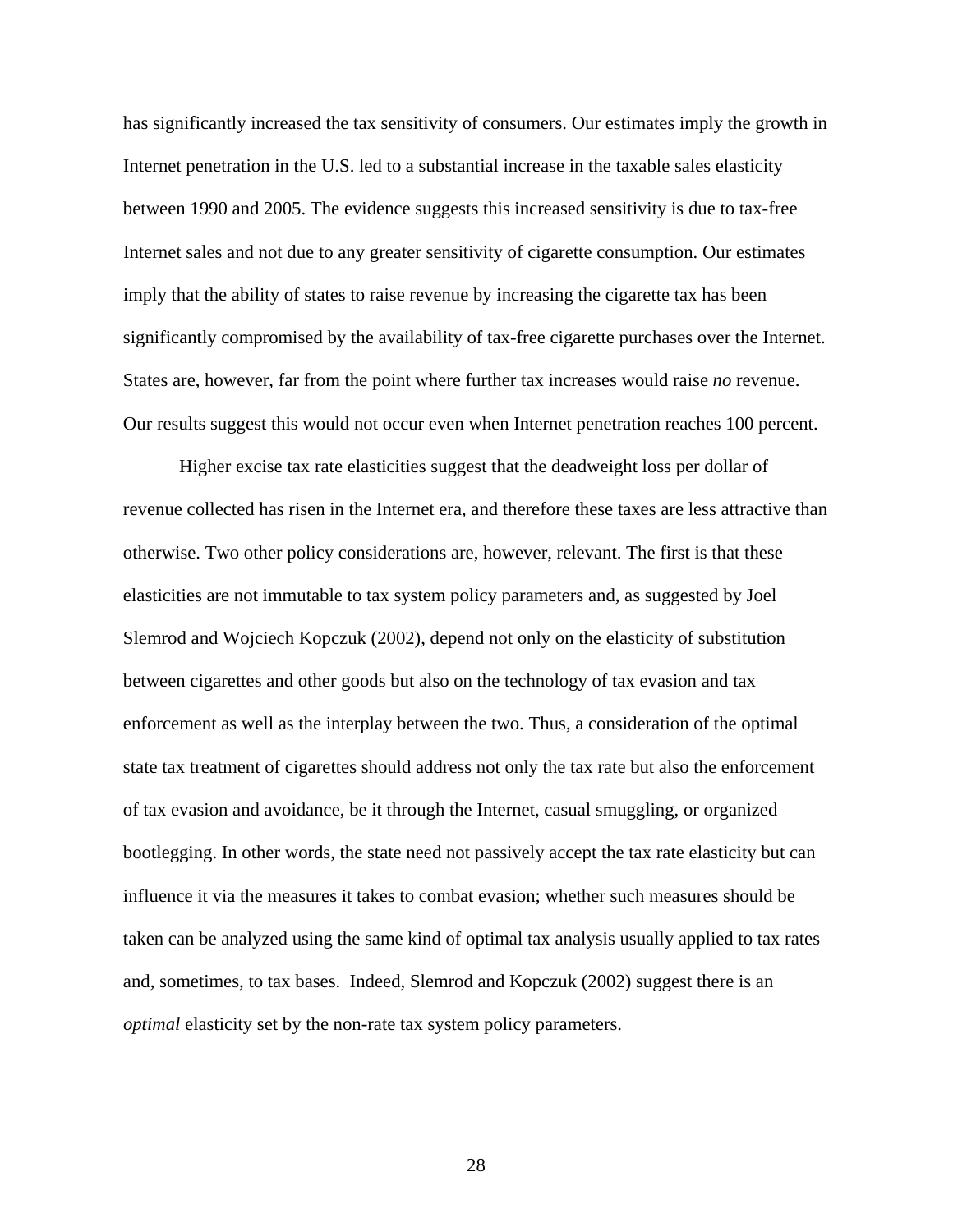Finally, as in all aspects of state tax policy, there are cross-state fiscal spillovers, so that policy—and in particular enforcement policy – that is optimal from each state's point of view will generally be sub-optimal from the country's perspective. These spillovers suggest that federal policy may have an important role in optimal cigarette excise tax policy.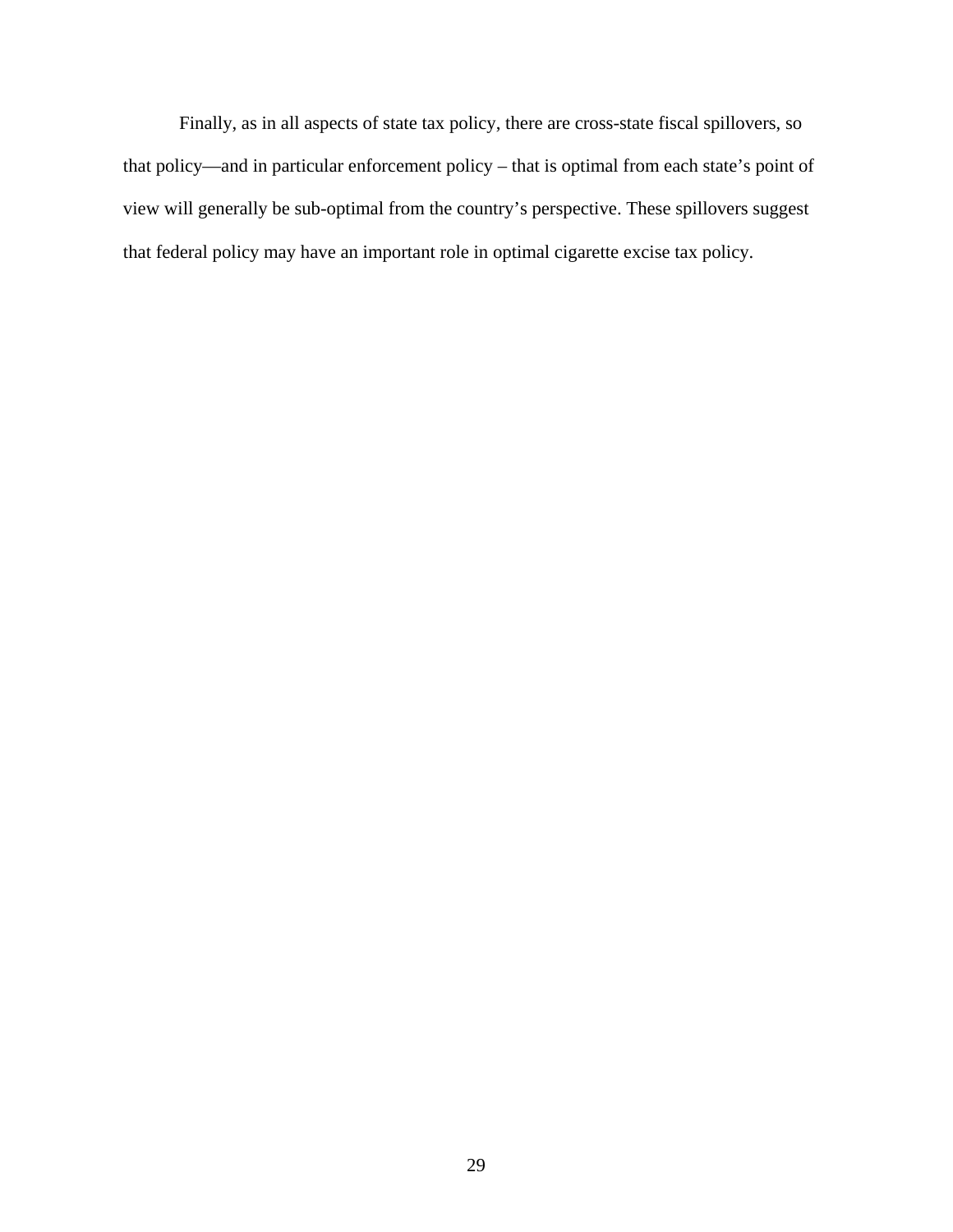### REFERENCES

- *AdvertisingAge*. 2002. "Top 10 Cigarette Brands," June 24. http://www.adage.com/page.cms?pageId=925.
- Advisory Commission on Intergovernmental Relations. 1985. *Cigarette Tax Evasion: A Second Look*. Washington, D.C..
- Becker, Gary, Michael Grossman, and Kevin Murphy. 1994. "An Empirical Analysis of Cigarette Addiction." *American Economic Review*, 84(3), June, 396-418.
- Behavioral Risk Factor Survey System, Oregon. 2004. "Tobacco Use Module," http://www.dhs.state.or.us/dhs/ph/chs/brfs/04/tobacco.pdf, page 28.
- *Business Review.* 2003. "New York Begins Ban on Internet Sales," June 18. http://albany.bizjournals.com/albany/stories/2003/06/16/daily25.html.
- Centers for Disease Control. 2003. "Behavioral Risk Factor Surveillance System." http://www.cdc.gov/brfss/index.htm (accessed October 2, 2003).
- Chaloupka, Frank J. and Kenneth Warner. 2000. "The Economics of Smoking." In *The Handbook of Health Economics*, *v.1B*, ed. Joseph P. Newhouse and Anthony J. Culyer, 1539-1627. Amsterdam: Elsevier.
- Chetty, Raj, Adam Looney and Kory Kroft. Forthcoming. "Salience and Taxation: Theory and Evidence." *American Economic Review*.
- Coats, Morris. 1995. "A Note on Estimating Cross-Border Effects of State Cigarette Taxes." *National Tax Journal,* 48(4): 573-84.
- Consumeraffairs.com. 2005. "Credit Card Companies Snuff Online Tobacco Sales," March 17. http://www.consumeraffairs.com/news04/2005/tobacco\_ags.html.
- Evans, William, Jeanne Ringle and Diana Stech. 1999. "Tobacco Taxes and Public Policy to Discourage Smoking." In *Tax Policy and the Economy*, *volume 13*, ed. James Poterba, 135-154. Cambridge, MA: MIT Press.
- Evans, William, Matthew C. Farrelly and Edward Montgomery. 2002. "Do Workplace Bans Reduce Smoking?" *American Economic Review*, 89(4): 728-747.
- Farrelly, Matthew, Frank J. Chaloupka, and Terry Pehacek. 2001. "The Impact of Tobacco Control Program Expenditures on Aggregate Sales: 1981-1998." National Bureau of Economic Research Working Paper 8691.
- General Accounting Office. 2002. "Internet Cigarette Sales: Giving ATF Investigative Authority May Improve Reporting and Enforcement." GAO-02- 743, August 9.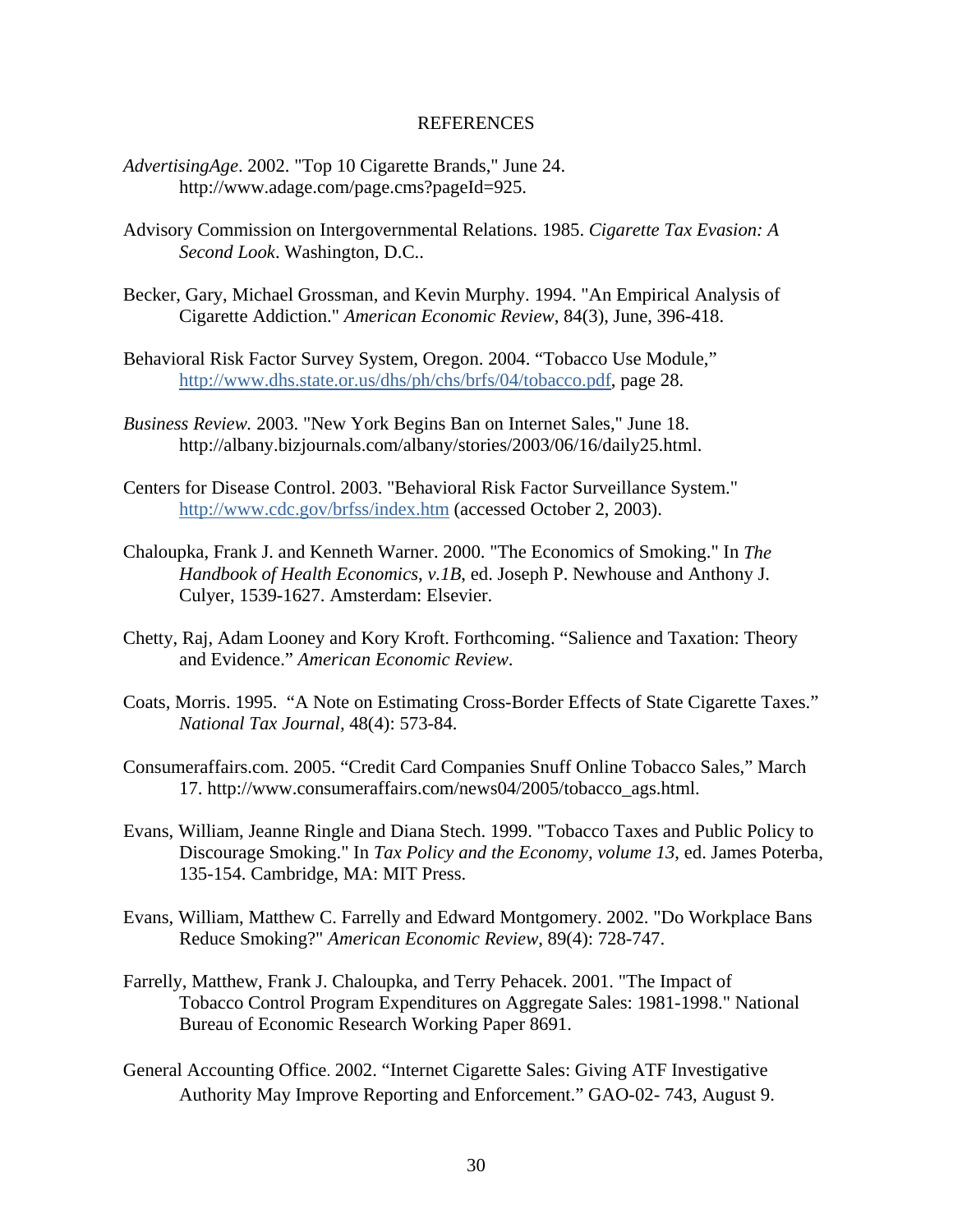- General Accounting Office. 2003. "Internet Cigarette Sales: Limited Compliance and Enforcement of the Jenkins Act Result in Loss of State Tax Revenue." GAO-03-714T, May 1.
- Glasner, Judith. 2003. "U.S. Bill Targets Tobacco Sites," *Wired News,* June 6. http://www.wired.com/news/business/0,1367,59124,00.html.
- Goolsbee, Austan and Jeffrey Brown. 2002. "Does the Internet Make Markets More Competitive? Evidence from the Life Insurance Industry." *Journal of Political Economy,* 110(3): 481-507.
- Goolsbee, Austan. 2000. "In a World Without Borders: The Impact of Taxes on Internet Commerce." *Quarterly Journal of Economics,* 115(2): 561-576.
- Gruber, Jonathan and Bötond Koszegi. 2001. "Is Addiction Rational? Theory and Evidence." *Quarterly Journal of Economics,* 116(4): 1261-1305.
- Gruber, Jonathan, Anindya Sen, and Mark Stabile. 2003. "Estimating Price Elasticities When There is Smuggling: The Sensitivity of Smoking to Price in Canada." *Journal of Health Economics,* 22(5): 821-842.
- Keeler, Theodore E., The-wei Hu, Willard G. Manning and Hai-Yen Sung. 2001. "State Tobacco Taxation, Education, and Smoking: Controlling for Effects of Omitted Variables." *National Tax Journal,* 54(1): 83-102.
- Lewis, Truman. 2007. "Bill Targets Online Cigarette Sellers," *Consumeraffairs.com*, July 11. http://www.consumeraffairs.com/news04/2007/07/cigarettes\_online.html.
- Lovenheim, Michael F. 2008. "How Far to the Border?: The Extent and Impact of Cross-Border Casual Cigarette Smuggling." *National Tax Journal,* 61(1): 7-33.
- Orzechowski and Walker, 2006. *The Tax Burden on Tobacco*: *Historical Compilation, Volume 41.* Arlington, VA: Orzechowski and Walker.
- Ridgewood Economic Associates, Ltd. 2002. "New Cigarette Tax Revenue Sources for New York State." http://www.nyacs.org/Taxlossstudy2002.pdf.pdf.
- Rubin, Robert. 2001. "Online Tobacco Sales Grow, States Lose." *Forrester Research, Incorporated*, April 27. http://www.forrester.com/ER/Research/Brief/Excerpt/0,1317,12253,00.html.
- Slemrod, Joel and Wojciech Kopczuk. 2002. "The Optimal Elasticity of Taxable Income." *Journal of Public Economics,* 84(1): 91-112.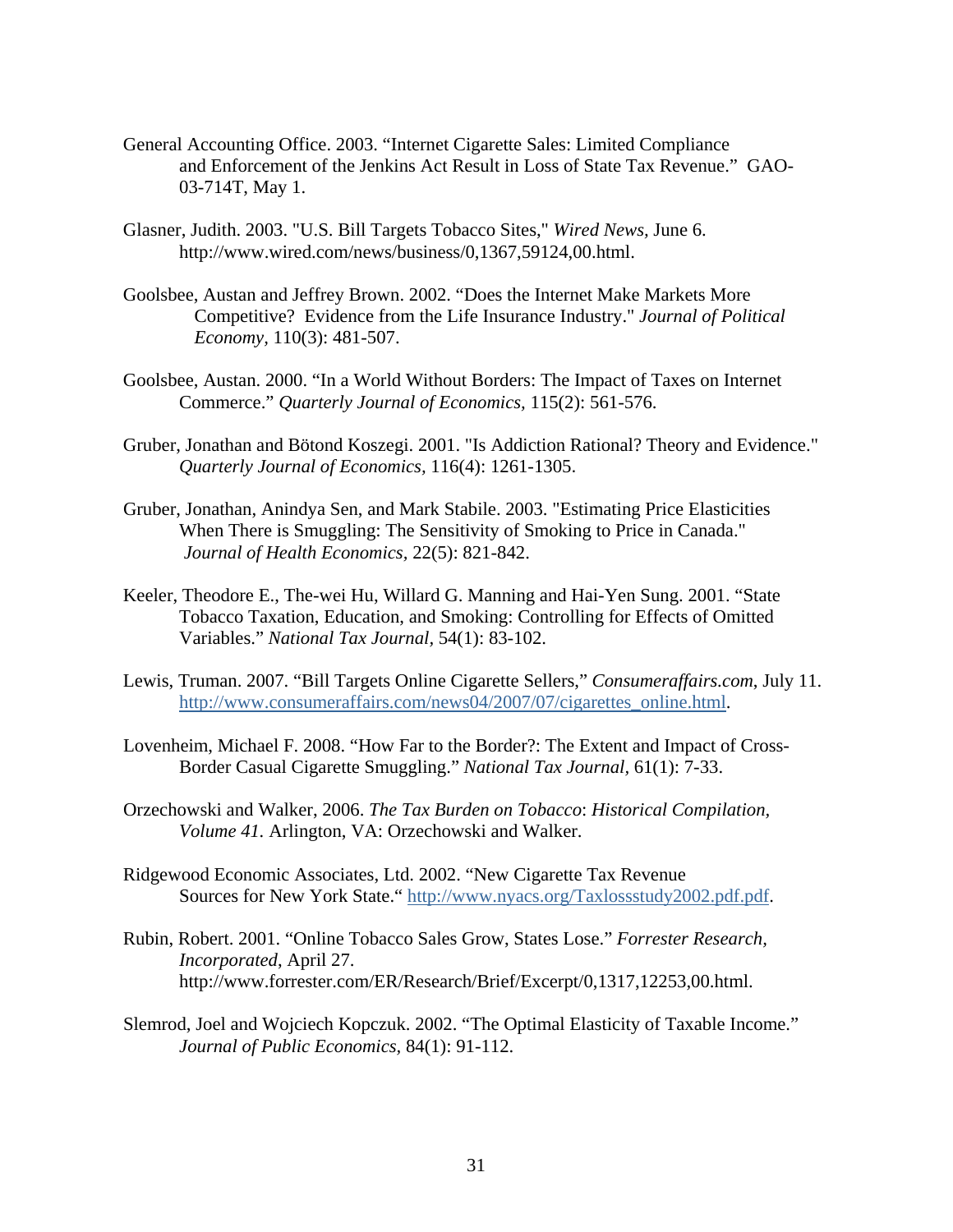- Stehr, Mark. 2005. "Cigarette Tax Avoidance and Evasion." *Journal of Health Economics*, 24(2): 277-297.
- Thursby, Jerry and Marie Thursby. 2000. "Interstate Cigarette Bootlegging: Extent, Revenue Losses, and Effects of Federal Intervention." *National Tax Journal*, 53(1): 59-78.
- Yonish, Steve, James L. Mcquivey, Gillian Demoulin, Jennifer Gordon, Resa Broadbent. 2001. "Why Technographics Works," *Forrester Research, Incorporated*, November. http://www.forrester.com/ER/Research/Report/Summary/0,1338,11797,00.html.
- Yurekli, Ayda A. and Ping Zhang. 2000. "The Impact of Clean Indoor-Air Laws and Cigarette Smuggling on the Demand for Cigarettes: An Empirical Model." *Health Economics,* 9(2): 159-170.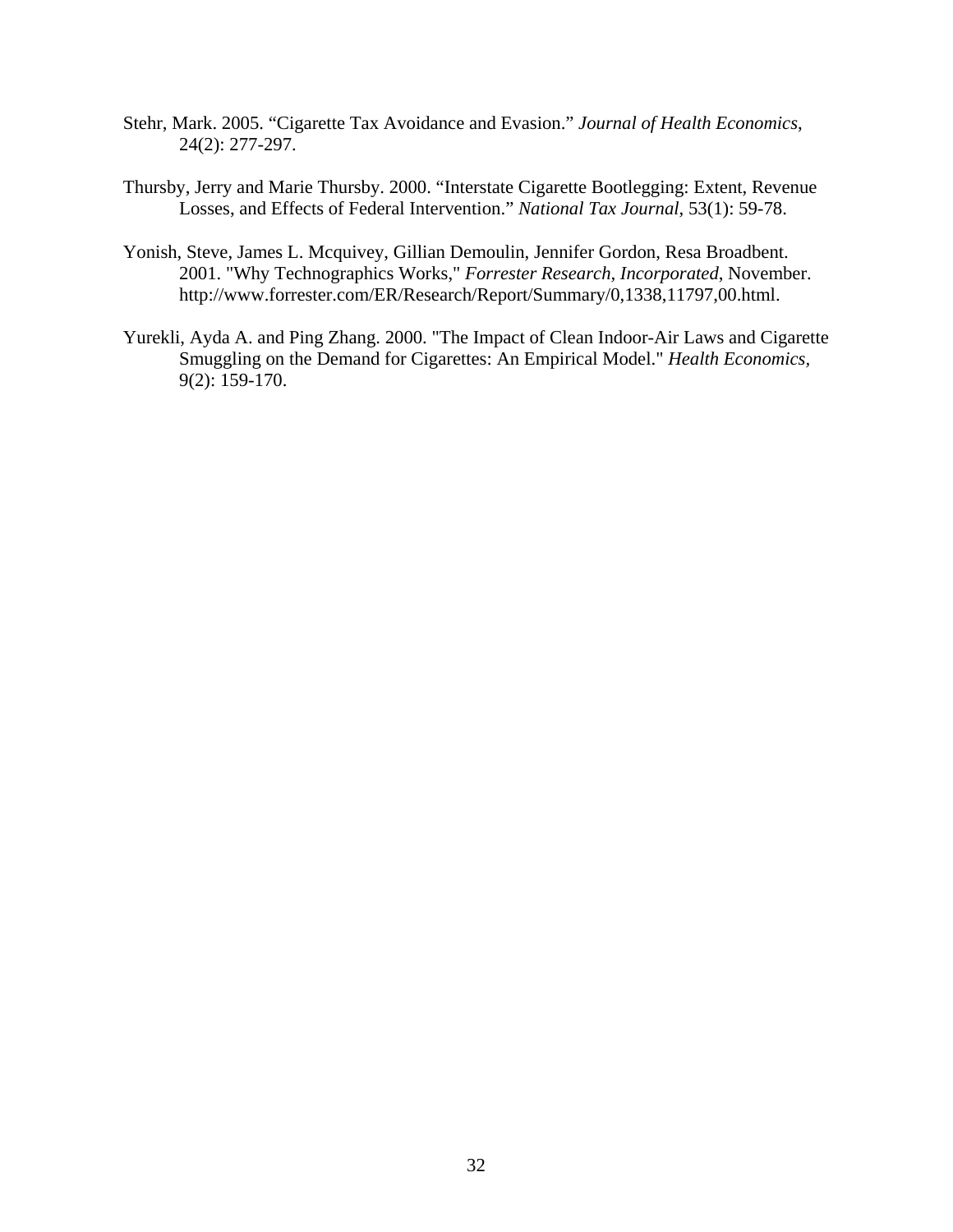|                                                  | <b>Panel A: All States</b> |       |                |       |                |       |
|--------------------------------------------------|----------------------------|-------|----------------|-------|----------------|-------|
|                                                  | Mean (S.D.)                |       | Mean (S.D.)    |       | Mean (S.D.)    |       |
| <b>Variable</b>                                  | <b>FY 1980</b>             |       | <b>FY 1990</b> |       | <b>FY 2000</b> |       |
| Sales/capita (packs)                             | 129.00                     | 18.63 | 100.84         | 19.72 | 76.26          | 24.81 |
| ln(Sales/capita)                                 | 4.85                       | 0.13  | 4.60           | 0.19  | 4.28           | 0.33  |
| Consumption/capita (packs)                       | n.a.                       | n.a.  | 82.29          | 13.34 | 72.79          | 15.54 |
| ln(consumption/capita)                           | n.a.                       | n.a.  | 4.40           | 0.16  | 4.26           | 0.23  |
| $ln(consumption) - ln(sales)$                    | n.a.                       | n.a.  | $-0.20$        | 0.10  | $-0.01$        | 0.15  |
| Real State Tax (2005 cents)                      | 38.21                      | 11.38 | 48.76          | 18.04 | 73.36          | 36.43 |
| $ln(Real State Tax)$ (2005 cents)                | 3.58                       | 0.39  | 3.79           | 0.49  | 4.14           | 0.60  |
| Real Wholesale Price (2005 cents)                | 129.18                     | 7.52  | 218.95         | 13.61 | 337.43         | 12.30 |
| ln(income/capita)                                | 11.02                      | 0.14  | 10.70          | 0.15  | 10.55          | 0.13  |
| <b>CPS</b> Internet Penetration Rate             | 0.00                       | 0.00  | 0.05           | 0.02  | 0.40           | 0.05  |
| <b>Forrester Internet Penetration Rate</b>       | 0.00                       | 0.00  | 0.00           | 0.00  | 0.49           | 0.04  |
| Number of Excise Tax Changes                     | 69                         | 1.08  | 71             | 1.19  | 52             | 0.72  |
| Change in Log Real State Excise Tax              | 0.11                       | 0.25  | 0.28           | 0.32  | 0.46           | 0.41  |
| Change in Internet Penetration                   | n.a.                       | n.a.  | 0.30           | 0.05  | 0.23           | 0.03  |
| <b>Panel B: Top 10 Internet Growth States</b>    |                            |       |                |       |                |       |
|                                                  | Mean (S.D.)                |       | Mean (S.D.)    |       | Mean (S.D.)    |       |
| <b>Variable</b>                                  | <b>FY 1980</b>             |       | <b>FY 1990</b> |       | <b>FY 2000</b> |       |
| ln(Sales/capita)                                 | 4.73                       | 0.23  | 4.46           | 0.19  | 4.16           | 0.27  |
| Real State Tax (2005 cents)                      | 42.44                      | 13.74 | 56.19          | 21.54 | 76.80          | 32.64 |
| Real Wholesale Price (2005 cents)                | 130.02                     | 9.29  | 220.60         | 9.94  | 345.76         | 11.77 |
| ln(income/capita)                                | 11.04                      | 0.11  | 10.71          | 0.16  | 10.58          | 0.16  |
| <b>CPS</b> Internet Penetration Rate             | 0.00                       | 0.00  | 0.06           | 0.02  | 0.41           | 0.53  |
| Number of Excise Tax Changes                     | 18                         | 1.14  | 19             | 1.11  | 10             | 0.47  |
| Change in Log Real State Excise Tax              | 0.13                       | 0.29  | 0.34           | 0.40  | 0.44           | 0.41  |
| Change in Internet Penetration                   | n.a.                       | n.a.  | 0.35           | 0.04  | 0.25           | 0.03  |
| <b>Panel B: Bottom 10 Internet Growth States</b> |                            |       |                |       |                |       |
|                                                  | Mean (S.D.)                |       | Mean (S.D.)    |       | Mean (S.D.)    |       |
| <b>Variable</b>                                  | <b>FY 1980</b>             |       | <b>FY 1990</b> |       | <b>FY 2000</b> |       |
| ln(Sales/capita)                                 | 4.86                       | 0.15  | 4.61           | 0.21  | 4.32           | 0.32  |
| Real State Tax (2005 cents)                      | 39.00                      | 10.02 | 48.27          | 16.18 | 65.98          | 30.73 |
| Real Wholesale Price (2005 cents)                | 128.62                     | 5.81  | 219.04         | 12.32 | 338.97         | 13.40 |
| ln(income/capita)                                | 10.94                      | 0.15  | 10.63          | 0.20  | 10.49          | 0.18  |
| <b>CPS</b> Internet Penetration Rate             | 0.00                       | 0.00  | 0.04           | 0.01  | 0.35           | 0.03  |
| Number of Excise Tax Changes                     | 11                         | 0.99  | 8              | 1.03  | 10             | 0.82  |
| Change in Log Real State Excise Tax              | 0.04                       | 0.11  | 0.15           | 0.16  | 0.35           | 0.36  |
| Change in Internet Penetration                   | n.a.                       | n.a.  | 0.25           | 0.04  | 0.21           | 0.03  |

**Table 1. Means of Selected Variables by Year** 

*Notes:* All means are at the state-level for the specified fiscal year and are weighted by state-by-year population. "n.a." means data for the given fiscal year were not available. The change variables, which are the variables in the last 3 rows of each section, represent the change between 1980 and 1989 for FY 1980, the change between 1990 and 1999 for FY 1990, and the change between 2000 and 2005 for FY 2000. The average changes in the final 2 rows of each section represent the average change across states in each time period, not the change in the state averages across time periods. The top 10 Internet growth states are Utah, New Hampshire, Washington, Minnesota, Connecticut, Nebraska, Colorado, Wyoming, Arizona, and Idaho. The bottom 10 Internet growth states are Mississippi, West Virginia, Arkansas, Louisiana, New Mexico, Alabama, South Carolina, Texas, Kentucky, and New York.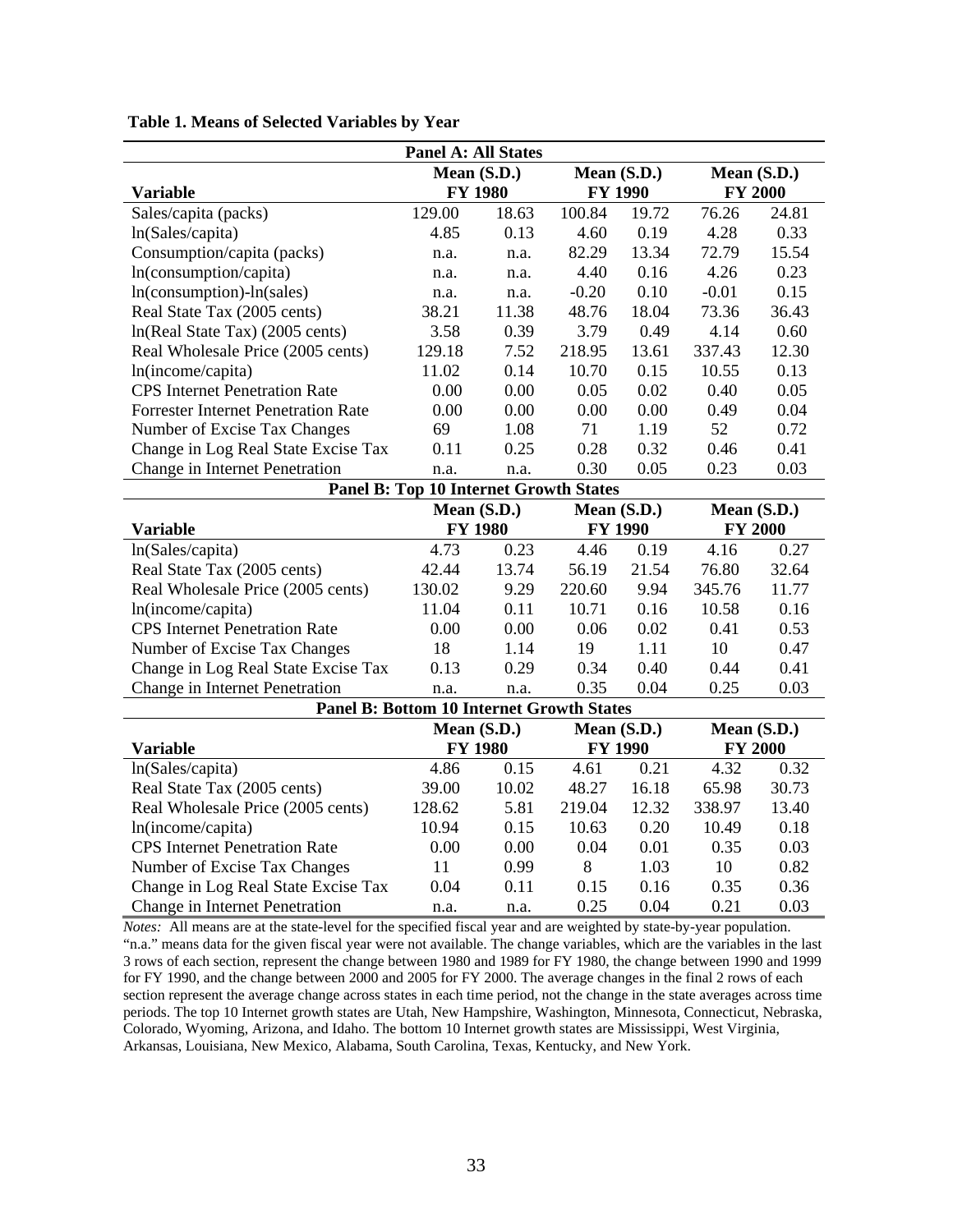|                               |                 |            |                | Dependent Variable: ln(Sales/capita) |                      |                  |
|-------------------------------|-----------------|------------|----------------|--------------------------------------|----------------------|------------------|
|                               |                 |            |                |                                      |                      | <b>CPS</b> Years |
|                               | <b>Baseline</b> | <b>CPS</b> | <b>CPS</b>     | <b>Forrester</b>                     | <b>Years&gt;1989</b> | Only             |
| Variable                      | (i)             | (ii)       | (iii)          | (iv)                                 | (v)                  | (vi)             |
|                               | $-0.171**$      | $-0.112**$ | $-0.156**$     | $-0.159**$                           | $-0.108**$           | $-0.134**$       |
| ln(t)                         | (0.018)         | (0.029)    | (0.021)        | (0.029)                              | (0.036)              | (0.043)          |
|                               |                 | $-0.192**$ | $-0.136**$     | $-0.125**$                           | $-0.318**$           | $-0.286**$       |
| $ln(t)$ <sup>*</sup> Internet |                 | (0.048)    | (0.041)        | (0.030)                              | (0.077)              | (0.081)          |
|                               | 0.043           | $-0.025$   | 0.098          | 0.076                                | 0.105                | 0.291            |
| ln(p)                         | (0.155)         | (0.090)    | (0.155)        | (0.066)                              | (0.428)              | (0.412)          |
| Internet                      |                 | $1.008**$  | $0.484**$      | $0.385*$                             | $2.063**$            | 1.938**          |
|                               |                 | (0.220)    | (0.177)        | (0.220)                              | (0.596)              | (0.607)          |
|                               | $-0.133$        | $-0.001$   | $-0.118$       | $-0.072$                             | $-0.318$             | $-0.403$         |
| Neighbors' $ln(p+t)$          | (0.220)         | (0.181)    | (0.216)        | (0.117)                              | (0.374)              | (0.396)          |
|                               | $0.399**$       | $0.555**$  | $0.225**$      | $0.461**$                            | 0.447                | 0.545            |
| ln(income/capita)             | (0.145)         | (0.115)    | (0.063)        | (0.112)                              | (0.402)              | (0.463)          |
| <b>State-Specific Trends</b>  | <b>Yes</b>      | <b>Yes</b> | <b>Yes</b>     | <b>Yes</b>                           | N <sub>0</sub>       | No.              |
| <b>Year Fixed Effects</b>     | Yes             | Yes        | N <sub>0</sub> | Yes                                  | <b>Yes</b>           | Yes              |
| <b>Observations</b>           | 1274            | 1274       | 1274           | 1078                                 | 784                  | 343              |
| $R^2$                         | 0.99            | 0.99       | 0.99           | 0.99                                 | 0.96                 | 0.97             |

**Table 2. IV Estimates of the Effect of Prices and Internet Penetration on Cigarette Sales, 1980-2005** 

*Notes:* Standard errors clustered at the state level are in parentheses: \* indicates significance at the 10% level and \*\* indicates significance at the 5% level. All specifications include state fixed effects and are weighted by state-by-year populations. Neighbors' average border price  $(\ln(p+t))$  is instrumented using neighbors' average border tax  $(\ln(t))$  in each specification. The variable p refers to the state average wholesale price and t refers to the state average per-pack cigarette excise tax. The specification using the Forrester Internet penetration data includes years 1980-2001. CPS years refer to the fiscal years in which Internet penetration questions were asked in the survey: 1990, 1994, 1998, 1999, 2001, 2002, and 2004.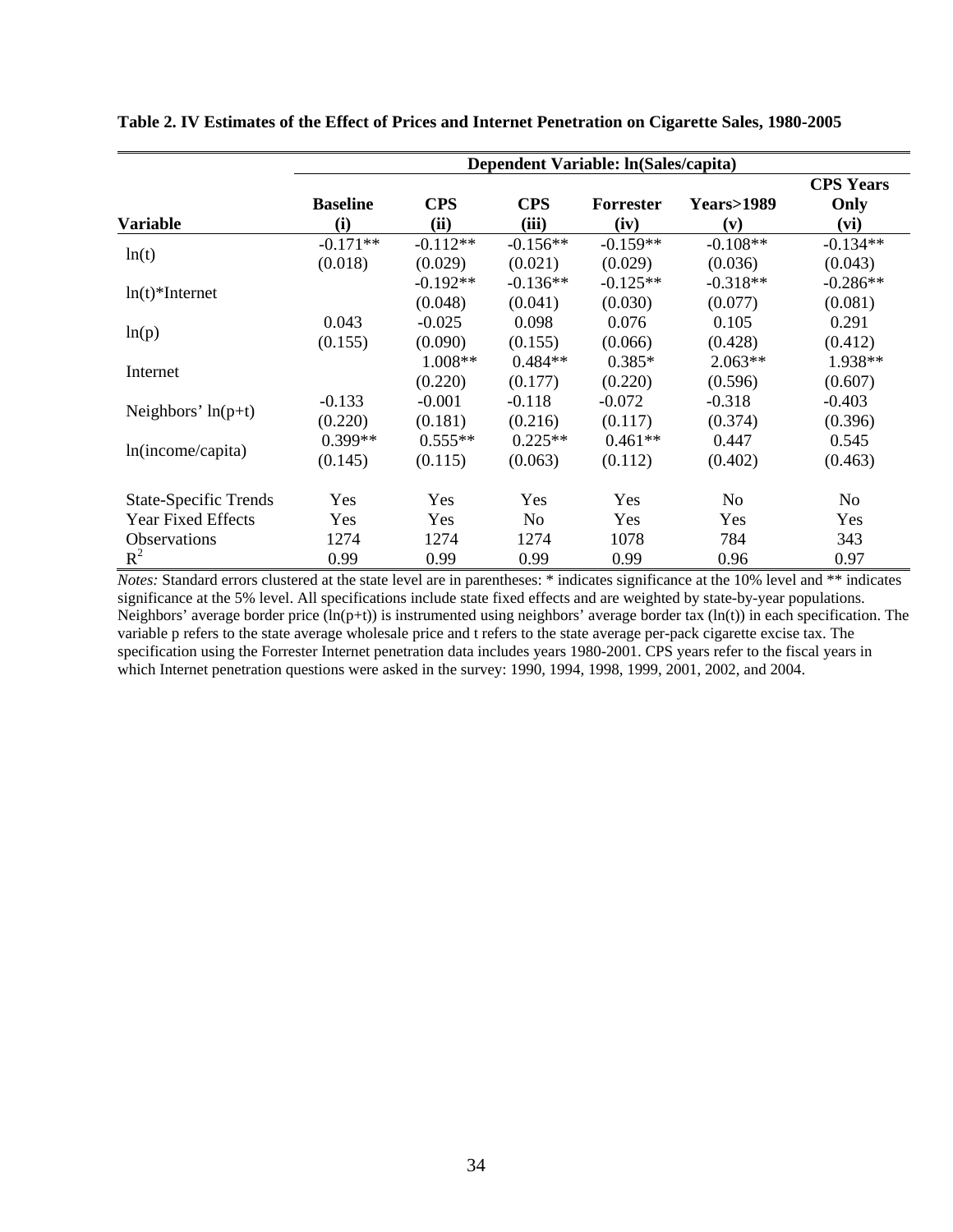|                                              |                                          |                                 | Dependent Variable: ln(Sales/capita) |                          |                             |                                  |
|----------------------------------------------|------------------------------------------|---------------------------------|--------------------------------------|--------------------------|-----------------------------|----------------------------------|
| <b>Price Elasticity</b><br>Due to Tax Change | N <sub>0</sub><br><b>Internet</b><br>(i) | <b>CPS</b><br>(Year FE)<br>(ii) | <b>CPS</b><br>(No Year FE)<br>(iii)  | <b>Forrester</b><br>(iv) | <b>Years&gt;1989</b><br>(v) | <b>CPS Years</b><br>Only<br>(vi) |
| - With Internet<br>$\mathcal{L}^{\prime}$    |                                          | $-0.189$                        | $-0.210$                             | $-0.221$                 | $-0.236$                    | $-0.267$                         |
| $\mathcal{E}^t$ - No Internet                | $-0.171$                                 | $-0.112$                        | $-0.156$                             | $-0.159$                 | $-0.108$                    | $-0.134$                         |
| Difference                                   |                                          | $-0.077$                        | $-0.054$                             | $-0.062$                 | $-0.128$                    | $-0.133$                         |
| P-Value of Difference                        |                                          | 0.000                           | 0.001                                | 0.000                    | 0.000                       | 0.001                            |

**Table 3. Average State Cigarette Excise Tax Rate Elasticities from Parameter Estimates in Table 2, FY 2000** 

*Notes:* This table shows the authors' calculations from equations (1) and (2) as described in the text. All averages are weighted by state-by-year populations. Neighbors' average border price  $(ln(p+t))$  is instrumented using neighbors' average border tax  $(ln(t))$  in each specification. The specification using the Forrester Internet penetration data are for the years 1980-2001. CPS years refer to the fiscal years in which Internet penetration questions were asked in the survey: 1990, 1994, 1998, 1999, 2001, 2002, and 2004. The elasticities for the CPS years are for FY 2001. P-values of the difference between the two elasticities are from 10,000 bootstrap replications of the data (clustered at the state level). The P-value in each column represents the proportion of replications in which the elasticity with the Internet is smaller in absolute value than the elasticity without the internet.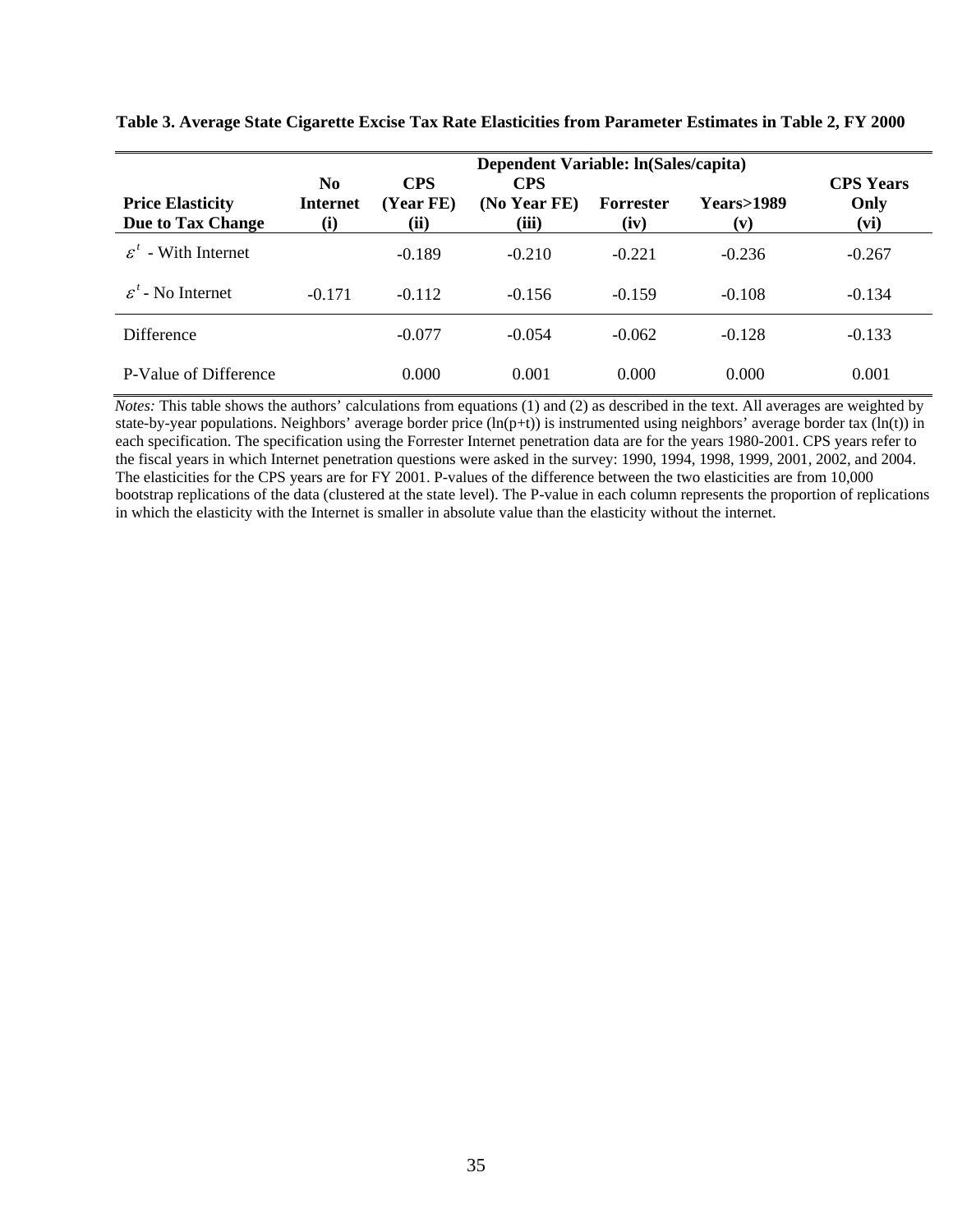|                                    | <b>Dependent Variable:</b><br>In(consumption) |            |           | <b>Dependent Variable:</b><br>In(consumption)-ln(sales) |            |          |  |
|------------------------------------|-----------------------------------------------|------------|-----------|---------------------------------------------------------|------------|----------|--|
| <b>Variable</b>                    | (i)                                           | (ii)       | (iii)     | (iv)                                                    | (v)        | (iv)     |  |
|                                    | $-0.024$                                      |            |           | $0.185**$                                               |            |          |  |
| ln(t)                              | (0.035)                                       |            |           | (0.041)                                                 |            |          |  |
|                                    | $-0.089$                                      | 0.104      | 0.210     | $0.211*$                                                | $0.798**$  | 0.308    |  |
| $ln(t)$ <sup>*</sup> Internet      | (0.090)                                       | (0.194)    | (0.242)   | (0.123)                                                 | (0.347)    | (0.357)  |  |
|                                    | 0.081                                         |            |           | 0.141                                                   |            |          |  |
| ln(p)                              | (0.135)                                       |            |           | (0.175)                                                 |            |          |  |
|                                    | 0.245                                         | $-0.425$   | $-0.833$  | $-1.073**$                                              | $-3.378**$ | $-1.514$ |  |
| Internet                           | (0.451)                                       | (0.959)    | (1.165)   | (0.528)                                                 | (1.487)    | (1.550)  |  |
| Neighbors' $ln(p+t)$               | $-0.275$                                      | $-0.497**$ | $-0.475*$ | $-0.161$                                                | $-0.552$   | $-0.625$ |  |
|                                    | (0.191)                                       | (0.249)    | (0.255)   | (0.309)                                                 | (0.422)    | (0.400)  |  |
| ln(income/capita)                  | 0.006                                         | $-0.025$   | $-0.091$  | $-0.154$                                                | $-0.802$   | $-0.607$ |  |
|                                    | (0.393)                                       | (0.463)    | (0.441)   | (0.600)                                                 | (0.619)    | (0.599)  |  |
| $ln(t)$ *year                      |                                               |            | $-0.003$  |                                                         |            | 0.015    |  |
|                                    |                                               |            | (0.007)   |                                                         |            | (0.011)  |  |
| $ln(p)*year$                       |                                               |            | $-0.035$  |                                                         |            | 0.092    |  |
|                                    |                                               |            | (0.060)   |                                                         |            | (0.078)  |  |
| <b>State-specific Elasticities</b> | No                                            | Yes        | Yes       | No                                                      | Yes        | Yes      |  |
| Observations                       | 526                                           | 526        | 526       | 526                                                     | 526        | 526      |  |
| $R^2$                              | 0.86                                          | 0.90       | 0.90      | 0.74                                                    | 0.84       | 0.84     |  |

## **Table 4. IV Estimates of the Effect of Prices and Internet Penetration on Cigarette Smuggling Using the CPS Internet Penetration Measure, 1990-2000**

*Notes:* Consumption data come from the BRFSS survey and are aggregated to the state level. The BRFSS data are only available from 1990-2000. All specifications include state and year fixed effects but not state-specific linear time trends. Neighbors' average border price  $(ln(p+t))$  is instrumented using neighbors' average border tax  $(ln(t))$  in each specification. Standard errors are in parentheses clustered at the state level: \* indicates significance at the 10% level and \*\* indicates significance at the 5% level. State-specific elasticities refer to state fixed effects interacted with both ln(p) and ln(t).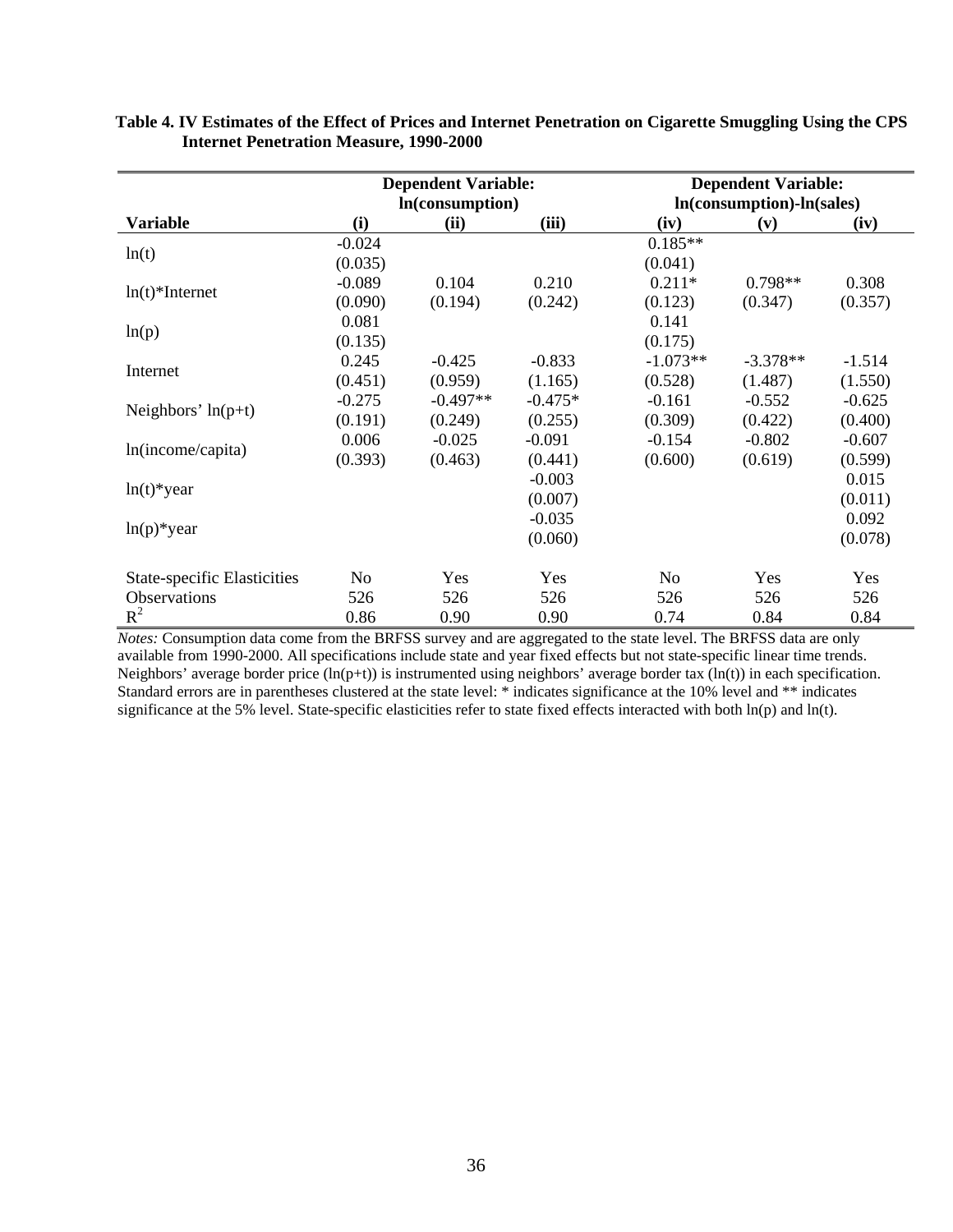|                               |                |                  | Dependent Variable: ln(Sales/capita) |                  |            |
|-------------------------------|----------------|------------------|--------------------------------------|------------------|------------|
|                               | N <sub>0</sub> | <b>Less Than</b> | More than                            | <b>High</b>      | Low        |
|                               | <b>Havens</b>  | 5 Casinos        | 5 Casinos                            | <b>Smuggling</b> | Smuggling  |
| Variable                      | (i)            | (ii)             | (iii)                                | (iv)             | (v)        |
| ln(t)                         | $-0.121**$     | $-0.112**$       | $-0.144**$                           | $-0.115**$       | $-0.124**$ |
|                               | (0.031)        | (0.019)          | (0.042)                              | (0.031)          | (0.036)    |
| $ln(t)$ <sup>*</sup> Internet | $-0.171**$     | $-0.180**$       | $-0.269*$                            | $-0.184**$       | $-0.121*$  |
|                               | (0.057)        | (0.042)          | (0.121)                              | (0.057)          | (0.063)    |
|                               | $-0.023$       | 0.035            | 0.027                                | $-0.099$         | $0.133**$  |
| ln(p)                         | (0.098)        | (0.078)          | (0.122)                              | (0.151)          | (0.076)    |
| Internet                      | $0.965**$      | $0.813**$        | $1.361**$                            | $0.921**$        | $0.700**$  |
|                               | (0.265)        | (0.231)          | (0.528)                              | (0.195)          | (0.278)    |
| Neighbors' $ln(p+t)$          | 0.023          | $0.385**$        | $-0.289$                             | $-0.203$         | 0.137      |
|                               | (0.178)        | (0.130)          | (0.213)                              | (0.287)          | (0.113)    |
|                               | $0.579**$      | $0.524**$        | $0.466**$                            | $0.594**$        | $0.436**$  |
| ln(income/capita)             | (0.109)        | (0.098)          | (0.233)                              | (0.226)          | (0.143)    |
| <b>Observations</b>           | 1170           | 858              |                                      |                  | 884        |
| $R^2$                         |                |                  | 416                                  | 390              |            |
|                               | 0.99           | 0.99             | 0.99                                 | 0.99             | 0.99       |

**Table 5. Sensitivity Analysis of IV Estimates of the Effect of Prices and Internet Penetration on Cigarette Sales Using the CPS Internet Variable – Sample Splits**

*Notes:* Standard errors are clustered at the state level in parentheses: \* indicates significance at the 10% level and \*\* indicates significance at the 5% level. All specifications include state and year fixed effects as well as state-specific linear time trends and are weighted by state-by-year populations. Neighbors' average border price  $(ln(p+t))$  is instrumented using neighbors' average border tax  $(ln(t))$  in each specification. Pre-settlement refers to years prior to 1999. "Haven" states are Virginia, Kentucky, North Carolina, and South Carolina. Low and high smuggling states are taken from Table 8 in Lovenheim (2008). High smuggling states are states estimated to have more than 15% of smokers who purchase cigarettes in lower-price border states: Alabama, Arkansas, Washington, DC, Illinois, Indiana, Kansas, Massachusetts, Maine, Maryland, Nebraska, New Jersey, New York, Rhode Island, Washington, and West Virginia. Low smuggling states are all other states.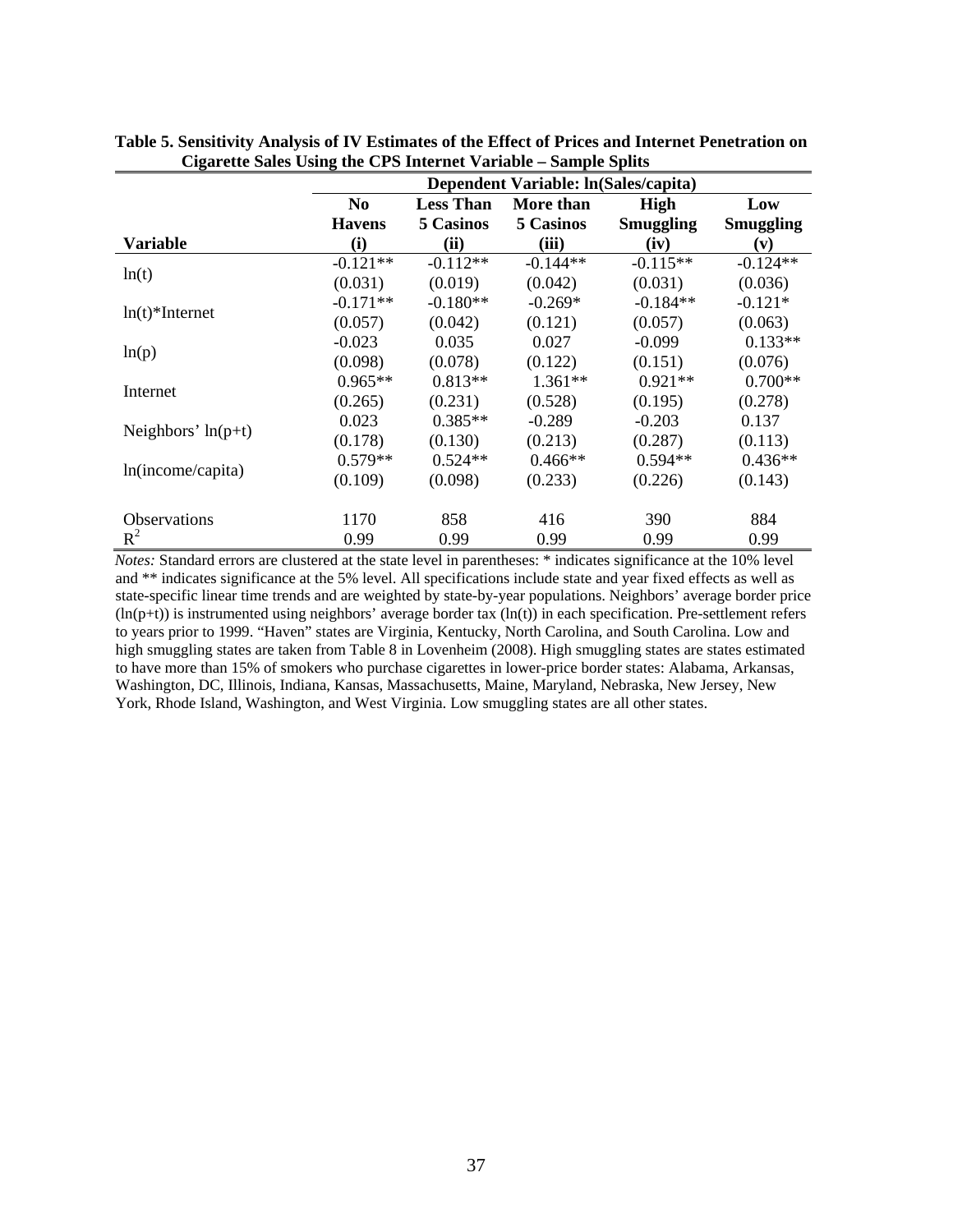|                                       |            |                | Dependent Variable: ln(Sales/capita) |                |            |
|---------------------------------------|------------|----------------|--------------------------------------|----------------|------------|
| <b>Variable</b>                       | (i)        | (ii)           | (iii)                                | (iv)           | (v)        |
|                                       |            | $-0.041*$      |                                      | $-0.138**$     |            |
| ln(t)                                 |            | (0.021)        |                                      | (0.034)        |            |
| $ln(t)$ <sup>*</sup> Internet         | $-0.225**$ | $-0.103**$     | $-0.147**$                           | $-0.140**$     | $-0.105**$ |
|                                       | (0.059)    | (0.037)        | (0.038)                              | (0.062)        | (0.041)    |
|                                       |            | $0.255**$      |                                      | 0.237          |            |
| ln(p)                                 |            | (0.104)        |                                      | (0.197)        |            |
| Internet                              | 1.187**    | $0.642**$      | $0.898**$                            | $0.720**$      | $0.378*$   |
|                                       | (0.247)    | (0.172)        | (0.182)                              | (0.235)        | (0.208)    |
| Neighbors' $ln(p+t)$                  | $-0.063$   | 0.019          | $-0.055$                             | $-0.078$       | 0.099      |
|                                       | (0.202)    | (0.076)        | (0.088)                              | (0.178)        | (0.071)    |
| ln(income/capita)                     | $0.538**$  | $0.523**$      | $0.537**$                            | $0.285**$      | $0.432**$  |
|                                       | (0.116)    | (0.072)        | (0.079)                              | (0.069)        | (0.072)    |
| $ln(t)$ *year                         |            | $-0.005**$     | $-0.005**$                           | $-0.000$       | $-0.043**$ |
|                                       |            | (0.002)        | (0.002)                              | (0.003)        | (0.012)    |
| $ln(p)$ *year                         |            | $-0.018**$     | $-0.008$                             | $-0.017**$     | 0.001      |
|                                       |            | (0.008)        | (0.007)                              | (0.008)        | (0.010)    |
| <b>U.S. Internet Penetration Rate</b> |            |                |                                      | 0.174          |            |
|                                       |            |                |                                      | (0.230)        |            |
| Year                                  |            |                |                                      | $0.077*$       |            |
|                                       |            |                |                                      | (0.041)        |            |
| State-specific elasticities           | Yes        | N <sub>o</sub> | Yes                                  | N <sub>o</sub> | Yes        |
| State-specific elasticity trends      | No         | No             | No                                   | No             | Yes        |

| Table 6. Sensitivity Analysis of IV Estimates of the Effect of Prices and Internet Penetration on |
|---------------------------------------------------------------------------------------------------|
| Cigarette Sales Using the CPS Internet Variable – State and Year Specific Elasticities and        |
| <b>Elasticity Trends, 1980-2005</b>                                                               |

*Notes:* Robust standard errors are in parentheses: \* indicates significance at the 10% level and \*\* indicates significance at the 5% level. All specifications include state and year fixed effects as well as state-specific linear time trends, except for column (iii), which contains state fixed effects and state-specific linear time trends. All regressions are weighted by state-by-year populations. Neighbors' average border price (ln(p+t)) is instrumented using neighbors' average border tax  $(ln(t))$  in each specification. State-specific elasticities refer to state fixed effects interacted with both  $ln(p)$  and  $ln(t)$ .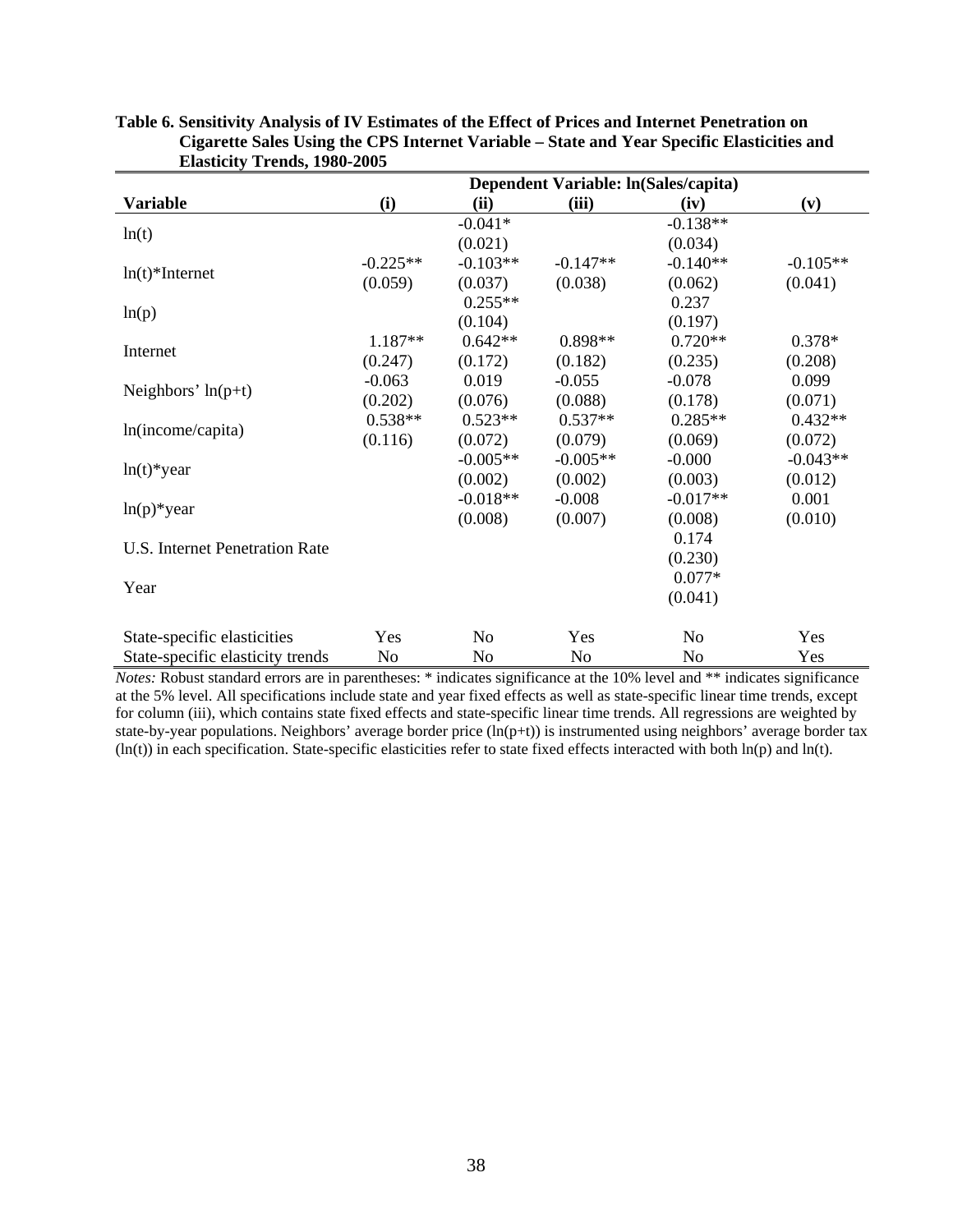

**Figure 1. State-Specific Tax Rate Elasticity Trends and FY 2005 Internet Penetration Rates** 

**Panel A: 1980-1989** 

*Notes:* This figure shows estimated log real cigarette tax elasticity trends for each state plotted against each state's 2005 Internet penetration rate. The elasticity trends are estimated from a specification of equation (1) that excludes Internet terms and includes state-specific wholesale price and tax elasticities as well as state-specific wholesale price and tax linear elasticity trends. The regressions were estimated using state-by-year population totals as weights, and the size of each point reflects the average state population over the given sample period.